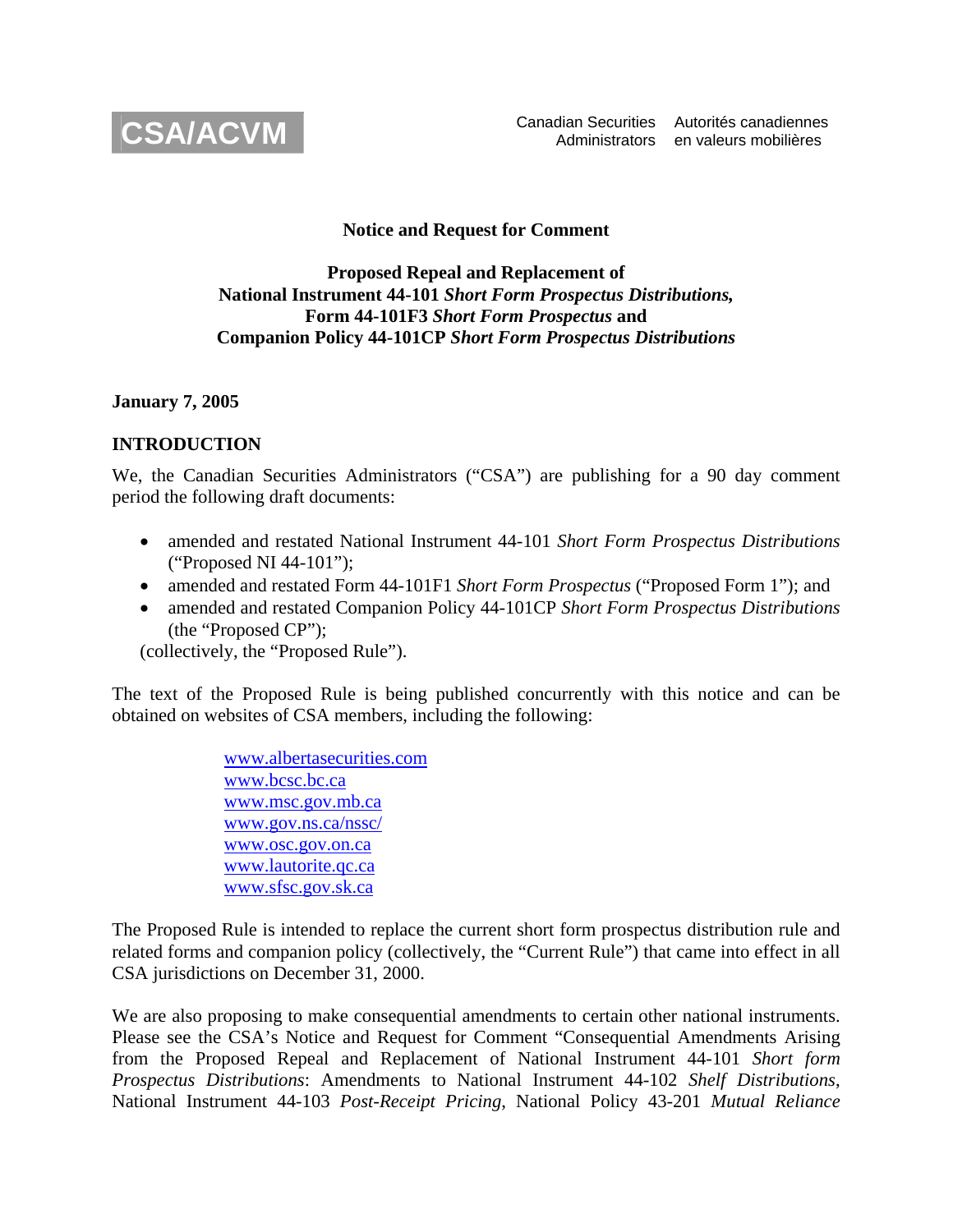*Review System for Prospectuses and Annual Information Forms* and National Instrument 51-101 *Standards of Disclosure for Oil and Gas Activities*", which is being published concurrently with this notice.

We request comments by April 8, 2005. Target implementation of the Proposed Rule is July 2005. Depending in part on the comments received, the amendments proposed may be adopted in their entirety or in part.

# **BACKGROUND**

<u>.</u>

# **Current Short Form Prospectus System**

National Instrument 44-101 *Short Form Prospectus Distributions* ("Current NI 44-101") was implemented on December 31, 2000 as a reformulation and replacement of National Policy Statement No. 47 *Prompt Offering Qualification System* ("NP47"). The Current Rule prescribes conditions for the use of a short form prospectus to distribute securities to the public. The system was designed to enable qualifying issuers to respond more quickly and efficiently to market opportunities without diminishing the information and protection available to investors, by reducing the disclosure otherwise required to be included in a prospectus and streamlining the regulatory review of such prospectus. The short form prospectus, Form 44-101F3 (the "Current Form"), incorporates by reference, rather than restates, information contained in the issuer's annual information form ("AIF"), financial statements and other continuous disclosure ("CD"). In addition, Current NI 44-101 sets out qualification criteria that emphasize the filing and review of an initial AIF and prescribes additional requirements meant to enhance and update the CD requirements, as they existed in 2000, including requiring business acquisition financial statement disclosure.

# **Regulatory and Other Developments**

The Current Rule is premised on the securities regulatory environment as it existed in 2000. Since then, there have been a number of important regulatory and technical developments affecting the information available to the public. Key regulatory developments include the following:

- 1. the adoption on March 30, 2004 of National Instrument 51-102 *Continuous Disclosure Obligations* ("NI 51-102");
- 2. the anticipated adoption early in 2005 of National Instrument 81-106 *Investment Fund Continuous Disclosure* ("NI 81-106", and together with NI 51-102, the "CD Rules"); and
- 3. the implementation and continued refinement of the harmonized CD review program (the "CDR Program")<sup>1</sup> by many CSA jurisdictions and the progress made by the CSA to enhance consistency in the scope and level of reviews carried out by staff across Canada.

NI 51-102 has enhanced and harmonized CD requirements for reporting issuers other than investment funds, and NI 81-106 will achieve the same result for investment funds. We

<span id="page-1-0"></span><sup>&</sup>lt;sup>1</sup> See CSA Staff Notice 51-312 *Harmonized Continuous Disclosure Review Program*, dated July 16, 2004.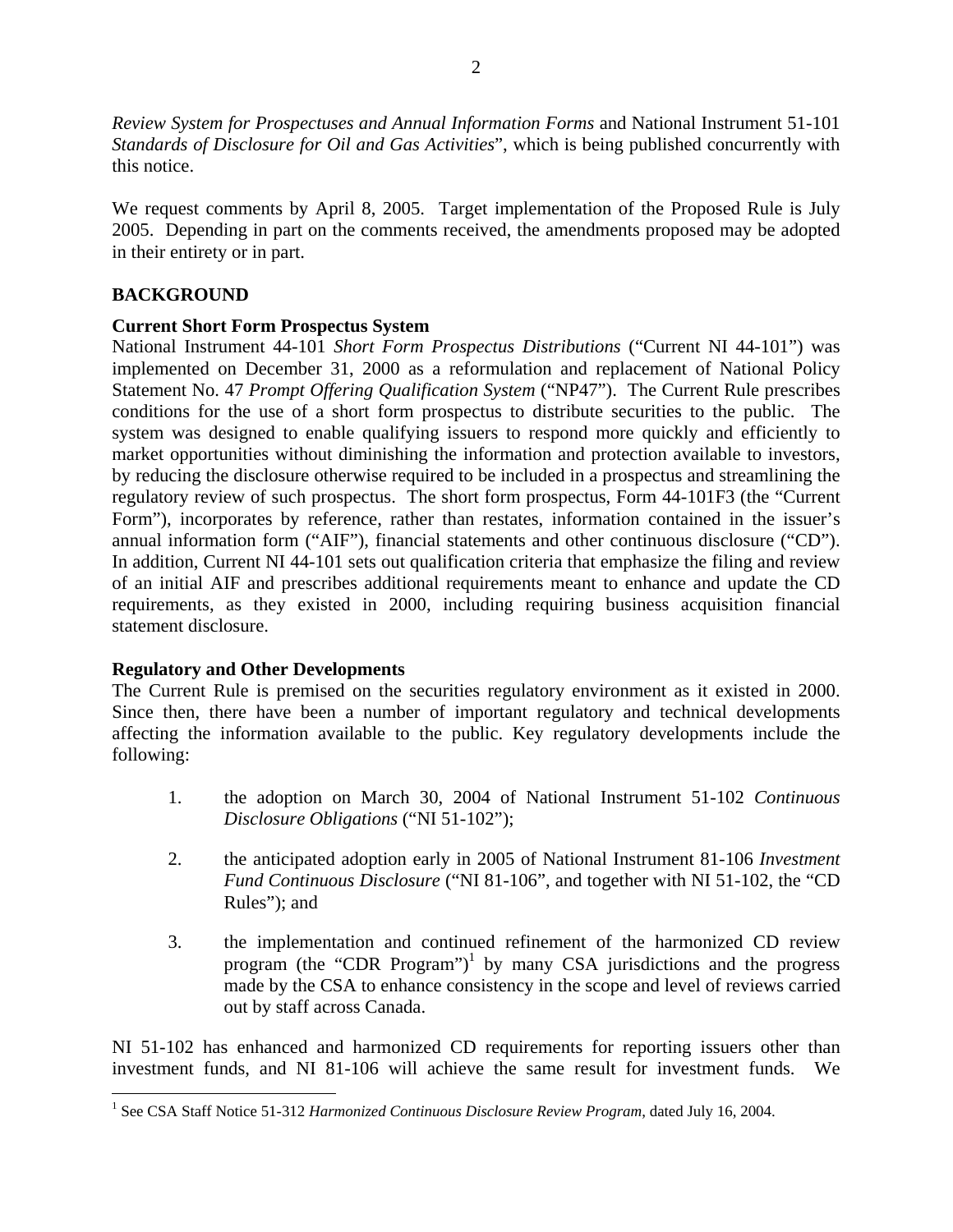anticipate that issuers' CD will improve in response to the CSA's increased focus and allocation of resources on CD review. In addition, advances in technology, including the inception and growth of the Internet and the development of the CSA's *System for Electronic Document Analysis and Retrieval* ("SEDAR"), have enhanced investor access to CD. Because the requirements of and access to CD have been so enhanced, we believe that the public offering system for some issuers could be simplified without diminishing investor protection.

## **Purpose and Substance of the Proposed Rule**

If adopted, the amendments reflected in the Proposed Rule will

- streamline the system established under the Current Rule;
- eliminate duplication and inconsistencies with the CD Rules; and
- modify eligibility, disclosure and other requirements in a manner consistent with other developments and initiatives of the CSA.

The proposed changes represent our attempt to more fully integrate the disclosure regimes for the primary and secondary markets. We have also attempted to address deficiencies or ambiguities in the Current Rule which we have identified over the past four years. Finally, we have proposed revisions to the qualification criteria that would allow more issuers that are compliant with the CD Rules to participate in the system.

## **Expansion of Eligibility**

As part of this publication, the CSA is considering and seeking comment on an alternative and much broader set of basic qualification criteria in the short form prospectus system. This proposal is premised on the view that Toronto Stock Exchange- or TSX Venture Exchange-listed issuers who have an operating business and maintain up-to-date CD relating to this business should, regardless of their market capitalization or the amount of time they have been reporting issuers, be able to access the capital markets in a more efficient and streamlined manner based on their comprehensive public disclosure. This proposal is consistent with the 2000 Concept Proposal discussed below, and is set out in Proposed NI 44-101 as an alternative set of qualification requirements (referred to as "Alternative B").

## **The Integrated Disclosure System Concept Proposal**

In January 2000, the CSA published a Concept Proposal (the "2000 Concept Proposal") for an Integrated Disclosure System ("IDS").<sup>[2](#page-2-0)</sup> The 2000 Concept Proposal contemplated a streamlined offering system that was designed to fit within existing provincial securities legislation, but would require participating issuers to significantly enhance their CD. After publishing the 2000 Concept Proposal and receiving and reviewing comments on the proposal, the CSA focussed its attention on the harmonization and enhancement of CD requirements and CD review. This focus has resulted in the implementation of the CD Rules, which have enhanced CD requirements for all issuers. Many of the CD enhancements included in the 2000 Concept Proposal have been implemented through the CD Rules. Other enhancements contemplated in the 2000 Concept Proposal have and will be implemented through Multilateral Instrument 52-109 *Certification of Disclosure in Issuers' Annual and Interim Filings* and Multilateral Instrument 52-110 *Audit* 

<u>.</u>

<span id="page-2-0"></span> $2^2$  CSA Notice and Request for Comment 44-401, 51-401.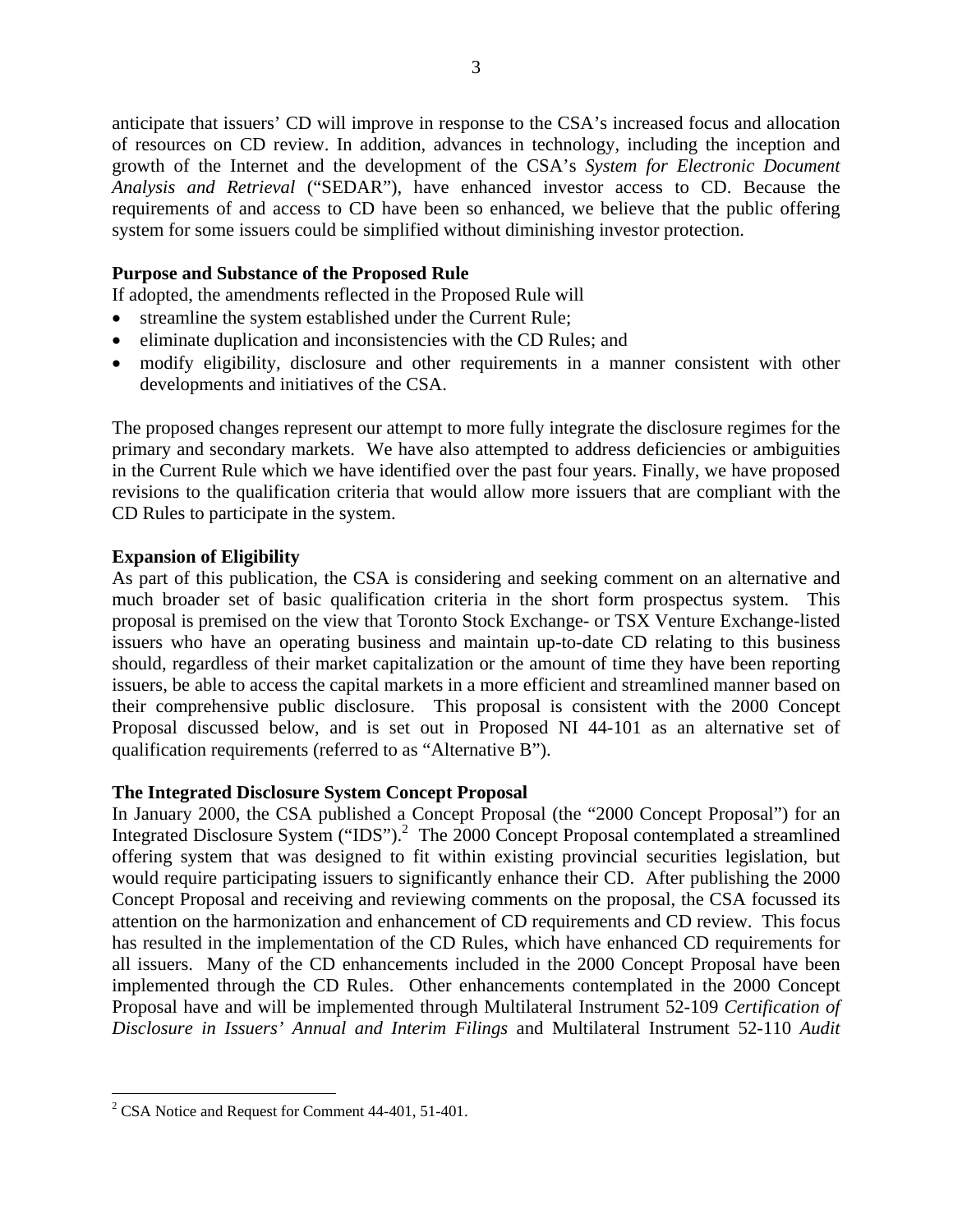*Committees* (the "Audit Committee Rule"), and through the implementation and continued refinement of the CDR Program.

The establishment of this "new" CD regime creates a comprehensive national standard for CD for all reporting issuers in Canada and thereby forms an appropriate foundation on which to build an integrated disclosure system. In publishing the Proposed Rule, and particularly the proposed Alternative B qualification criteria, the CSA is proposing significant changes to the current short form prospectus system. These changes are consistent with, and in some cases derived from, the ideas expressed in the 2000 Concept Proposal and are supported by the comments received on the 2000 Concept Proposal.

Our goal in amending the Current Rule is to harmonize and integrate the short form prospectus regime with the new CD regime and to create, to the extent possible, a universal, seamless, integrated and expedited offering system consistent with the objectives underlying the 2000 Concept Proposal.

We received 23 comment letters on the 2000 Concept Proposal. Attached as Appendix A to this Notice is a summary of those comments together with our responses to the comments. Where applicable, our responses to comments will reference the changes we are proposing in the Proposed Rule. Later in this Notice under the heading "REQUEST FOR COMMENT - Next Steps in Prospectus Regulation" we address other potential changes to our prospectus regimes that are not reflected in the Proposed Rule. These include the potential elimination of the requirements for preliminary prospectuses and regulatory prospectus review as well as changes to the current rules governing the marketing of distributions.

## **Multijurisdictional Disclosure System**

A short form prospectus prepared and filed under the Current Rule would generally qualify as a home jurisdiction document for an offering of securities under the U.S. multijurisdictional disclosure system ("MJDS"). We believe that the proposed changes to the Current Rule will not adversely affect the use of a short form prospectus as a home jurisdiction document under U.S. securities law. An issuer planning to use a short form prospectus as a home jurisdiction document must satisfy the general eligibility requirements of the MJDS registration statement forms in addition to being eligible to use a short form prospectus, and so none of the proposed changes to the qualification criteria in Part 2 of Proposed NI 44-101 should have any impact on the availability to issuers of the MJDS.

## **SUMMARY OF CHANGES TO THE CURRENT RULE**

The Current Rule continues to be in force in all Canadian jurisdictions. If the Proposed Rule is adopted, it will replace the Current Rule. The most significant changes to the Current Rule are summarized as follows:

• Eliminating the AIF filing and acceptance procedure, as all reporting issuers, except *venture issuers* (as defined in NI 51-102), are now or will be subject to a mandatory AIF requirement under the CD Rules. Proposed NI 44-101 retains the requirement that an issuer - including a venture issuer - have a current AIF to be eligible to use the short form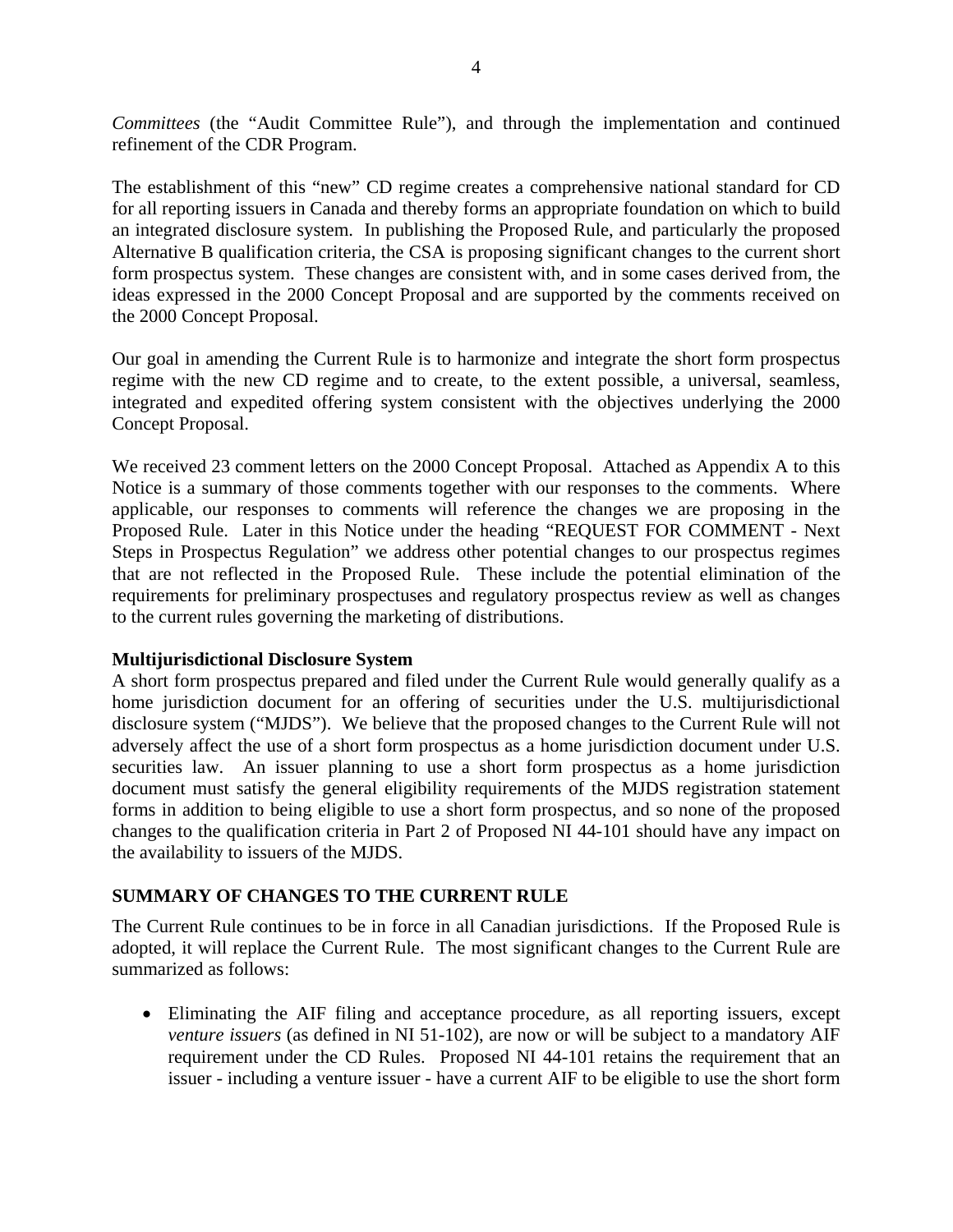prospectus distribution system, but effectively incorporates the AIF form and filing requirements provided for under the CD Rules.

- Eliminating the detailed requirements relating to significant acquisitions, as eligible issuers are now subject to a mandatory Business Acquisition Report ("BAR") requirement under NI 51-102.
- Changing the requirements for auditor's consent letters and compilation reports and eliminating certain auditor's comfort letters as a result of the development of CICA Handbook section 7110 *Auditor Involvement with Offering Documents of Public and Private Entities* and the BAR requirements under NI 51-102.
- Clarifying certain issues and addressing questions that have arisen since the Current Rule came into force.

## **Summary of Proposed Amendments**

The mandatory elements of the Proposed Rule are set out in Proposed NI 44-101 and Proposed Form 1. Proposed Form 1 also contains instructions to guide users. The Proposed CP provides explanation and additional guidance relating to Proposed NI 44-101 and Proposed Form 1.

## *Proposed NI 44-101*

*Part 1 Definitions and Interpretation* of Proposed NI 44-101 identifies defined terms used in Proposed NI 44-101, Proposed Form 1 and the Proposed CP. A number of defined terms have been redefined with reference to NI 51-102 or, if applicable, NI 81-106, as the short form prospectus offering system is designed to build on the CD Rules. In addition, we have been able to remove a number of defined terms because we deleted a number of the substantive provisions of the Current Rule. Of particular note is the elimination of the significance tests for "significant acquisitions" and related provisions. We added the definition of "short form eligible exchange" in connection with the Alternative B qualification criteria, discussed below.

*Part 2 Qualification to File a Prospectus in the Form of a Short Form Prospectus* of Proposed NI 44-101 sets out the qualification criteria for issuers wishing to use the short form prospectus distribution system. The transitional provisions relating to NP47 that appear in Current NI 44- 101 have been removed, as they became unnecessary with the passage of time.

We have included in Proposed NI 44-101 two alternative versions of Part 2. The first version ("Alternative A") represents a substantive continuation of the qualification requirements in the Current Rule after making amendments to harmonize those requirements with the CD Rules and other regulatory developments. Alternative B represents a significant shift in qualification requirements from the Current Rule.

## Alternative A

Section 2.2 sets out the basic qualification criteria for eligibility to participate in the short form distribution system. They include being a SEDAR filer, having been a reporting issuer for the past 12 months in at least one jurisdiction in Canada, having filed all required CD documents, having a current AIF and current annual financial statements,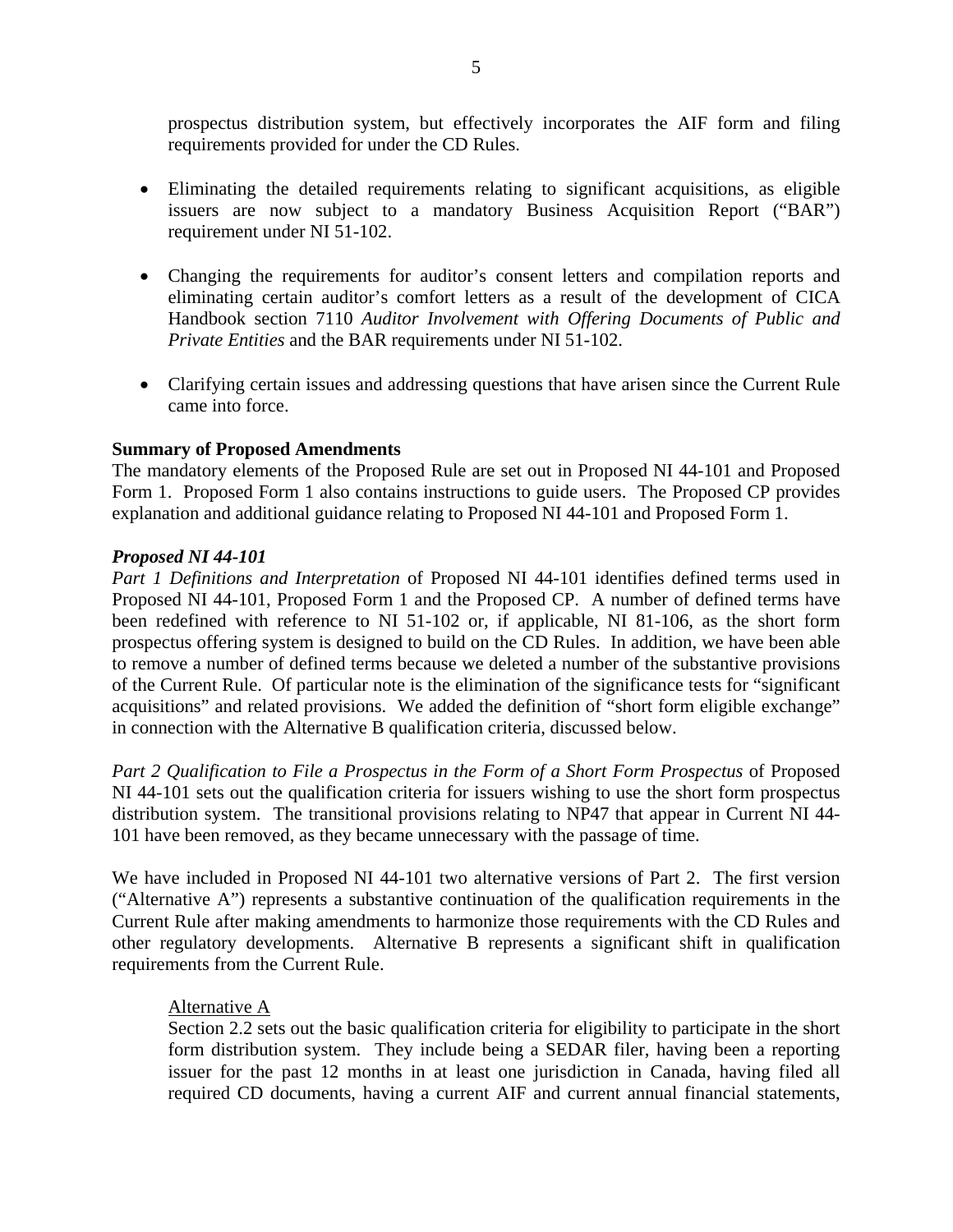having a minimum market capitalization of \$75,000,000 within 60 days of the date of filing the preliminary short form prospectus, and having filed a one-time notice of intention to be qualified to distribute securities under the short form offering system.

The adoption by most Canadian jurisdictions of the reporting issuer concept has allowed us to remove the separate qualification criteria that are included in the Current Rule for issuers who are based in a jurisdiction that does not have that concept. The following changes were also made to the basic eligibility criteria:

- 1. With the universal adoption of SEDAR, CD documents are accessible electronically to investors in other jurisdictions. SEDAR participation has been added as an eligibility criterion to ensure broad accessibility.
- 2. We have changed the 12-month "seasoning" requirement to tie into the date of filing the preliminary short form prospectus rather than the date of the most recent AIF. AIF filing deadlines are now imposed under the applicable CD Rule and so most AIFs will be filed once annually, whereas under the Current Rule an issuer could file an AIF at any time throughout the year. Accordingly, for practical purposes, the seasoning period requirement remains the same.
- 3. We added the requirement that the issuer have filed all required CD documents. This replaces section 10.6 of Current NI 44-101, which prohibits the filing of a preliminary short form prospectus or short form prospectus while the issuer is in default of filing or delivering to the regulator a document required to be filed or delivered under securities legislation. That prohibition is intended to ensure the completeness of the short form issuer's CD record and, in our view, is more appropriately framed as a qualification criterion.
- 4. We removed the provisions accelerating the filing deadlines for annual financial statements. The CD Rules have shortened the filing deadlines. Having the same filing deadlines for CD and prospectus purposes increases the integration of information available to primary and secondary market participants.
- 5. We continued the existing requirements to have a current AIF and current annual financial statements, but reframed those requirements to reflect the implementation of NI 51-102 and expected implementation of NI 81-106.
- 6. We added a one-time notice requirement to address the need for regulators and other market participants to be able to identify which filers are potentially short form issuers. This information is needed to, among other things, monitor the issuer's status under the CDR Program.

These changes to the basic eligibility criteria are generally reflected throughout the various other qualification criteria as well.

Section 2.3 of Proposed NI 44-101, like its counterpart in Current NI 44-101, provides alternative qualification criteria for an issuer that does not have a 12-month reporting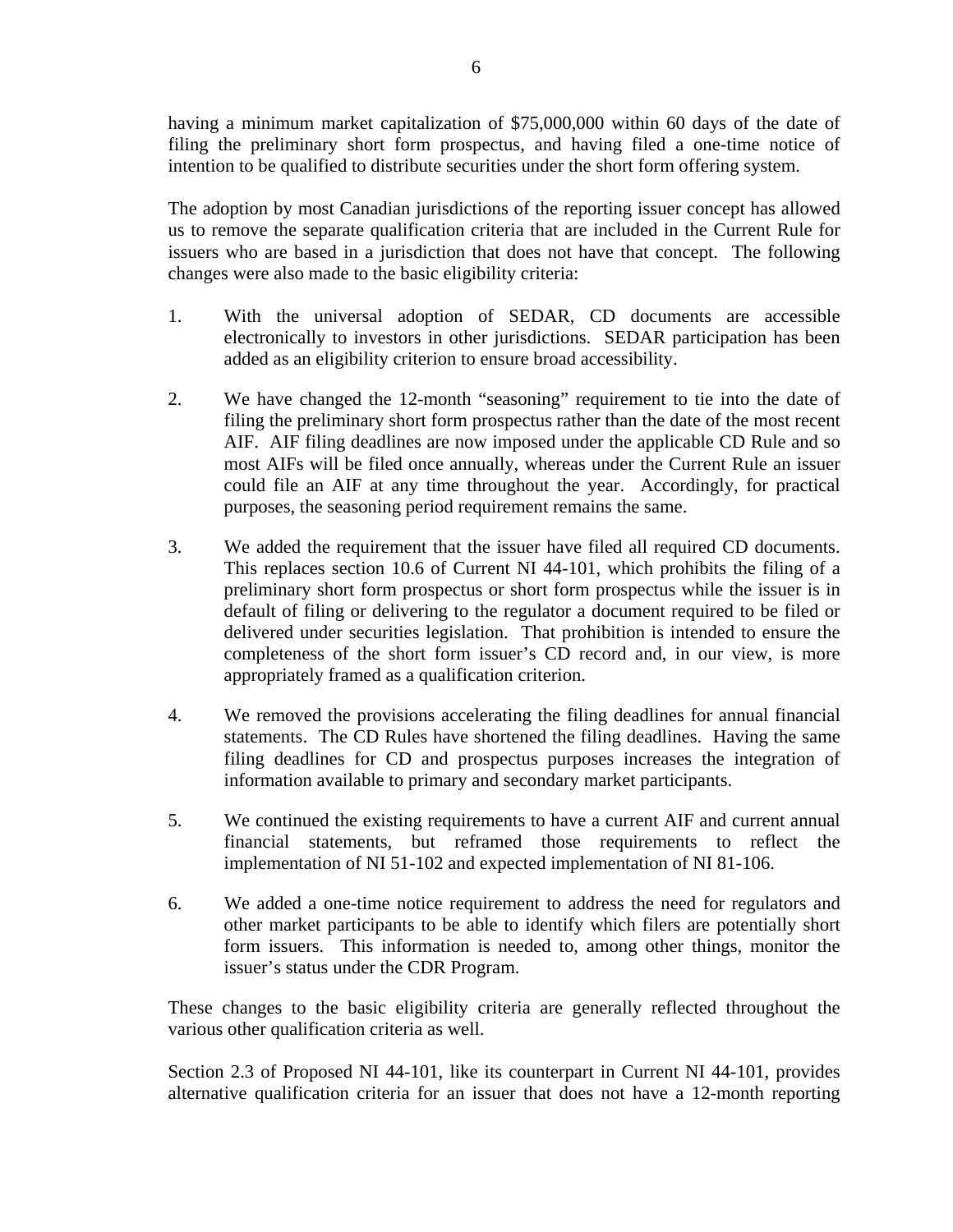issuer history. It allows a "significant issuer" to participate in the short form prospectus system on the basis of a \$300 million market capitalization.

Section 2.4 of Proposed NI 44-101 contains the qualification criteria for issuers of approved rating non-convertible securities.

Section 2.5 sets out the alternative qualification criteria for issuers of guaranteed nonconvertible debt securities, preferred shares and cash settled derivatives. We amended this provision to permit U.S. credit supporters that do not have a \$75,000,000 minimum market capitalization on an exchange in Canada, but who have non-convertible securities that have received an approved rating, to be eligible to act as credit supporters for issuers incorporated in a jurisdiction in Canada. Permitting these U.S. credit supporters to be eligible to act as credit supporters is consistent with the exemptive relief that the securities regulatory authorities or regulators have frequently granted in the past.

Section 2.6 provides the alternative qualification criteria for issuers of guaranteed convertible debt or preferred shares.

Section 2.7 is the alternative qualification criteria for issuers of asset-backed securities.

We removed section 2.8 of Current NI 44-101, which provides alternative qualification criteria following reorganizations. We incorporated its substance into section 2.9 of Proposed NI 44-101, which is discussed below.

Section 2.8 of Proposed NI 44-101 remains unchanged from section 2.9 of Current NI 44- 101 and deals with calculation of the aggregate market value of an issuer's securities.

Section 2.9 of Proposed NI 44-101 provides exemptions from the requirements to have current annual financial statements and a current AIF for new reporting issuers and successor issuers. The exemptions further harmonize the Proposed Rule with the CD Rules. The alternative qualification criteria following reorganizations in Current NI 44- 101 have led to many applications for exemptive relief and requests of staff for clarifications.

The exemptions are available to those issuers who are not otherwise exempt from the requirements under the CD Rules to file the documents in question, but have not yet been required by the passage of time to file them. The exemptions are conditional on the issuer having filed another disclosure document, such as a prospectus or an information circular, which includes the information that would have been required to be disclosed in the annual financial statements or AIF.

Section 2.9 also provides a successor issuer with an exemption from a portion of the seasoning period provided at least one of the participants to the reorganization that produced the successor issuer was a reporting issuer during the applicable period.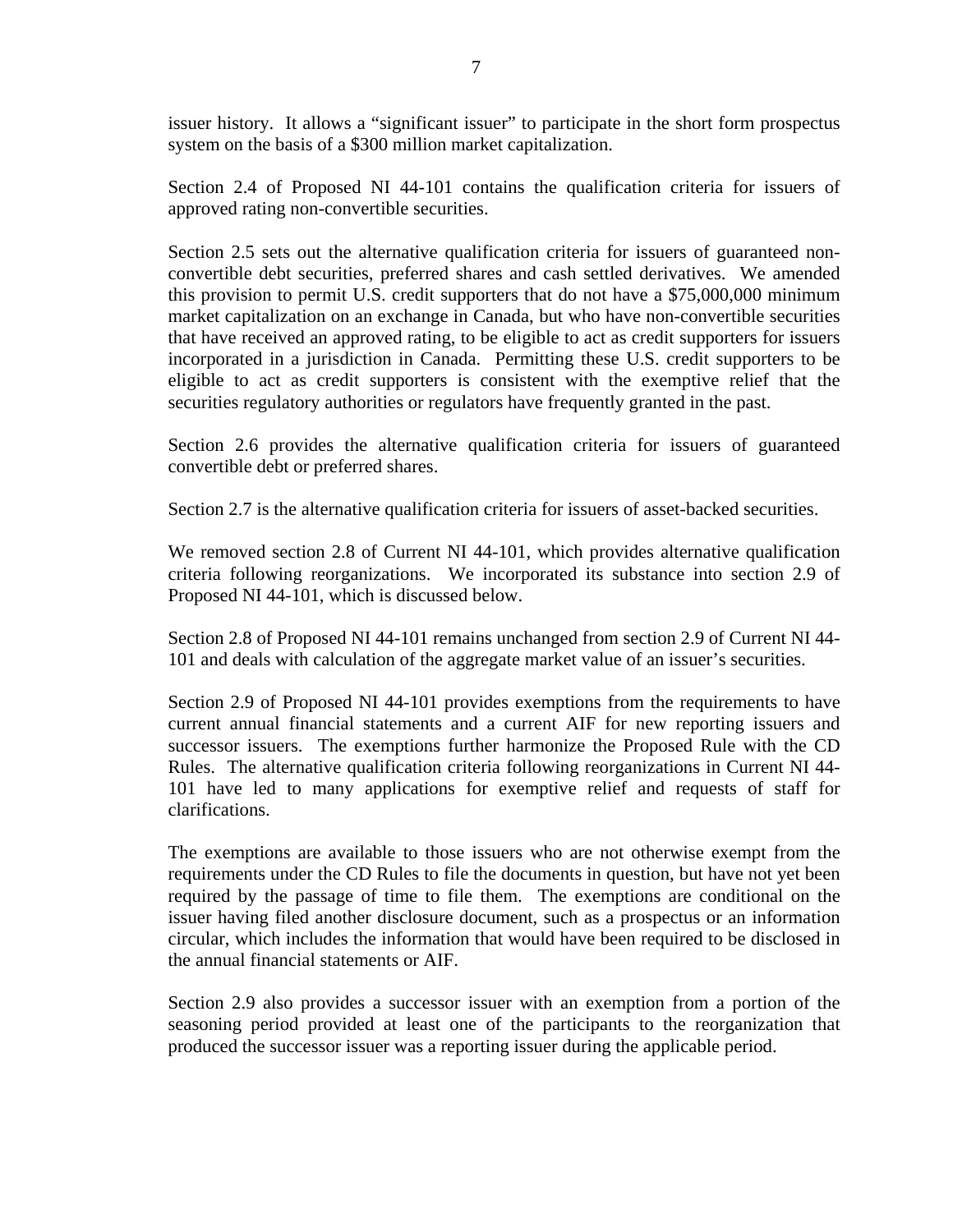#### Alternative B

Alternative B in Proposed NI 44-101 would broaden access to the short form prospectus system by eliminating the seasoning requirement and the quantitative (size) requirement from the qualification criteria.

#### "*Seasoning*" *Requirement*

Alternative B is consistent with the CSA view that the other eligibility requirements, particularly compliance with all timely and periodic filing requirements under applicable securities legislation (including the CD Rules), are sufficiently rigorous that a seasoning requirement is not essential.

We note that the 2000 Concept Proposal did not include a seasoning requirement as part of IDS because the proposed IDS would have required issuers to provide an enhanced standard of disclosure to secondary market investors that would also be available to investors in the primary market. With the implementation of the CD Rules and the CDR Program, which have superseded the enhanced standard of disclosure called for in the 2000 Concept Proposal, all reporting issuers are now subject to a level of CD and of CD reviews by their principal regulators that will support short form offering documents without imposing a seasoning period.

#### *Quantitative (Size) Requirement*

In developing Alternative B, the CSA rejected quantitative measures, such as an issuer's market capitalization, as a condition of eligibility. This is also consistent with the approach advanced in the 2000 Concept Proposal.

Excluding issuers on the grounds of size alone is inconsistent with the CSA'S objective of broad market efficiency. Given the enhanced disclosure standards under the CD Rules, investors can benefit from the inclusion in the system of issuers of all sizes.

Although the CSA removed the seasoning requirement and the market capitalization requirement from the basic qualification criteria in Alternative B, it maintained a listing requirement. The basic qualification criteria are structured to allow most Canadian listed issuers to participate in the short form prospectus offering system, provided their disclosure record provides investors with satisfactory and sufficient information about the issuer and its business, operations and capital. The system would not, however, be available to an issuer whose principal asset is its exchange listing.

In Alternative B, through the definition of "short form eligible exchange", we have maintained the Canadian listing requirement that is in the Current Short Form Rule. We considered expanding eligibility to reporting issuers whose equity securities are listed only on a foreign exchange, provided that the foreign exchange's listing requirements ensured the issuer had a business and operations. However, we are not, at this time, proposing this additional expansion of eligibility. Based on the CSA's experience with the Current Short Form Rule, we do not believe that reporting issuers who are not listed on a Canadian exchange are likely to want to raise capital using the short form regime.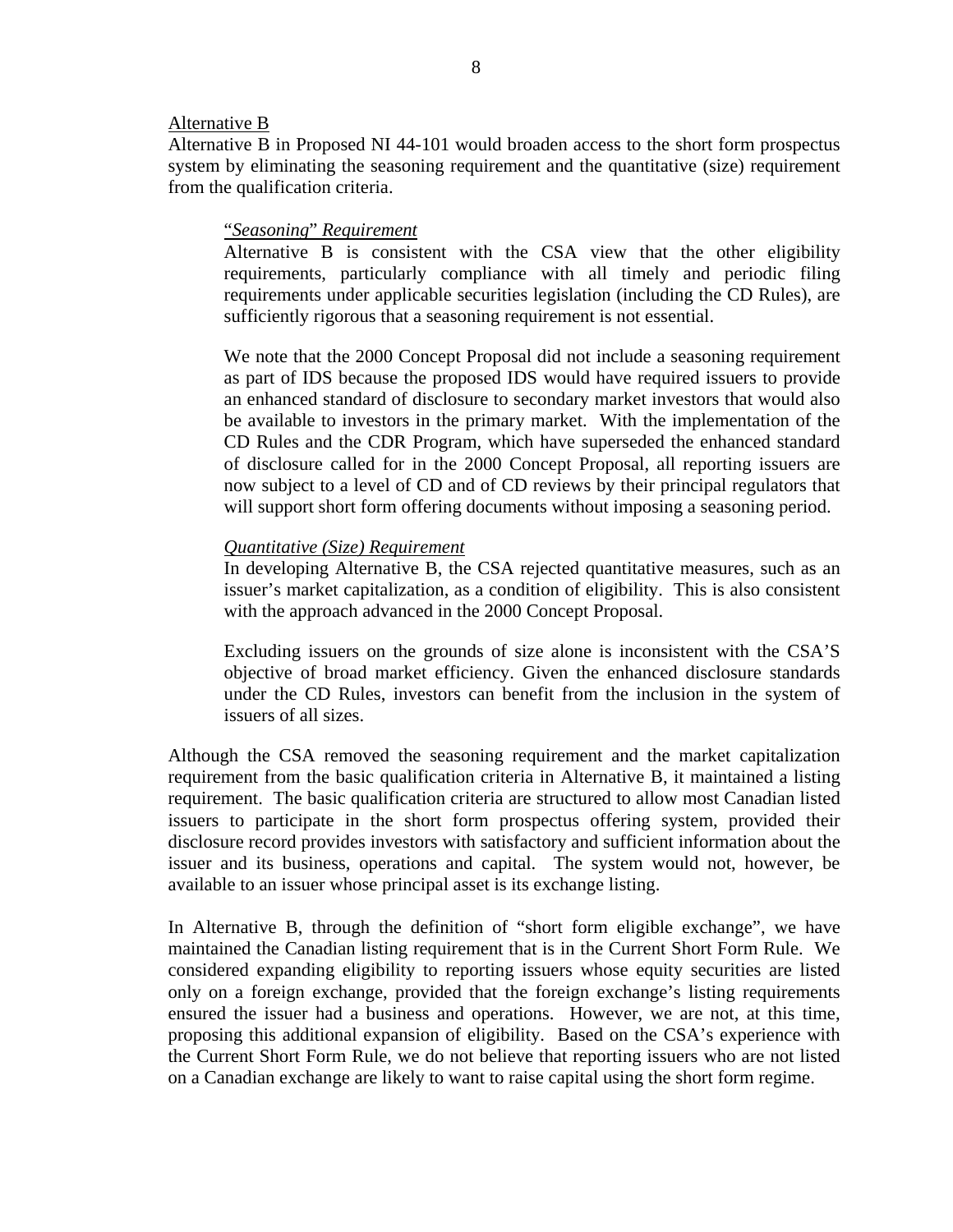In Alternative B, the CSA have maintained a minimum approved rating requirement in the alternative qualification criteria based on the types of securities being issued (such as debt or asset-backed securities).

All other changes in Alternative B of section 2 are either consistent with the proposed changes in Alternative A or result from the removal of the seasoning or minimum market capitalization requirement.

We have removed the following portions of Current NI 44-101 from Proposed NI 44-101 for the following reasons:

- 1. Part 3 *AIF* of Current NI 44-101 mandates the form of AIF and sets out certain requirements and procedures relating to the filing of AIFs and supporting documents, and review and amendment of AIFs. These provisions have been superseded by NI 51-102 and its AIF requirements for reporting issuers other than investment funds, and will be superseded by the corresponding requirements in NI 81-106 for investment funds.
- 2. Part 4 *Disclosure in a Short Form Prospectus of Financial Statements for Significant Acquisitions* and Part 5 *Financial Statement Disclosure for Multiple Acquisitions That are Not Otherwise Significant or Related* – The financial statement disclosure requirements for significant acquisitions and multiple acquisitions have been replaced by reliance on the BAR requirements set out in the CD Rules. Proposed Form 1 requires the issuer to incorporate by reference any BARs filed since the beginning of the issuer's most recently completed financial year for which an AIF has been filed (either directly or through the incorporation by reference of the issuer's current AIF, which in turn incorporates by reference certain BARs). In some cases, if the issuer was not required to file a BAR, Proposed Form 1 requires comparable disclosure to be included in the short form prospectus. Although Proposed NI 44-101 does not generally accelerate the requirement to file a BAR, Proposed Form 1 requires a summary of significant acquisitions completed within 75 days prior to the short form prospectus for which a BAR has not been filed, and of certain proposed significant acquisitions.
- 3. Part 6 *Pro Forma Financial Statement Disclosure for Significant Dispositions* of Current NI 44-101 has been removed because the CICA has issued Handbook Section 3475 *Disposals of Long-Lived Assets and Discontinued Operations*, which expands the scope of disposition activities that require discontinued operations disclosure, thus requiring that the issuer's financial statements include the disclosure previously required by Part 6 of Current NI 44-101.
- 4. Part 7 *GAAP, GAAS, Auditor's Reports and Other Financial Statement Matters* of Current NI 44-101, which deals with generally accepted accounting principles, generally accepted auditing standards and other financial statement matters, has been deleted. These requirements have been included in National Instrument 52-107 *Acceptable Accounting Principles, Auditing Standards and Reporting Currency* ("NI 52-107"), which is applicable to all issuers. The Part will be largely eliminated as a result of implementing consequential amendments to Current NI 44-101 relating to NI 52-107.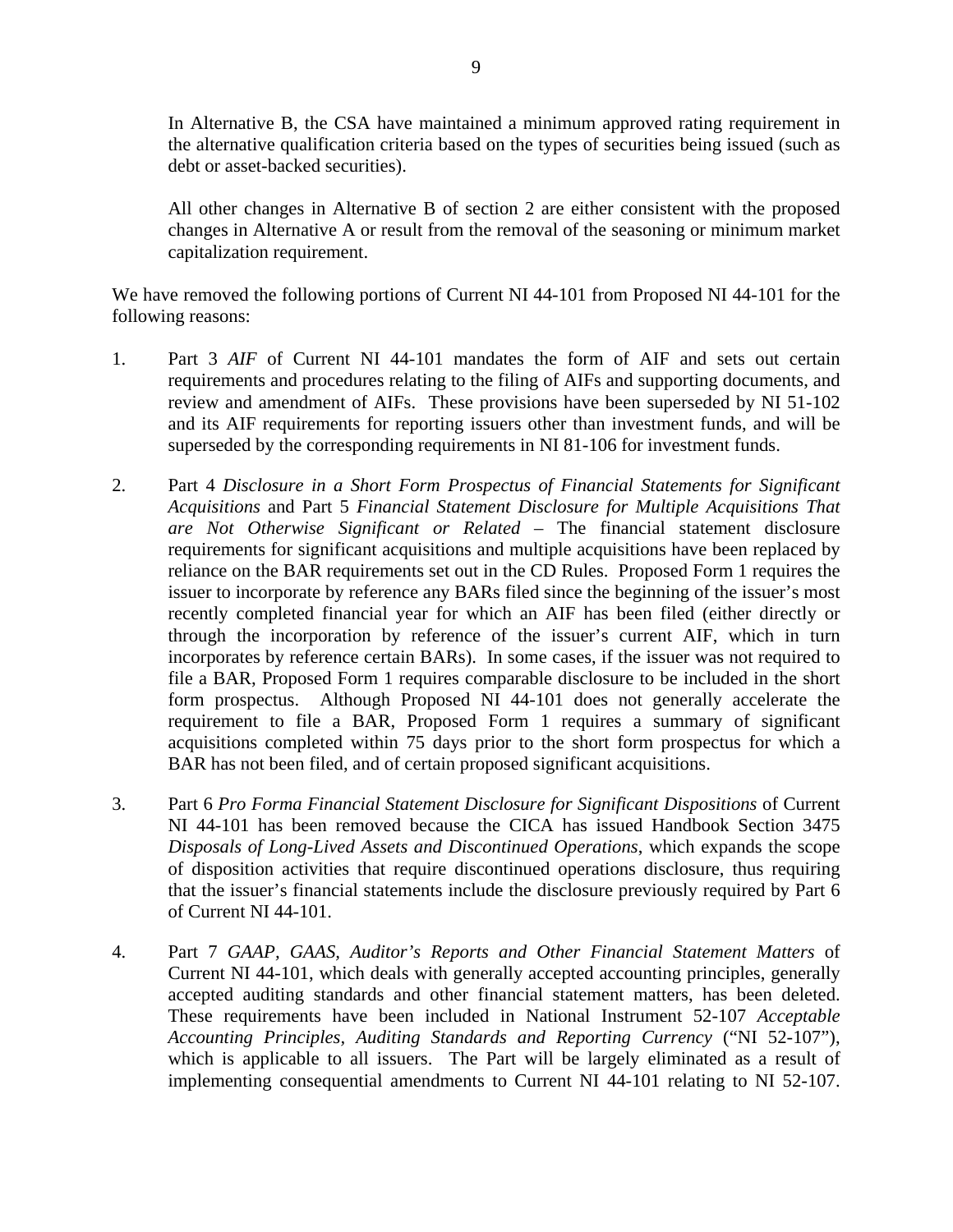The remaining provisions will become unnecessary under Proposed NI 44-101 because of the new definition of *current financial statements*.

5. Part 8 *Audit Committee Review of Financial Statements Included in a Short Form Prospectus* has been replaced by a similar requirement under the Audit Committee Rule.

*Part 3 Deemed Incorporation by Reference* of Proposed NI 44-101 remains substantively unchanged from what is presently Part 9 of Current NI 44-101. It addresses the deemed incorporation by reference of filed and subsequently filed documents in a short form prospectus.

*Part 4 Filing Requirements for a Short Form Prospectus* of Proposed NI 44-101 contains provisions relating to the filing requirements and procedures for a short form prospectus and the distribution of securities under a short form prospectus that are substantially similar to the requirements set out in Part 10 of Current NI 44-101, but does reflect some changes. In particular,

- 1. We expanded the scope of the qualification certificate filed with the preliminary short form prospectus to certify that all previously unfiled material incorporated by reference into the short form prospectus is being filed with the preliminary short form prospectus. The filing of that material is no longer a qualification criterion but remains a filing requirement. The qualification certificate provides staff with an efficient way of confirming that the filing of the preliminary short form prospectus, including documents incorporated by reference, has been completed. We have also expanded the certificate to require the issuer to specify the qualification criteria it is relying on for eligibility.
- 2. We added a requirement, in connection with the filing of both a preliminary short form prospectus and a short form prospectus, that effectively accelerates the requirement under the applicable CD Rule to file certain material documents. This replaces the existing requirement to deliver all material contracts to the regulator and harmonizes the filing requirement with the CD Rule.
- 3. We removed the requirement to file technical reports and certificates prepared in accordance with National Policy Statement 2-B, *Guide for Engineers and Geologists Submitting Oil and Gas Reports to Canadian Provincial Securities Administrators*, because that instrument has been replaced by NI 51-101 *Standards of Disclosure for Oil and Gas Activities*. No additional filings are required.
- 4. We eliminated the requirement to file "other mining reports" with the short form prospectus, as those reports are already required to be filed with the preliminary short form prospectus.
- 5. We removed the requirement to file an auditor's comfort letter regarding unaudited financial statements with the final short form prospectus. CICA Handbook Section 7110 - *Auditor Involvement with Offering Documents of Public and Private Entities* sets out the auditor's professional responsibilities when the auditor is involved with a prospectus or other securities offering document and requires that the auditor perform various procedures prior to consenting to the use of its report or opinion, including reviewing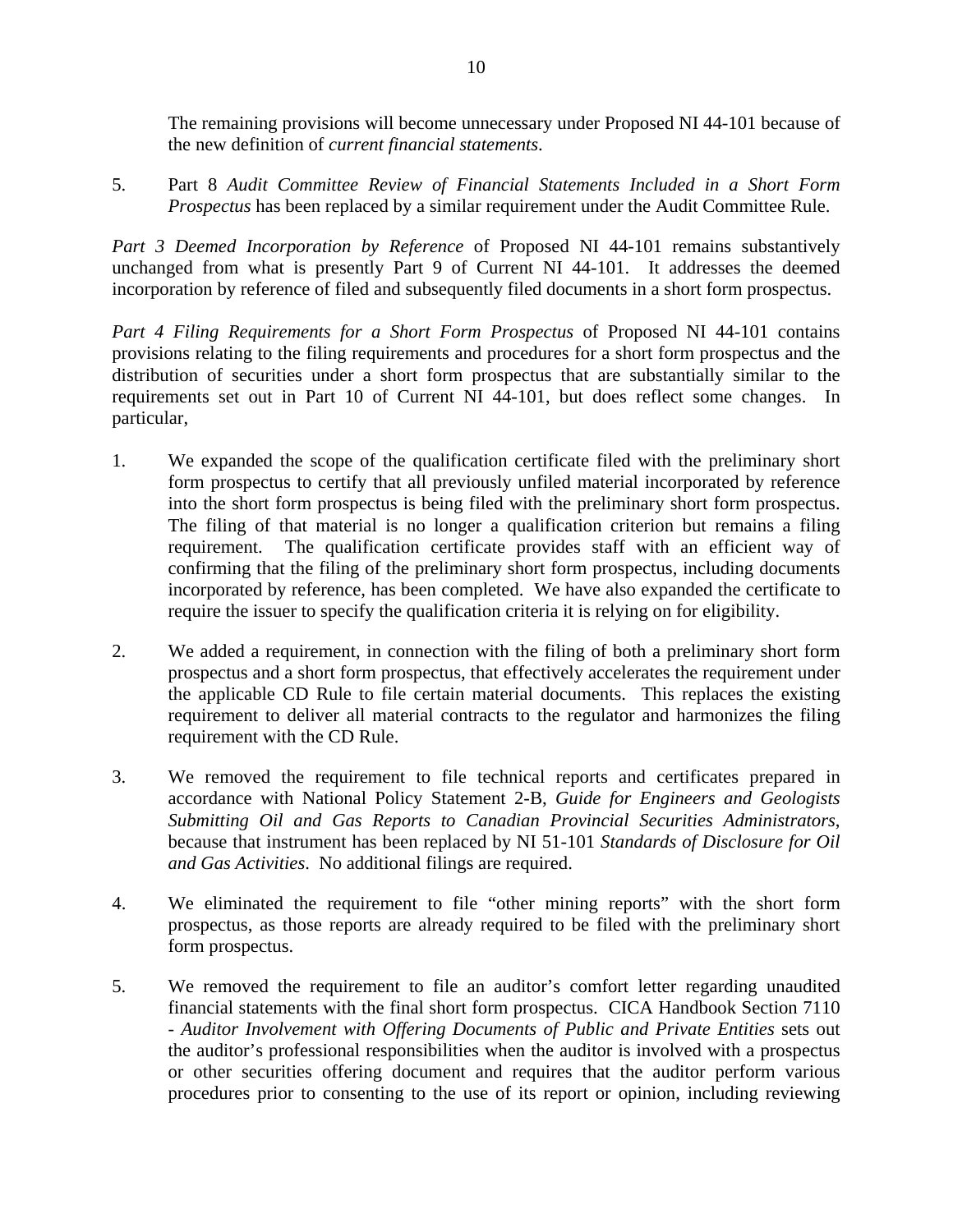unaudited financial statements included in the document. Furthermore, the issuer is ultimately responsible for ensuring that the short form prospectus provides full, true and plain disclosure.

- 6. We added a requirement for the issuer to deliver to the regulators, no later than the filing of a short form prospectus, an undertaking to file the periodic and timely disclosure of certain credit supporters. Although the credit supporter is not, simply by providing the guarantee or alternative credit support, issuing a security, investors will nonetheless need periodic and timely disclosure relating to that credit supporter to make informed investment decisions in the secondary market.
- 7. We amended the provisions dealing with the language of documents to reflect and clarify current practice.
- 8. We replaced the prohibition, presently in section 10.6 of Current NI 44-101, against filing a short form prospectus while the issuer is in default of filing any required document under securities legislation, with a qualification requirement that all disclosure filings be up to date, as discussed above.
- 9. The requirement to make all material contracts available for inspection during the distribution has been eliminated. Material documents are now filed on SEDAR and therefore available for public inspection on a continuous basis.

*Part 5 Amendments to a Short Form Prospectus* of Proposed NI 44-101 addresses amendments to a short form prospectus, and largely continues the provisions of Part 11 of Current NI 44-101. We clarified the distinction between short form prospectuses and preliminary short form prospectuses for the purpose of that Part. The requirement to file an updated consent letter with an amendment has been revised to be consistent with the changes made to the filing requirements and to clarify that the consent must be dated the same date as the amendment. The provision relating to updated auditor's comfort letters was corrected to refer to the delivery, rather than filing, of a comfort letter.

*Part 6*, *Non-Fixed Price Offerings and Reduction of Offering Price Under Short Form Prospectus* of Proposed NI 44-101 is unchanged from Part 12 of Current NI 44-101.

*Part 13 Circulars* of Current NI 44-101 has been removed from Proposed NI 44-101. Part 13 generally provides that certain issuers can include their short form prospectus disclosure in a take-over bid, issuer bid or information circular, to satisfy the disclosure requirements of these circulars. We removed Part 13 because it merely restates what is already permitted under the applicable take-over bid and issuer bid forms when the issuer is entitled to use the short form prospectus system and Form 51-102F5 *Information Circular* permits all issuers to incorporate information by reference.

*Part 7 Solicitations of Expressions of Interest* of Proposed NI 44-101 provides relief on a national basis from securities legislation so issuers can solicit expressions of interest before filing a preliminary prospectus for a bought deal. It is substantially the same as Part 14 of Current NI 44-101, but extends the period within which the underwriting agreement must require the filing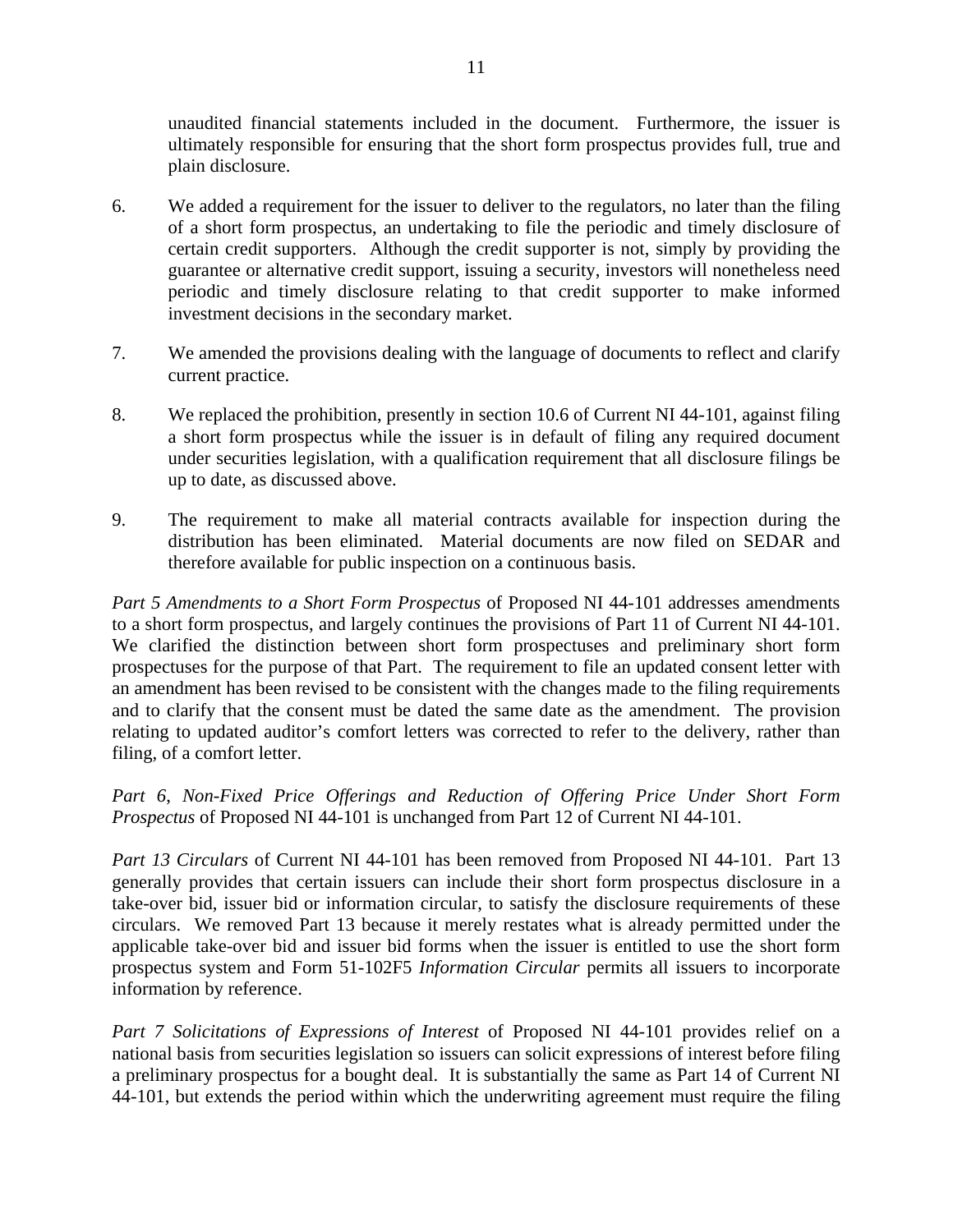of a preliminary short form prospectus from two business days to up to four business days. This change attempts to address the recurring situation in which issuers are unable to file a preliminary short form prospectus in time to receive a receipt no later than two business days after the execution of an underwriting agreement. Issuers and underwriters should be able to negotiate an appropriate period (up to a four day period) during which a preliminary prospectus must be filed and receipted. One consequence of this change is to extend the period during which pre-marketing of a bought deal can occur to up to four days. We have also eliminated the distinction between MRRS filings and non-MRRS filings.

*Part 8 Exemption* of Proposed NI 44-101 sets out the requirements for applications for exemptions and the manner in which the granting of an exemption may be evidenced, and remains substantially unchanged from Part 15 of Current NI 44-101. It has been amended to reflect the ability of the securities regulatory authority in Alberta to grant such exemptions, and to eliminate the transitional provisions relating to NP 47.

*Part 9 Effective Date and Transition* of Proposed NI 44-101 provides some transitional provisions to assist issuers in determining which version of the instrument to proceed under.

*Appendix A* has been updated with respect to contact information, the information to be provided for foreign residents, and to comply with new privacy legislation.

# *Form 44-101F1 ("Proposed Form 1"***)**

Proposed Form 1 is the proposed form for a short form prospectus under the Proposed Rule.

*Item 1 Cover Page Disclosure* of Proposed Form 1 addresses required cover page disclosure. Several items have been added or moved:

- 1. We moved the requirement to state that information has been incorporated by reference in the prospectus from Section 12.4 of the Current Form to Section 1.3. This change places the statement on the cover page of the short form prospectus, rather than leaving its placement to the issuer's discretion. We believe that consistency in placement will be useful to readers of the short form prospectus, and reflects developing practice.
- 2. We moved the requirement, presently in Item 2.1 of the Current Form, to state the full corporate name and address of the issuer, to Item 1.5. This reflects our view that this information should be on the cover page.
- 3. We deleted certain requirements from Section 1.6 (Section 1.4 of the Current Form) relating to disclosure of securities issued or to be issued to the underwriters. They are now included in the proposed new underwriters' position chart in Section 1.10.
- 4. Section 1.9 (Section 1.7 of the Current Form) has been amended to require expanded disclosure relating to the implications of the absence of a market for the securities being distributed, where applicable.
- 5. We amended Section 1.10 (Section 1.8 of the Current Form) to include a chart describing the over-allotment, compensation and other options and securities to be distributed under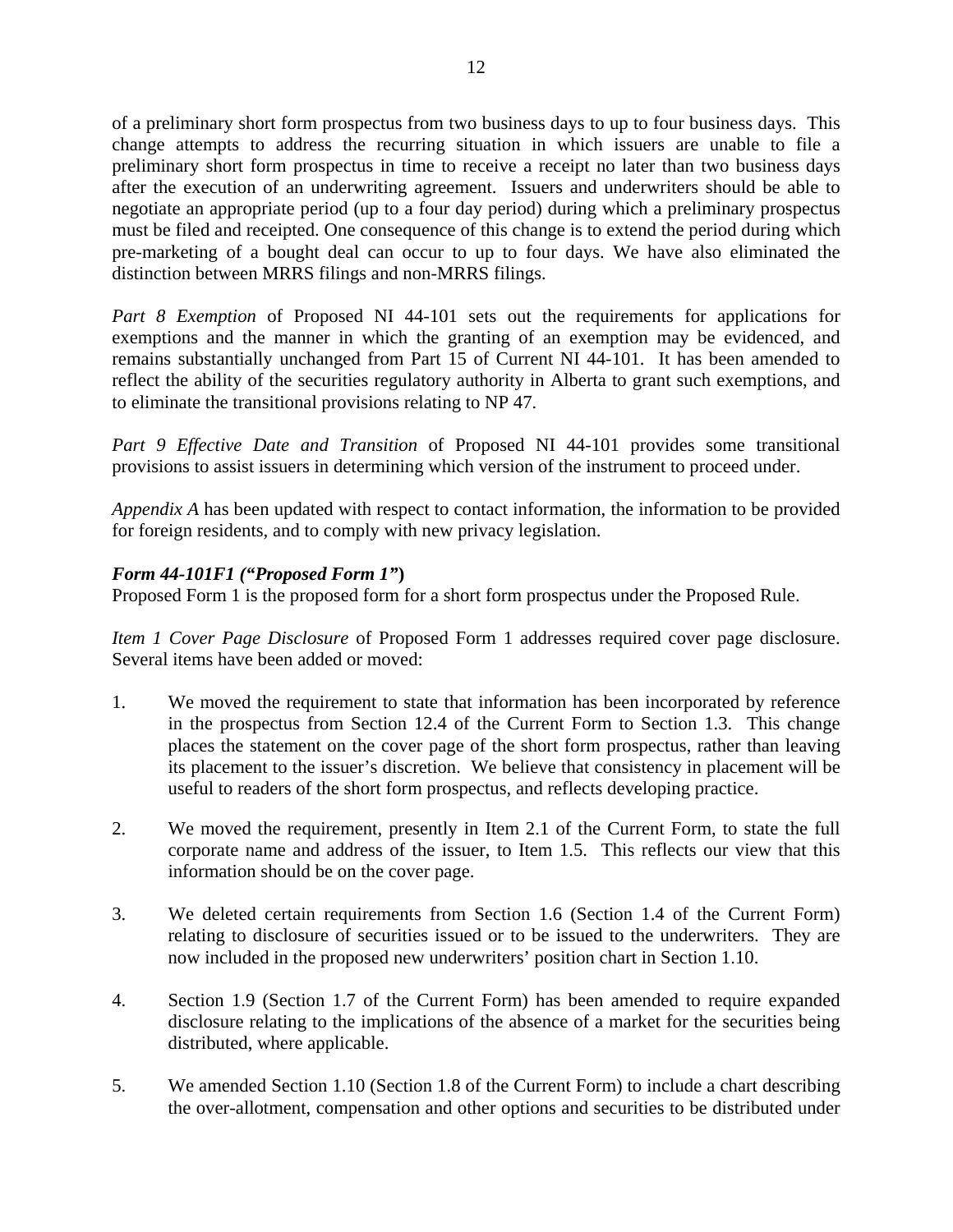the prospectus or otherwise held by the underwriters and professional group. We believe that this chart will provide investors and other prospectus users with plain disclosure, in one central location, about the underwriters' securities compensation and position, most of which is already required to be disclosed in various parts of the Current Form.

6. We added Section 1.12 to require disclosure, in appropriate circumstances, concerning the ability of holders of restricted securities to participate in a takeover bids. This disclosure is consistent with requirements already in place in some jurisdictions.

*Item 2 Name of Issuer and Intercorporate Relationships* of the Current Form is deleted as it duplicates information now contained in the form of AIF under the applicable CD Rule.

*Item 2 Summary Description of Business* of Proposed Form 1 requires a summary description of the business, and is unchanged from Item 3 of the Current Form.

*Item 3 Consolidated Capitalization* of Proposed Form 1 is updated from Item 4 of the Current Form, and refers to financial statements filed under the applicable CD Rule. We have also removed the requirement in the Current Form to include the content of a news release disseminating financial information, as that requirement duplicates a requirement in Item 11 of Proposed Form 1.

*Item 4 Use of Proceeds* of Proposed Form 1 is updated from Item 5 of the Current Form, and in Subsection 4.2(2) mandates additional disclosure concerning use of proceeds. If more than 10 percent of the net proceeds of the distribution will be used to reduce or retire indebtedness that was incurred within the two preceding years, the issuer must identify the principal purposes for which the proceeds of the indebtedness were used and, if the creditor is an insider, associate or affiliate of the issuer, identify the creditor and the nature of the relationship to the issuer and the outstanding amount owed.

The language of this new requirement is identical to the language of Section 7.7 of Ontario Securities Commission Form 41-501F1 *Information Required in a Prospectus* and section 7.7 of Schedule 1 to Québec Policy Statement Q-28, *General Prospectus Requirements*. This type of disclosure is relevant for investors because making an informed investment decision requires an understanding of the extent to which a significant amount of the offering proceeds will be used to reduce or retire existing debt. It is also important for investors to be provided with details relating to debt that is incurred with a creditor that is an insider, associate or affiliate of the issuer.

The importance of this type of disclosure has come to our attention particularly in the context of income trust offerings, where investors typically make their investment decisions based on the ability of the issuer to provide a consistent stream of distributable cash. The ability of the issuer to generate that consistent stream may be affected by the amount and terms of existing debt, as well as by the extent to which an issuer will need to renegotiate that debt, or put alternate financing arrangements in place after the offering. An investor will be in a better position to make this evaluation if the information requested in Subsection 4.2(2) is provided. Although this issue came to our attention in the context of income trust offerings, we believe that the disclosure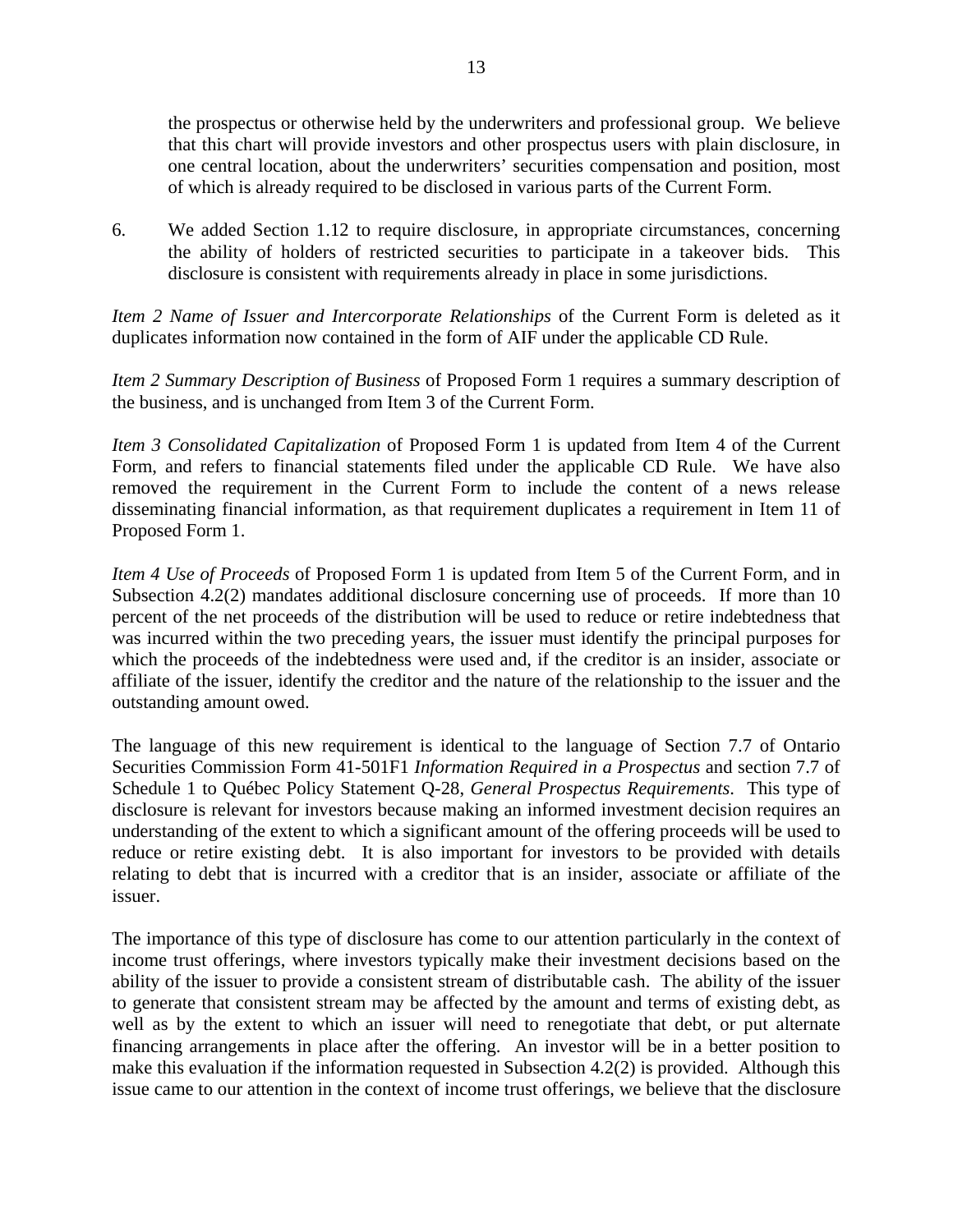is equally relevant in other offerings, as it will assist investors in all offering scenarios to better evaluate their investment decision.

*Item 5 Plan of Distribution* is an update of Item 6 of the Current Form and remains substantially unchanged. We have added to the disclosure requirements in respect of an offering with a minimum distribution such that if a minimum amount of funds is required under the issue and the securities are to be distributed on a best efforts basis, the short form prospectus must state that funds received from subscribers before the distribution is complete will be held in trust. If the minimum amount of funds is not raised, the funds will be returned to the subscribers unless the subscribers have given other instructions. We understand this is market practice and this should be disclosed in the short form prospectus. This is consistent with the requirement under long form prospectus offerings.

We have also moved into this item a requirement, presently in Item 8 of the Current Form, to disclose any constraints imposed on ownership of securities of the issuer in relationship to a required level of Canadian ownership.

*Item 6 Earnings Coverage Ratios* of Proposed Form 1 is amended from Item 7 of the Current Form to reflect the implementation of NI 52-107, to address recent changes to the accounting rules which may require certain debt obligations to be classified as current liabilities, and to clarify the requirements and the transition year expectations where there has been a change in year end.

*Item 7 Description of Securities Being Distributed* has been updated from Item 8 of the Current Form to harmonize with the CD Rules. In particular, the term "share" has been replaced with "equity security", and the issuer need not duplicate information concerning particular securities that is already included in a document incorporated by reference in the short form prospectus. Section 7.7 has been added to address disclosure concerning "restricted securities". These requirements are already part of the legislation in a number of CSA jurisdictions, and are consistent with provisions contained in NI 51-102. Section 7.9 has been expanded to refer specifically to stability ratings for securities, and is consistent with National Policy 41-201 *Income Trusts and Other Indirect Offerings*. Finally, Section 8.8 of the Current Form, which requires disclosure of constraints imposed on the ownership of securities, has been relocated to Item 5 *Plan of Distribution* as Section 5.9 of Proposed Form 1.

Section *7*.6 requires issuers to disclose that a contractual right of action for rescission is available to holders of Special Warrants who receive underlying securities under a short form prospectus. Section 7.6 codifies existing requirements in many jurisdictions.

In *Item 8 Selling Securityholder* of Proposed Form 1, we removed paragraphs 6 and 7 from Section 8.1 (9.1 in the Current Form) because we do not consider them to be material information for an investor or prospective investor.

*Item 9 Resource Property* of Proposed Form 1 is amended to remove from Section 9.1 reference to the "old" form of AIF (current Form 44-101F1) that is being deleted as part of the amendments.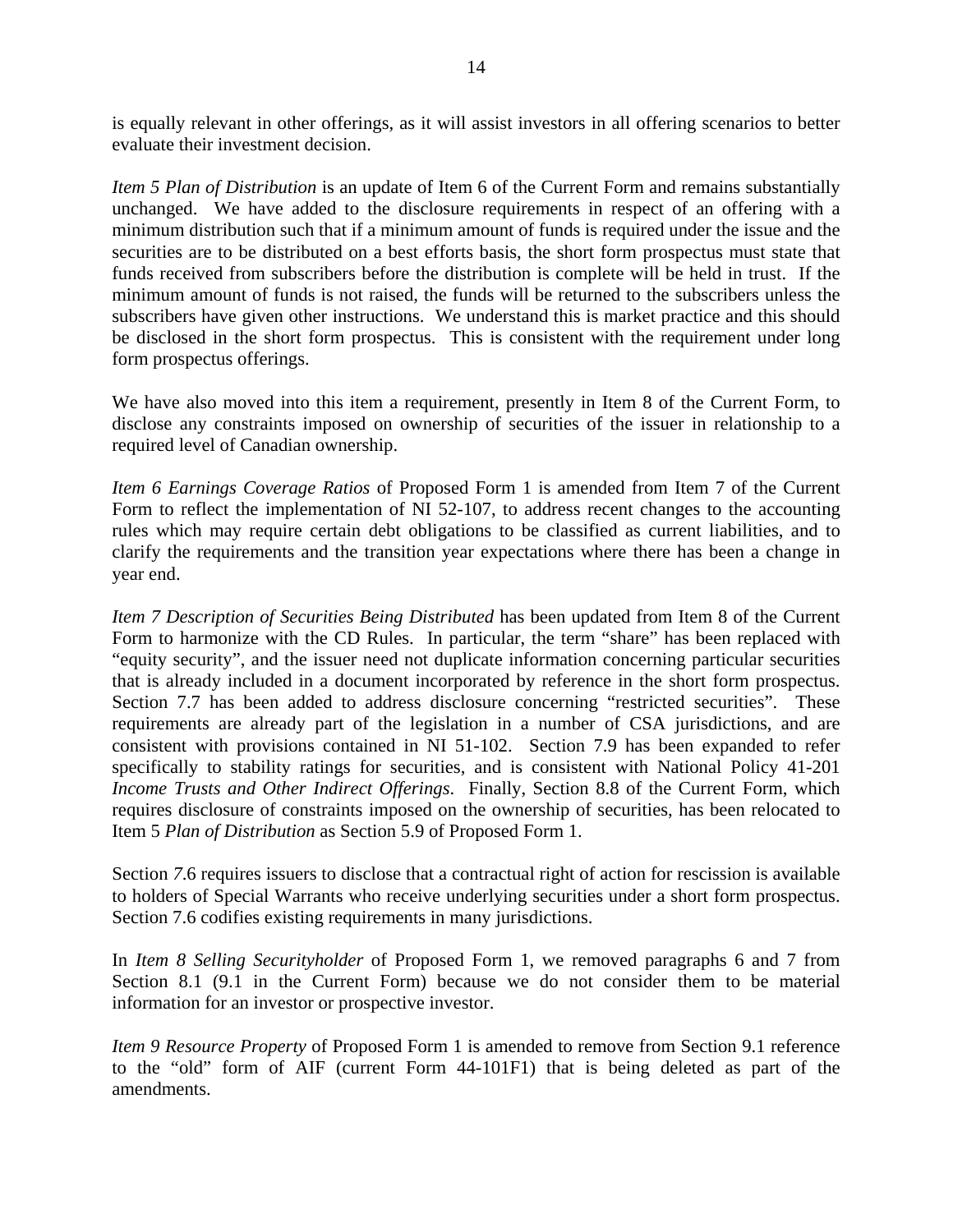*Item 10 Significant Acquisitions* of Proposed Form 1 is amended from Item 11 of the Current Form to reflect the incorporation by reference of previously filed BARs. The requirement under NI 51-102 to file a BAR in respect of a significant acquisition is not accelerated. However, this item requires a summary to be provided of any significant acquisition that was completed within 75 days prior to the date of the short form prospectus and for which a BAR has not been filed, and of certain proposed significant acquisitions that meet an objective test of "highly likely". The issuer is also required to include in the short form prospectus the financial statements that would be required in a BAR if the transaction in question is a reverse takeover, or if the inclusion of the financial statements is necessary in order for the short form prospectus to contain full, true and plain disclosure. The maximum number of years for which historical financial statements must be included in a prospectus for a significant transaction is, accordingly, reduced to two, from the maximum of three years contemplated in the Current Form, consistent with the BAR requirement.

*Item 11 Documents Incorporated By Reference* is updated from Item 12.1 of the Current Form to provide for the mandatory incorporation by reference of the appropriate CD documents filed under the CD Rules. We also added a requirement in Section 11.1 to incorporate by reference any other disclosure document that the issuer is required to file under an undertaking to securities regulatory authorities. In identifying a gap or potential gap in an issuer's disclosure, either in a prospectus or CD, CSA staff may require the issuer to undertake to file a particular type of disclosure document on a one-time or continuous basis. Issuers are instructed to provide a list of the material change reports and BARs that are incorporated by reference, and a brief description of the subject matter of each report, in the interests of "plain" disclosure.

We added a requirement in Section 11.3 to provide substitute disclosure for issuers who are able to rely on the exemptions in Section 2.9 of Proposed NI 44-101 from the requirement to have a current AIF and current annual financial statements.

We added Section 11.4 to require alternative disclosure by an issuer in respect of a significant acquisition for which no BAR has been required to have been filed because the issuer was not a reporting issuer at the time of the acquisition.

Section 12.3 of the Current Form is deleted and its substantive requirement is addressed in Section 13.1 of Proposed Form 1 (see discussion below). Section 12.4 of the Current Form was moved to the cover page disclosure (Section 1.3). Paragraph 12.1(3) and Sections 12.5, 12.6 and 12.7 of the Current Form are removed. Other developments and amendments have rendered those sections unnecessary or inappropriate.

*Item 12 Additional Disclosure for Issues of Guaranteed Securities* of Proposed Form 1 requires disclosure about any applicable credit supporter of the securities being distributed, and is based on Section 13.2 of the Current Form. Section 13.1 of the Current Form is deleted because other amendments have rendered it unnecessary.

*Item 13 Exemptions for Certain Issues of Guaranteed Securities of Proposed Form 1 is new and* provides exemptions from the requirement to include disclosure in a short form prospectus about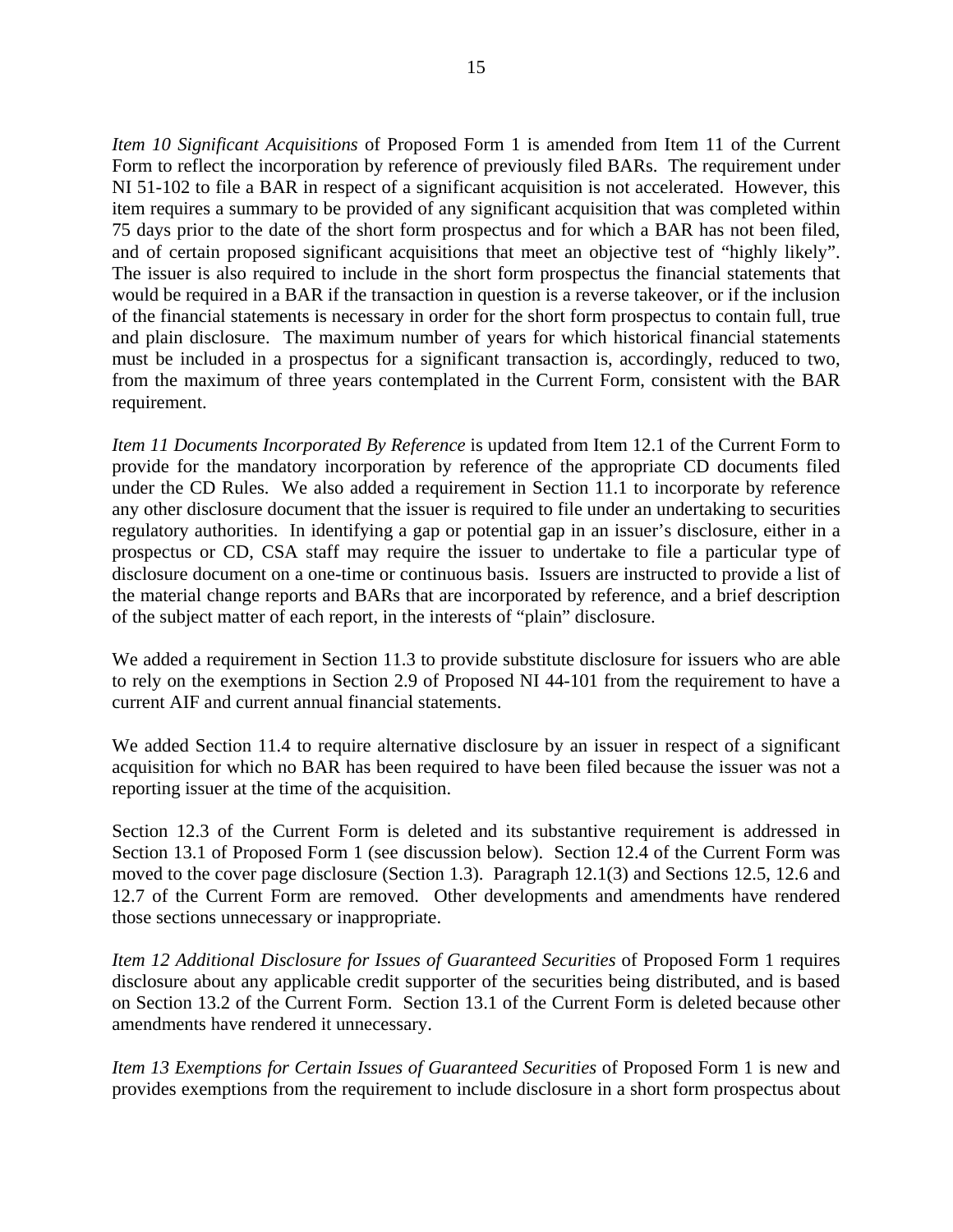both the issuer and any applicable credit supporter. These exemptions are similar to the exemptions from the requirement to provide financial statement disclosure relating to credit supporters under U.S. securities law.<sup>3</sup> The exemptions are based on the principle that, in certain circumstances, investors will either require only issuer disclosure or only credit supporter disclosure to make informed investment decisions.

*Item 14 Relationship Between Issuer or Selling Securityholder and Underwriter* of Proposed Form 1 is updated to reflect the implementation of National Instrument 33-105 *Underwriting Conflicts*.

*Item 15 Experts* is amended to exempt auditors of acquired businesses and predecessor auditors in certain instances from the requirement to disclose their interest in the issuer. We have eliminated the requirement that the issuer's auditor disclose its interests in the issuer if the auditor is independent of the issuer and there is disclosure of the independence. We have also clarified who the disclosure requirements relate to.

*Item 16 Promoters* of Proposed Form 1 is updated to harmonize with the corresponding disclosure requirement in NI 51-102.

In *Item 17 Risk Factors* of Proposed Form 1 we added an instruction to Section 17.1 to recognize that risk factors is now a required disclosure item under Form 51-102F2 (AIF).

*Item 18 Other Material Facts* is changed slightly to harmonize with other changes.

*Item 20 Reconciliation to Canadian GAAP* of the Current Form is deleted because these requirements, as well as those presently included in Part 7 of Current NI 44-101, have been superseded by the implementation of NI 52-107 and the new definition in Proposed NI 44-101 of *current financial statements*.

*Item 20 Certificates* of Proposed Form 1 is updated from Item 21 of the Current Form to correct the language of the certificates in light of the amendments and developments elsewhere. We added Section 20.5 to clarify that the rules concerning the dating of prospectuses applicable to other types of prospectuses apply to short form prospectuses.

# *The Proposed CP*

The Proposed CP provides information relating to interpretation of Proposed NI 44-101 by securities regulatory authorities, and its application. It has been updated to reflect the changes made to the Current Rule, as described above. In some cases, changes have been made to the companion policy to reflect experience with the rules over the past four years.

<span id="page-15-0"></span><sup>&</sup>lt;u>.</u>  $3$  Rule 3-10 of Regulation S-X.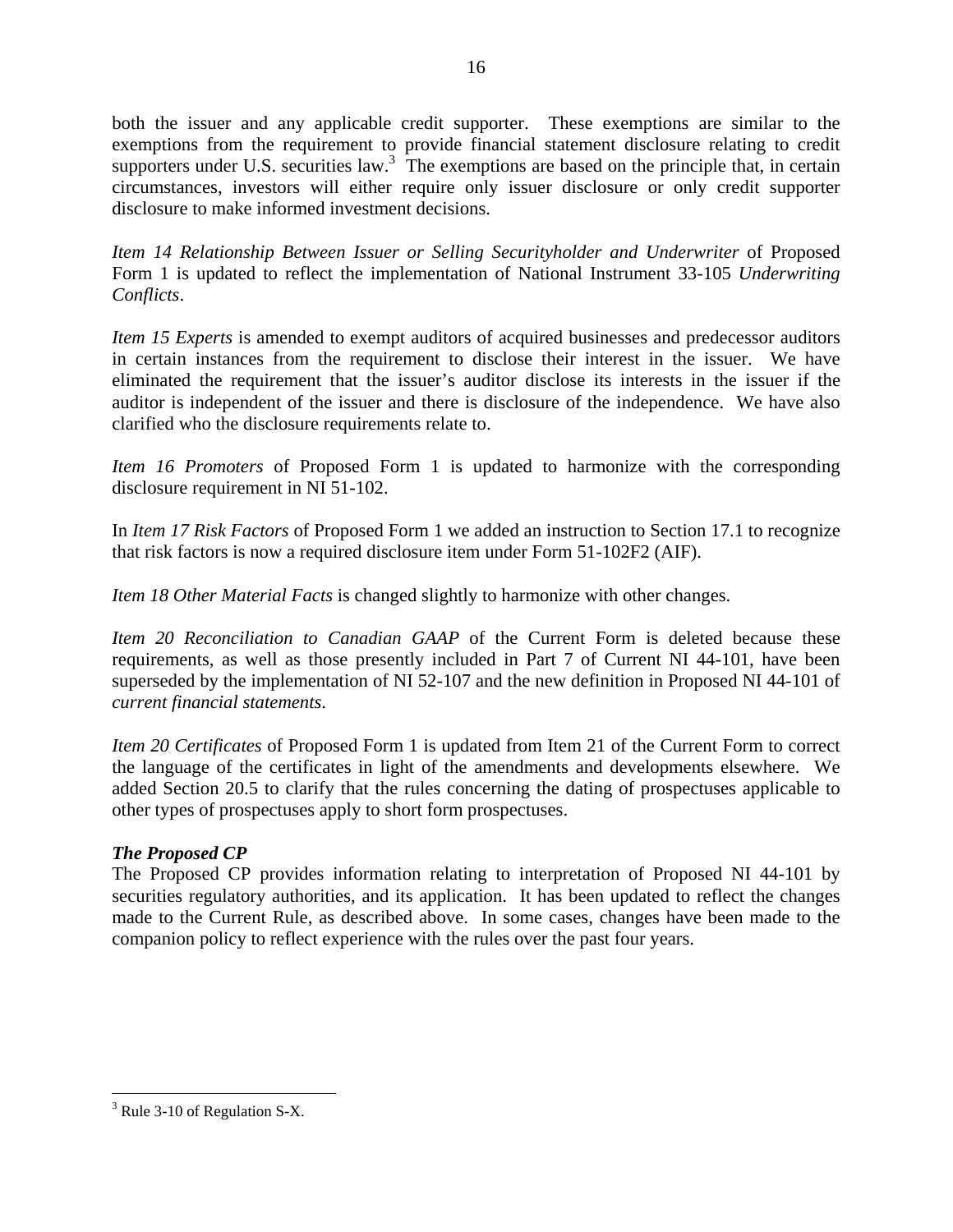### **RELATED AMENDMENTS**

We are also proposing consequential amendments to a number of national instruments in conjunction with the implementation of the Proposed Rule to make those instruments consistent with the changes we have proposed to the Current Rule. We are publishing a separate Notice relating to those proposed amendments.

## **AUTHORITY FOR PROPOSED NATIONAL INSTRUMENT - ONTARIO**

The following provisions of the Ontario *Securities Act* (the "Ontario Act") provide the Ontario Securities Commission ("OSC") with authority to adopt the proposed National Instrument and Forms.

Paragraph 143(1)13 of the Ontario Act authorizes the OSC to make rules regulating trading or advising in securities to prevent trading or advising that is fraudulent, manipulative, deceptive or unfairly detrimental to investors.

Paragraph 143(1)16 of the Ontario Act authorizes the OSC to make rules varying the application of the Ontario Act to establish procedures for or requirements in respect of the preparation and filing of preliminary prospectuses and prospectuses and the issuing of receipts therefor that facilitate or expedite the distribution of securities or the issuing of the receipts, including, requirements in respect of distribution of securities by means of a prospectus incorporating other documents by reference and requirements in respect of pricing of distributions of securities after the issuance of a receipt for the prospectus filed in relation thereto.

Paragraph 143(1)20 of the Ontario Act authorizes the OSC to make rules providing for exemptions from the prospectus requirements under the Ontario Act and for the removal of exemptions from those requirements.

Paragraph 143(1)39 of the Ontario Act authorizes the OSC to make rules requiring or respecting the media, format, preparation, form, content, execution, certification, dissemination and other use, filing and review of all documents required under or governed by the Ontario Act, the regulations or the rules and all documents determined by the regulations or the rules to be ancillary to the documents, including preliminary prospectuses and prospectuses, proxies and information circulars and take-over bid circulars, issuer bid circulars and directors' circulars.

#### **ALTERNATIVES CONSIDERED**

The purposes of the amendments contemplated by the Proposed Rule are (i) to streamline the short form system, (ii) to eliminate inconsistencies with the CD Rules, and (iii) to expand eligibility into the short form system and thereby create an even more integrated, simplified and less onerous offering system for reporting issuers. One alternative means of achieving these purposes is to leave the Current Rule unamended but to grant exemptive relief on a case by case basis. Given the extent and breadth of the changes contemplated in the Proposed Rule, we believe that amendment of the Current Rule is the optimal way to achieve these purposes.

Another alternative is to create a separate offering system which issuers could access in the alternative to the Current Rule in the manner contemplated in the 2000 Concept Proposal. We focussed on amending and expanding the short form system because we believe that the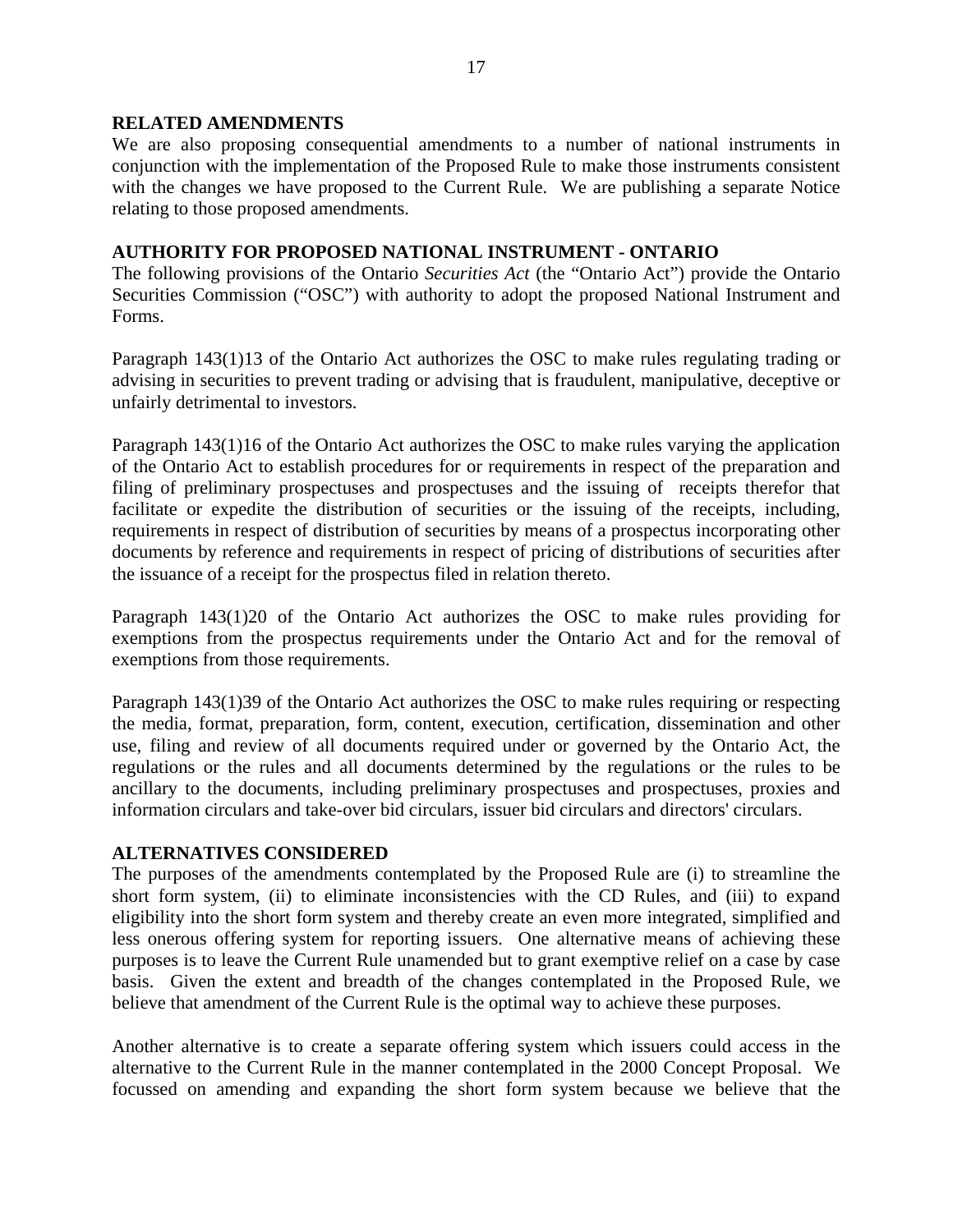continued evolution of the current short form offering regime should be our priority. As discussed above, based on public commentary, we will continue to seek to enhance our prospectus offering regimes, as needed, either through amendments to the short form regime or through the introduction of alternative offering systems.

# **UNPUBLISHED MATERIALS**

In proposing Proposed NI 44-101, Proposed Form 1 and Proposed CP, the CSA have not relied on any significant unpublished study, report or other material.

# **ANTICIPATED COSTS AND BENEFITS**

The CSA expect that the amendments contemplated in the Proposed Rule will further enhance efficiency of accessing capital for short form eligible reporting issuers. Harmonizing the short form system with the CD Rules will eliminate costs of public securities offerings. There will be greater clarity regarding the application of the Proposed Rule and reduced circumstances requiring exemptive relief. To the extent that the amendments require additional disclosure, this disclosure will benefit investors to an extent that the benefit will outweigh the costs of these new requirements.

## **REQUEST FOR COMMENT ON THE PROPOSED RULE**

We request your comments on Proposed 44-101, Proposed Form 1 and the Proposed CP. The comment period expires on April 8, 2005. In addition to any comments you wish to make, we invite comments on the following specific questions:

## **Proposed Qualification Criteria - Alternative A or Alternative B?**

**Questions** 

1. The changes reflected in Alternative A of Part 2 of Proposed NI 44-101 are necessary to update and harmonize Current NI 44-101 with the CD Rules and other regulatory developments. Alternative B, however, represents a significant broadening of access to the short form prospectus system. Do you believe this broadening of access is appropriate? What are your views on the proposed qualification criteria set out as Alternative B?

## **Other Aspects of the Proposed Rule**

**Ouestions** 

- 2. Is the requirement to deliver an undertaking of the issuer to file the periodic and timely disclosure of applicable credit supporters under paragraph 4.3(b)2 of Proposed NI 44-101 an appropriate response to our concern about the lack of adequate credit supporter disclosure in the secondary market? If not, why not? Please also suggest alternatives to this requirement.
- 3. Is each of the exemptions in Item 13 of Proposed Form 1 appropriate? If not, why not? Are there any other exemptions we should include? If so, why? Is each of the conditions to the exemptions in Item 13 of Proposed Form 1 necessary to ensure that investors have all the information they need to make informed investment decisions? If not, why not? Are there any other conditions we should include? If so, why?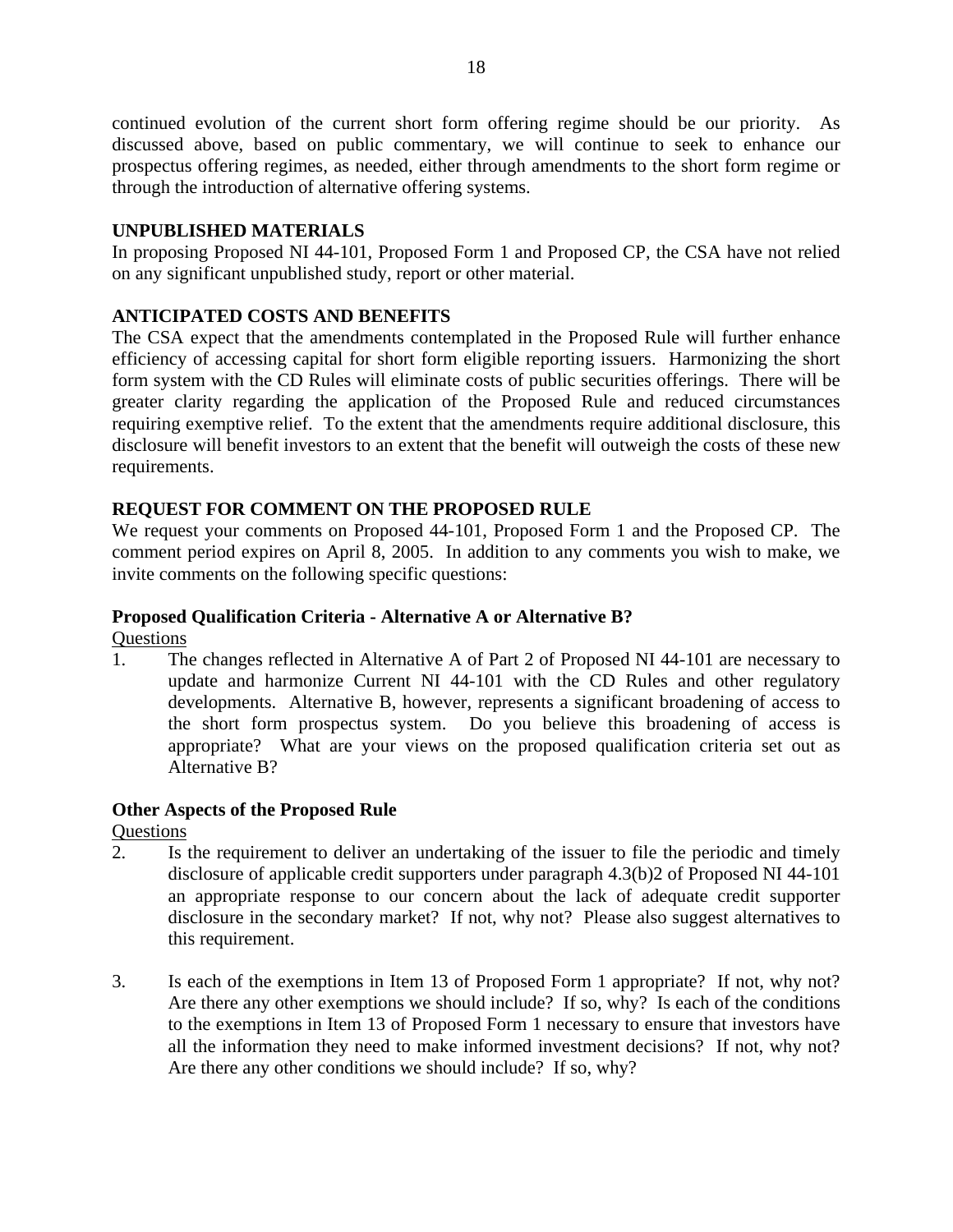4. Does Item 15 of Proposed Form 1 accomplish its objective, which is to ensure disclosure of any ownership interests that would be perceived as creating a potential conflict of interest on the part of an expert? If not, what changes should be made to the parameters?

# **REQUEST FOR COMMENT ON POSSIBLE FURTHER CHANGES IN PROSPECTUS REGULATION**

# *Background - Preliminary Prospectuses and Regulatory Review*

On a distribution of securities, the securities legislation in all CSA jurisdictions, unless an exemption applies, requires or provides for:

- the filing of a preliminary prospectus;
- the issuance by the regulator of a receipt for the preliminary prospectus;
- the delivery of the preliminary prospectus to potential investors;
- the review of the preliminary prospectus by the regulator to determine if a receipt will be issued for the final prospectus;
- the filing of the final prospectus and the issuance by the regulator of a receipt therefore;
- the delivery of the final prospectus to the investor before the entering into of an agreement of purchase and sale; and
- a right of withdrawal and rights of rescission and damages in respect of any misrepresentation in the prospectus.

As discussed above, the Proposed Rule is our attempt to integrate the CD Rules with the short form prospectus regime within current statutory parameters. The 2000 Concept Proposal, which was also based on current legislation, also required a preliminary prospectus filing and regulatory review. However, we believe that as issuers and other market participants become more accustomed to the new CD Rules and if other proposed enhancements are adopted, including secondary market liability, our prospectus regime could evolve even further and more profoundly.

We are considering an offering system whereby certain eligible issuers could access public capital based solely on the filing of a final prospectus. This system would not require issuers to file a preliminary prospectus or obtain a receipt for their final prospectus. This system would require simply:

- the filing of the final prospectus without the issuance of any receipt by the regulator;
- the delivery of the final prospectus to a potential investor before entering into an agreement of purchase and sale with an investor; and
- a right of withdrawal and rights of rescission and damages if there is a misrepresentation in the prospectus.

The prospectus would still be required, through incorporation by reference or otherwise, to provide full, true and plain disclosure of all material facts relating to the securities proposed to be distributed and would have to comply with a prescribed form.

Such an offering system would further enhance capital markets by allowing issuers quicker and more certain access to capital without regulatory intervention. This type of offering system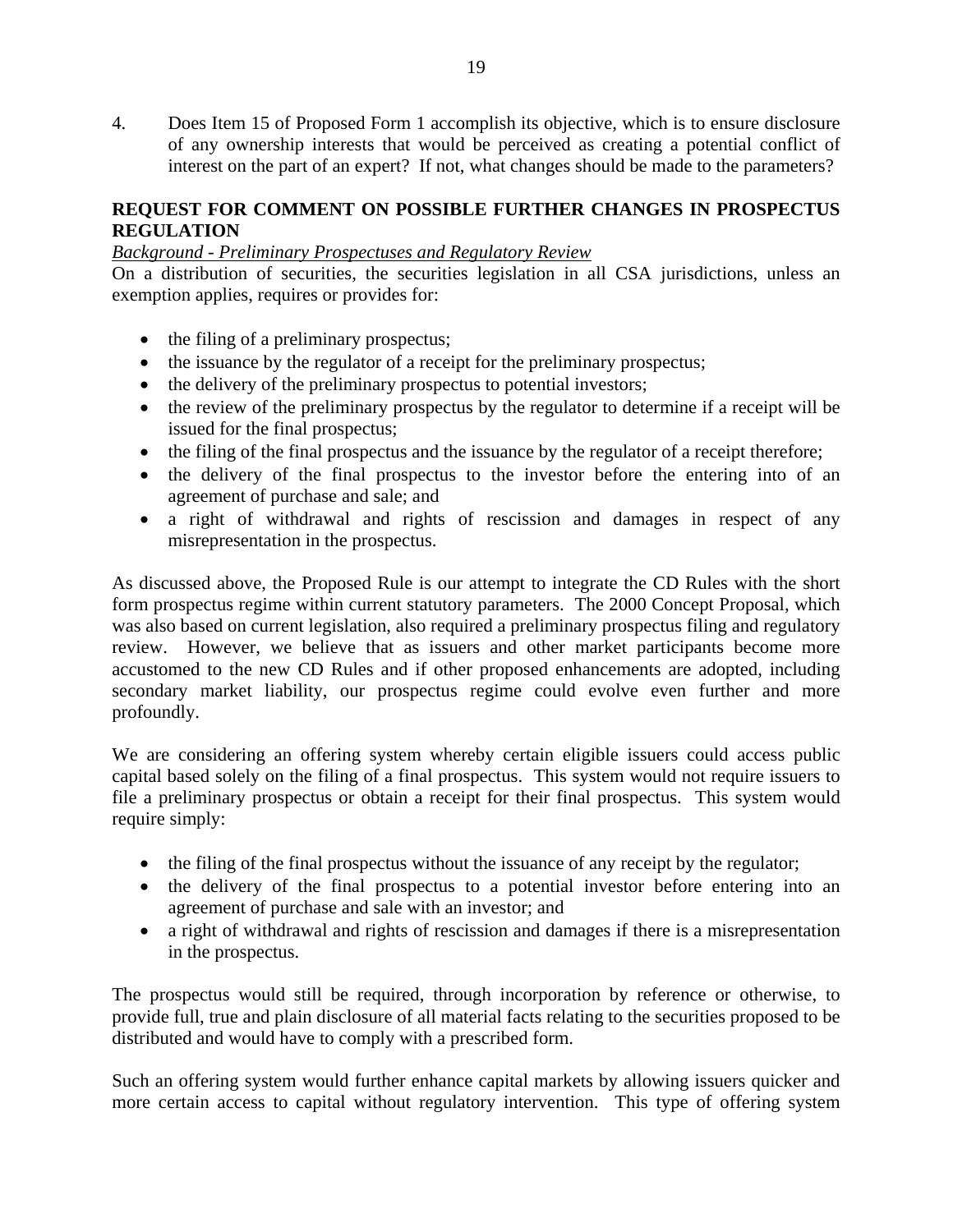could not be implemented under the current securities legislation in some jurisdictions. As a result, some jurisdictions would have to make legislative amendments before this system could be implemented.

## **Ouestions**

*General*

5. Do you believe that issuers, investors or other market participants would benefit from the elimination of preliminary prospectuses and prospectus review? What are the principal benefits of such a system? Are there any potential drawbacks? Are you concerned about a lack of regulatory review in the context of a prospectus offering? Are you concerned that expediting the prospectus filing would put undue pressure on the due diligence process?

# *Qualification Criteria*

- 6. If we eliminate the preliminary prospectus and prospectus review as contemplated above, do you think we should impose more onerous restrictions on this offering system, given the lack of regulatory review at the time of the offering? Such restrictions could include additional qualification criteria and restrictions, such as the following:
	- a one year seasoning requirement to ensure eligible issuers have filed required CD for a minimum period and to allow for regulators to review such CD;
	- a prohibition from offering securities if the regulator has identified significant unresolved issues relating to the issuer's CD; and
	- a restriction on types of eligible securities to disallow securities which may not be supported by the issuer's CD.

Do you think these are appropriate?

## *Marketing Restrictions*

As discussed in the attached summary of comments, the Proposed Rule does not include any substantial changes to the current prospectus offering marketing regime. If the CSA moves forward with a prospectus offering system that does not require the use of a preliminary prospectus, and so eliminates the waiting period between preliminary and final prospectuses, we anticipate that we would permit marketing prior to the filing of a final prospectus regardless of whether the transaction was a bought deal. However, because of our concerns about improper use of undisclosed information about an offering, we would not permit marketing until after public disclosure is made that an offering was pending. The current shelf prospectus regime allows an unallocated prospectus to be utilized to distribute equity securities but requires a press release be issued immediately when the issuer forms a reasonable expectation that an equity offering may proceed. We note that the unallocated shelf system is not significantly utilized for equity offerings other than in cross-border or exchange offerings. We also note the concerns raised in comments to question 11 and question 25 of the 2000 Concept Proposal about the potential for premature disclosure of a pending offering.

7. Do you believe that a marketing regime triggered on the issuance of a press release or other public notice announcing a proposed offering is workable and would be utilized by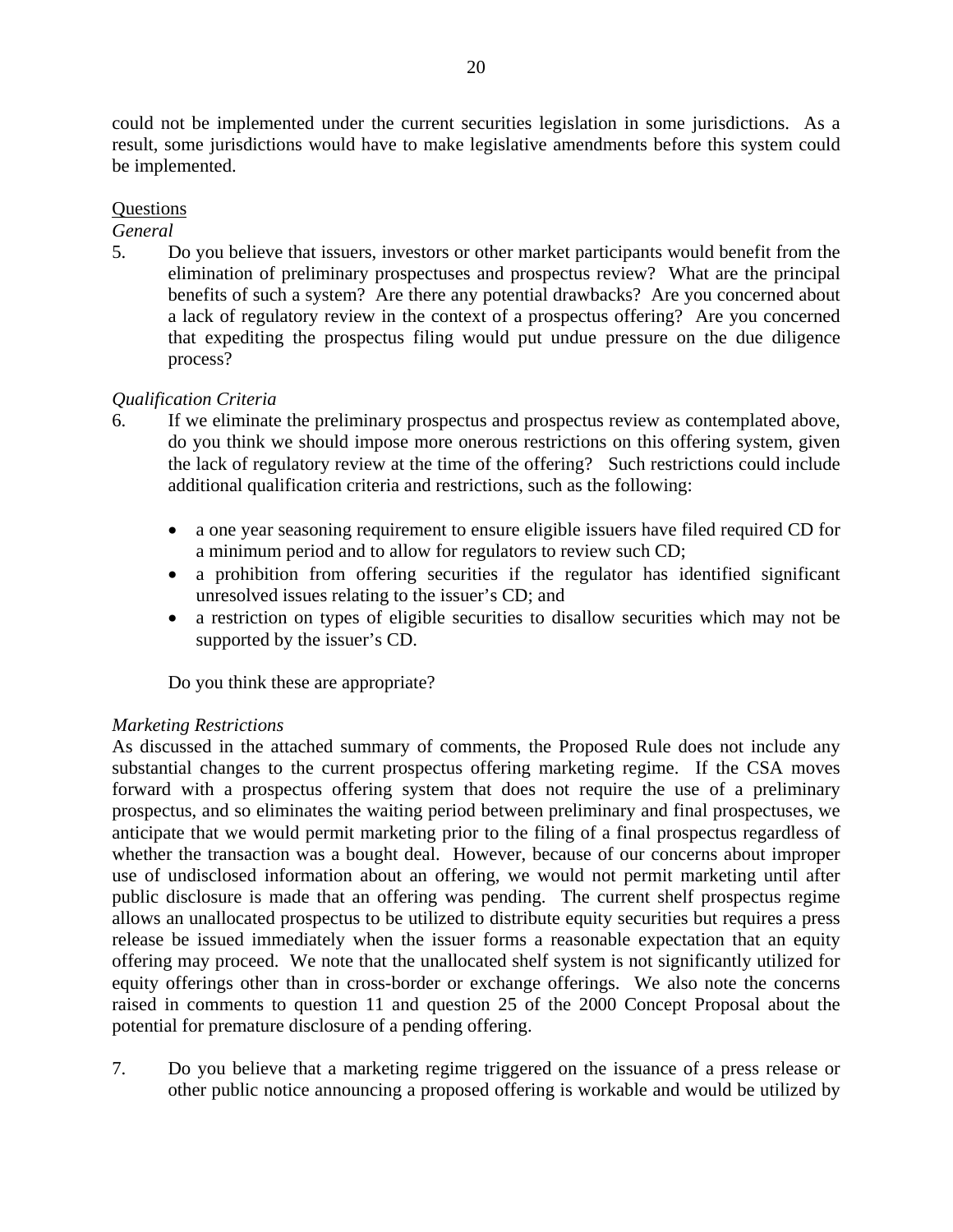issuers and dealers? If so, should the press release or public notice be required on "the issuer forming a reasonable expectation that an offering will proceed" or on some other event?

### **HOW TO PROVIDE YOUR COMMENTS**

Please provide your comments by April 8, 2005 by addressing your submission to the securities regulatory authorities listed below:

British Columbia Securities Commission Alberta Securities Commission Saskatchewan Financial Services Commission Manitoba Securities Commission Ontario Securities Commission Autorité des marchés financiers Nova Scotia Securities Commission

You do not need to deliver your comments to all of the CSA member commissions. Please deliver your comments to the three addresses that follow, and they will be distributed to all other jurisdictions by CSA staff.

Jo-Anne Bund, Co-Chair of the CSA's Prospectus Systems Committee Alberta Securities Commission  $4<sup>th</sup>$  Floor, 300 –  $5<sup>th</sup>$  Avenue S.W. Calgary, Alberta T2P 3C4 Fax: (403) 297-6156 e-mail: [joanne.bund@seccom.ab.ca](mailto:joanne.bund@seccom.ab.ca)

Charlie MacCready, Co-Chair of the CSA's Prospectus Systems Committee Ontario Securities Commission 20 Queen Street West, Suite 1903, Box 55 Toronto, Ontario M5H 3S8 Fax: (416) 593-3683 e-mail: [cmaccready@osc.gov.on.ca](mailto:cmaccready@osc.gov.on.ca) 

Anne-Marie Beaudoin Directrice du secretariat Autorité des marchés financiers Tour de la Bourse 800, square Victoria C.P.  $246, 22^e$  étage Montréal, Québec H4Z 1G3 Fax: (514) 864-6381 e-mail: [consultation-en-cours@autorite.qc.ca](mailto:consultation-en-cours@autorite.qc.ca) 

If you are not sending your comments by e-mail, please send a diskette containing your comments (in DOS or Windows format, preferably Word).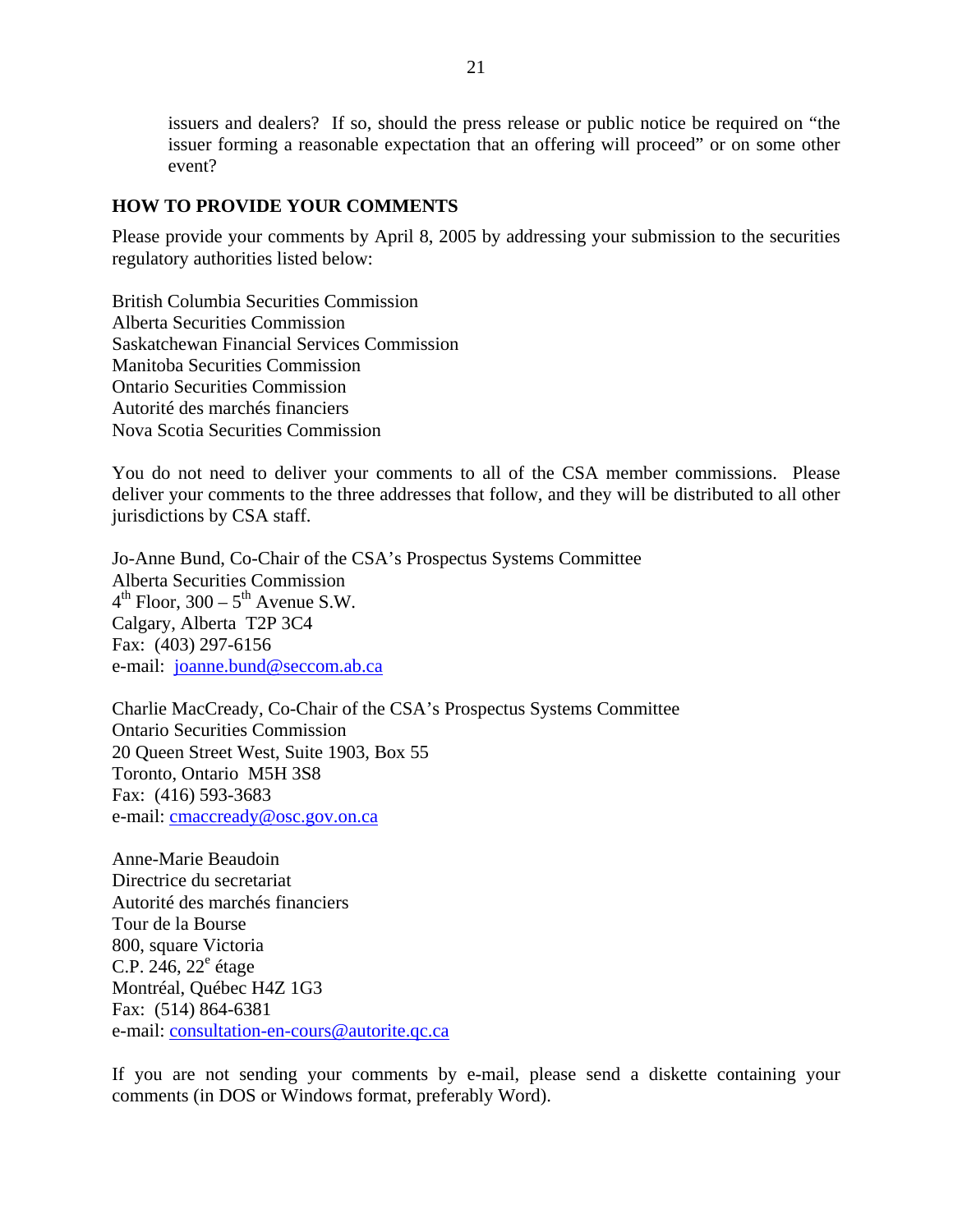We cannot keep submissions confidential because securities legislation in certain provinces requires that a summary of the written comments received during the comment period be published.

## **QUESTIONS**

Please refer your questions to any of:

Michael Moretto Manager, Corporate Finance British Columbia Securities Commission (604) 899-6767 [mmoretto@bcsc.bc.ca](mailto:mmoretto@bcsc.bc.ca)

Kathy Tang Securities Analyst British Columbia Securities Commission (604) 899-6711 [ktang@bcsc.bc.ca](mailto:ktang@bcsc.bc.ca)

Rosann Youck Senior Legal Counsel British Columbia Securities Commission (604) 899-6656 [ryouck@bcsc.bc.ca](mailto:ryouck@bcsc.bc.ca) 

Charlotte Howdle Securities Analyst Alberta Securities Commission (403) 297-2990 [charlotte.howdle@seccom.ab.ca](mailto:charlotte.howdle@seccom.ab.ca)

Mavis Legg Manager, Securities Analysis Alberta Securities Commission (403) 297-2663 [mavis.legg@seccom.ab.ca](mailto:mavis.legg@seccom.ab.ca)

Elizabeth Osler Legal Counsel Alberta Securities Commission (403) 297-5167 [elizabeth.osler@seccom.ab.ca](mailto:elizabeth.osler@seccom.ab.ca)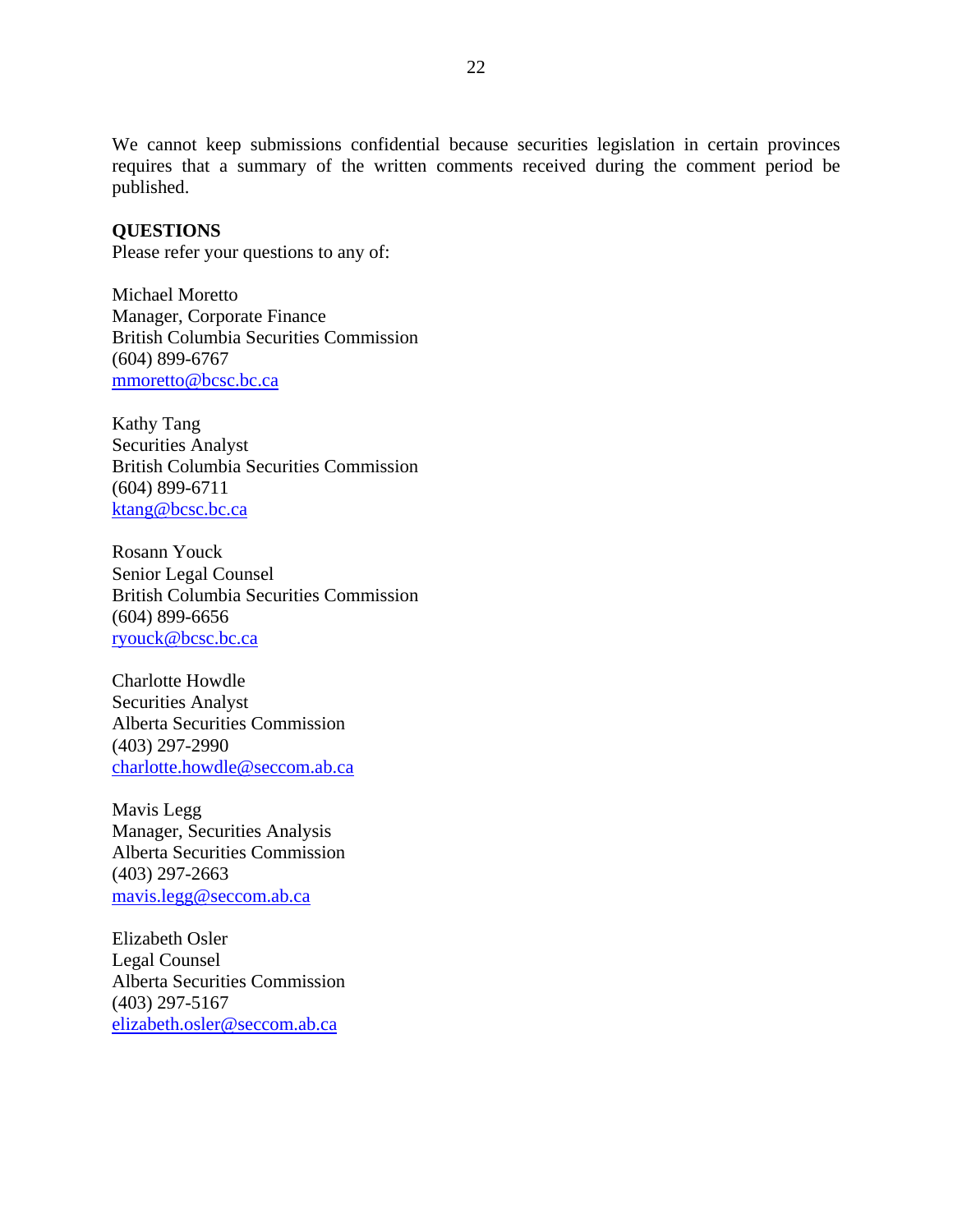Ian McIntosh Deputy Director, Corporate Finance Saskatchewan Financial Services Commission (306) 787-5867 [imcintosh@sfsc.gov.sk.ca](mailto:imcintosh@sfsc.gov.sk.ca)

Bob Bouchard Director, Corporate Finance Manitoba Securities Commission (204) 945-2555 [bbouchard@gov.mb.ca](mailto:bbouchard@gov.mb.ca) 

Sonny Randhawa Accountant, Corporate Finance Ontario Securities Commission (416) 593-2380 [Srandhawa@osc.gov.on.ca](mailto:Srandhawa@osc.gov.on.ca)

Michael Tang Legal Counsel, Corporate Finance Ontario Securities Commission (416) 593-2330 [mtang@osc.gov.on.ca](mailto:mtang@osc.gov.on.ca) 

Marcel Tillie Senior Accountant, Corporate Finance Ontario Securities Commission (416) 593-8078 [mtillie@osc.gov.on.ca](mailto:mtillie@osc.gov.on.ca)

Rosetta Gagliardi Conseillère en réglementation Autorité des marchés financiers (514) 940-2199 ext. 2405 [rosetta.gagliardi@lautorite.qc.ca](mailto:rosetta.gagliardi@lautorite.qc.ca) 

Bill Slattery Deputy Director, Corporate Finance and Administration Nova Scotia Securities Commission (902) 424-7355 slattejw@gov.ns.ca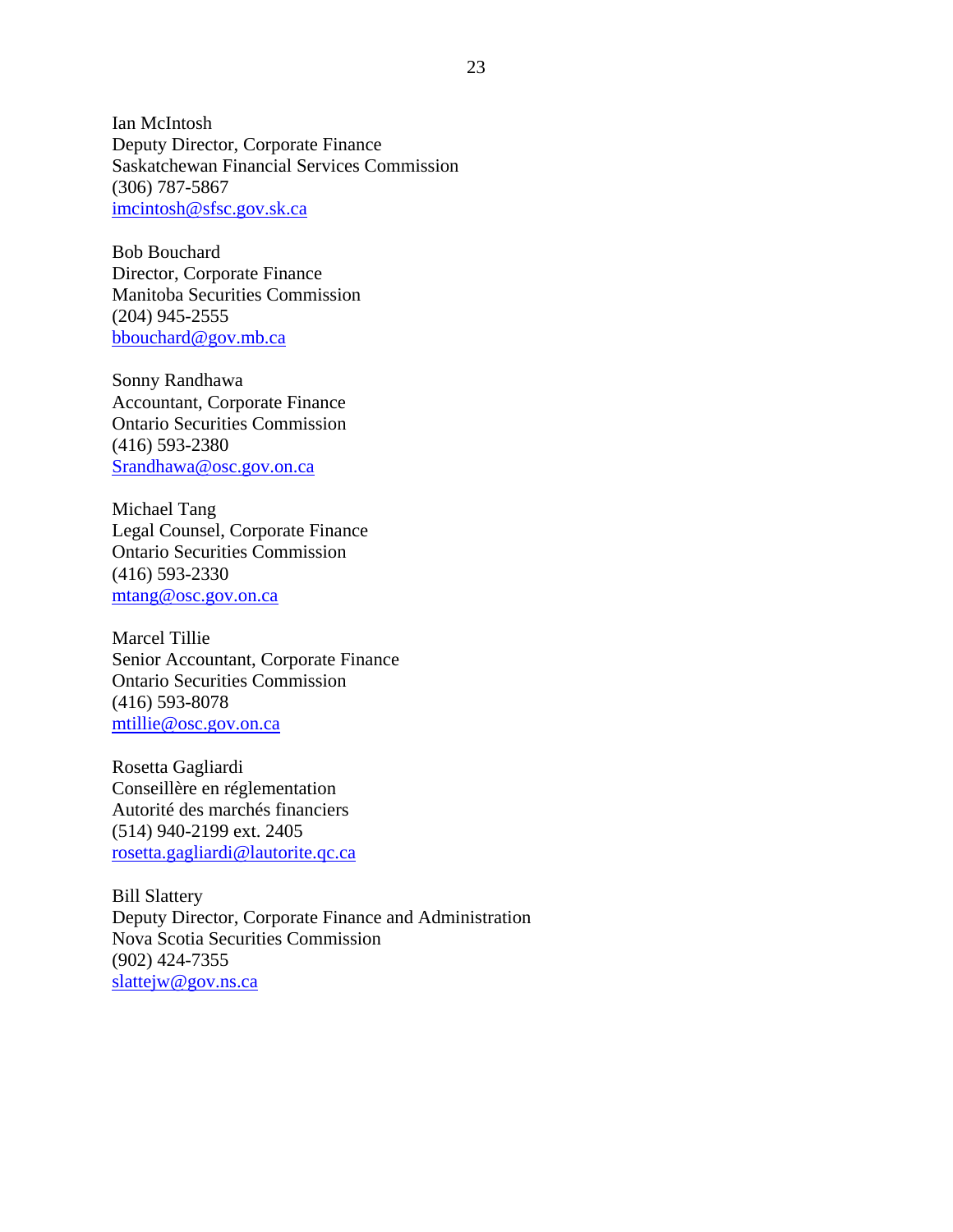## **Appendix Summary of Written Comments Received on the Concept Proposal for an Integrated Disclosure System**

## *Background*

On January 28, 2000 the CSA published the 2000 Concept Proposal for comment. The comment period expired on June 1, 2000. The CSA received submissions from the 23 commenters identified in Schedule 1, including three whose submissions were received following the expiry of the comment period.

The questions contained in the Notice to the 2000 Concept Proposal and the CSA responses to the comments are provided below. The CSA responses are in italics. The numbers below correspond to the question numbers in the Notice to the 2000 Concept Proposal.

Generally, our responses to comments reference the proposed changes to Current NI 44- 101 that are described in the Notice and Request for Comment (the "Notice") to which this appendix is attached.

## **A. IDS Eligibility**

## **1. Reporting Issuer in All Jurisdictions**

## **Question**

1. Should reporting issuer (or equivalent) status in all CSA jurisdictions be a condition of IDS eligibility? What are the advantages and disadvantages of this approach? Would requiring all-jurisdiction reporting issuer status be a deterrent to IDS participation? If so, why?

## Comments

No commenters supported all-jurisdiction reporting issuer status as a condition of IDS eligibility. Seventeen commenters specifically indicated that they opposed this condition.

Their concerns included the following:

- the increased costs of obtaining and maintaining reporting issuer status in all CSA jurisdictions;
- the increased complexity and administrative burden of complying with local reporting issuer requirements in all CSA jurisdictions;
- smaller issuers would be deterred from participating in the system; and
- the possibility of increased translation costs.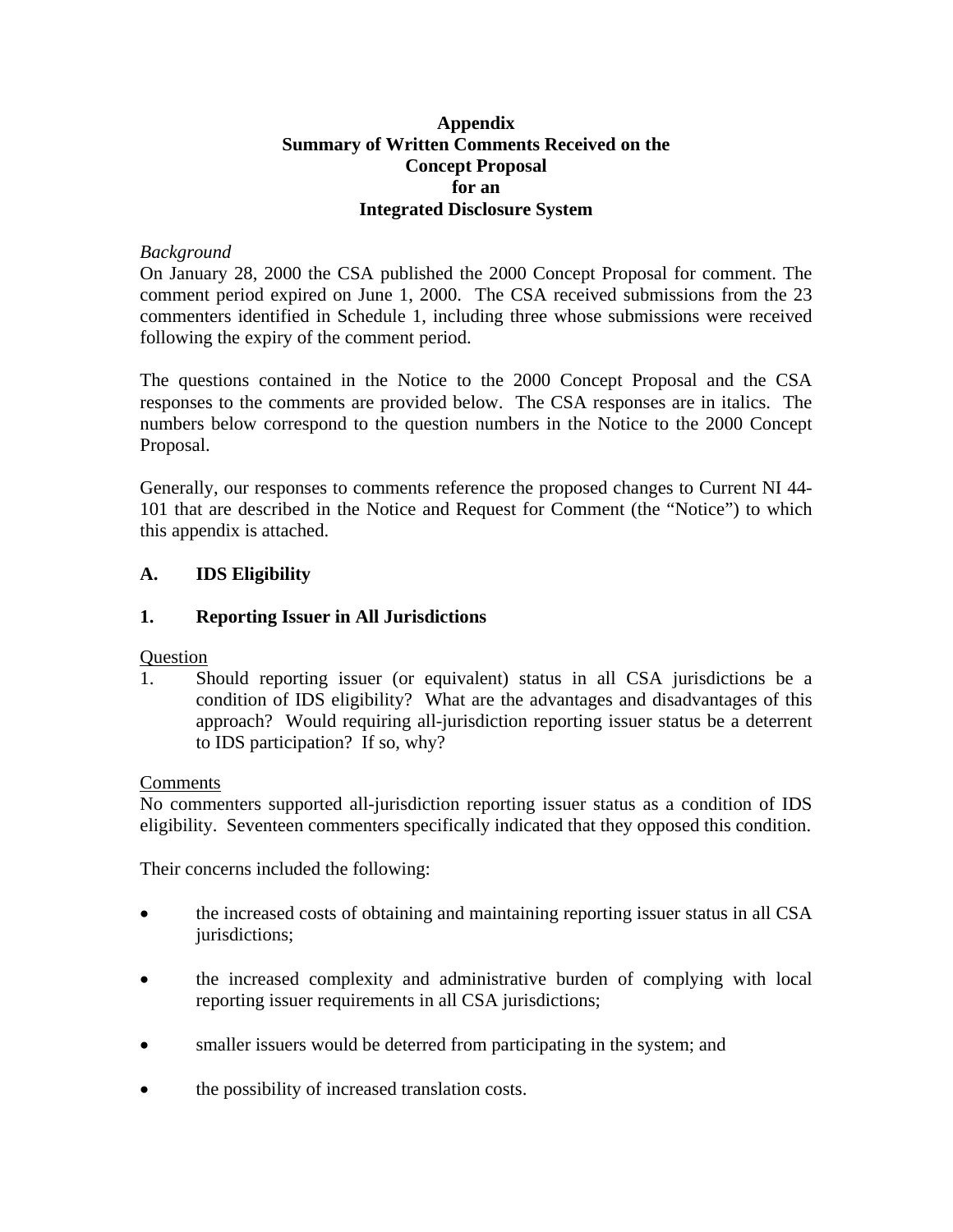Also, seven commenters questioned the need for universal reporting issuer status given that the adoption of SEDAR has resulted in ready access to public documents filed in any one jurisdiction.

Some of the commenters suggested the following alternatives:

- implementing a condition that the issuer be a reporting issuer in any one of four principal jurisdictions: British Columbia, Alberta, Ontario, or Quebec, or in a main jurisdiction;
- amending the condition so that an issuer must be a reporting issuer in at least one Canadian province and file through SEDAR;
- amending the condition so that an issuer must be a reporting issuer only in those jurisdictions in which it distributes securities, but possibly granting the other "nonreporting jurisdictions" the right to "opt-in" to any IDS review undertaken by a jurisdiction, in which an issuer is reporting; and
- permitting an issuer to obtain reporting issuer status in each jurisdiction by filing its last two years of public disclosure documentation previously filed in a "Uniform Act" jurisdiction or in the United States, together with an AIF or a Form 10-K, and not mandating translation in Quebec except in those circumstances where it is currently required.

One commenter, although opposed to the condition, noted that this condition would recognize the reality that physical boundaries cannot contain secondary market activities. However, on balance, the commenter thought that issuers should be able to choose the jurisdictions in which they report without being denied access to IDS.

## Response

*The reasons for an all-jurisdiction reporting issuer status condition have largely been addressed by the implementation of the CD Rules, which harmonizes CD requirements across all Canadian jurisdictions. Accordingly, the CSA believe that all-jurisdiction reporting issuer status is not a necessary qualification criterion for an expedited offering system. Proposed NI 44-101 eliminates the qualification criterion under Current NI 44- 101 to be a reporting issuer or equivalent in each local jurisdiction and replaces it with criteria that an issuer: (1) be a reporting issuer in at least one jurisdiction in Canada; (2) be an electronic filer under National Instrument 13-101* System for Electronic Document Analysis and Retrieval (SEDAR) *("NI 13-101"); and (3) have filed with the securities regulatory authority in each jurisdiction in which it is a reporting issuer all periodic and timely disclosure documents that it is required to have filed in that jurisdiction under applicable securities legislation.*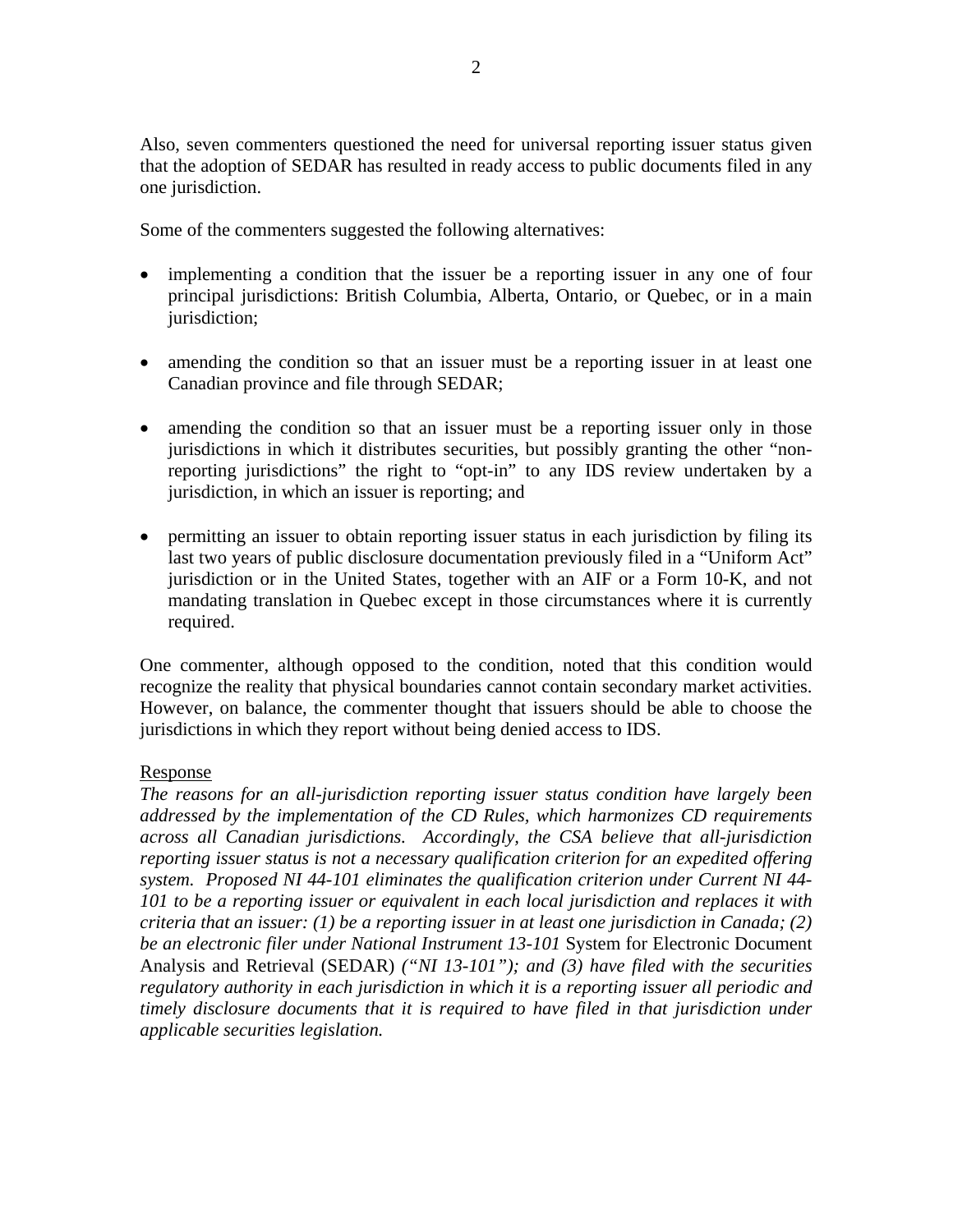### Question

2. Do you agree with the CSA's approach to language requirements under the IDS? If not, why not? Should IDS issuers be obligated to translate all continuous disclosure filings in jurisdictions in which they have previously filed a prospectus (IDS or otherwise) or in which they have a substantial investor base? If so, how would you suggest the CSA define "substantial investor base" for this purpose? Would the imposition of such a requirement be a significant disincentive to IDS participation? Do issuers normally provide investors on a voluntary basis with translated continuous disclosure documents to accommodate their language preferences?

## Comments

Two commenters supported the proposal to adopt the approach taken under the short form prospectus system with respect to translation, whereby the prospectus and CD incorporated by reference are filed in the language(s) appropriate to the jurisdictions in which the IDS prospectus is filed.

Five commenters opposed requiring translation of CD, due to the costs.

One commenter suggested that companies should be required to provide translations only when they have a minimum percentage of shareholders being of a language group (French or English) to warrant it.

With respect to the CSA defining "substantial investor base," one commenter believed that because Canadian fund managers, other than mutual fund managers, are not required to identify the companies they have invested in (contrary to the situation in the United States), companies do not know the identity of many of their shareholders.

One commenter recommended, in the event that the CSA determines that a "substantial investor base" test is necessary, the adoption of the test utilized by the SEC in regard to "foreign private issuers," which is that 50% of the beneficial shareholders are resident in the jurisdiction.

One commenter recommended that the requirements to translate CD documents be subject to exemptions depending upon the size of the issuer, the overall size of the offering, or the size of the portion of the offering in the province(s) requiring translation. The commenter was concerned about costs and translation resources of smaller issuers.

One commenter suggested that obligating an IDS issuer to translate all CD filings in jurisdictions in which they have previously filed a prospectus or in which they have a substantial investor base would be a significant disincentive to IDS participation and such decisions should remain at the discretion of the IDS issuer. This commenter argued that many larger issuers and issuers with a substantial investor base voluntarily provide investors with translated CD documents to accommodate their language preferences.

One commenter stated that unless there is a substantial investor base in Quebec, there is little benefit in requiring translation of documentation. If an issuer is not already a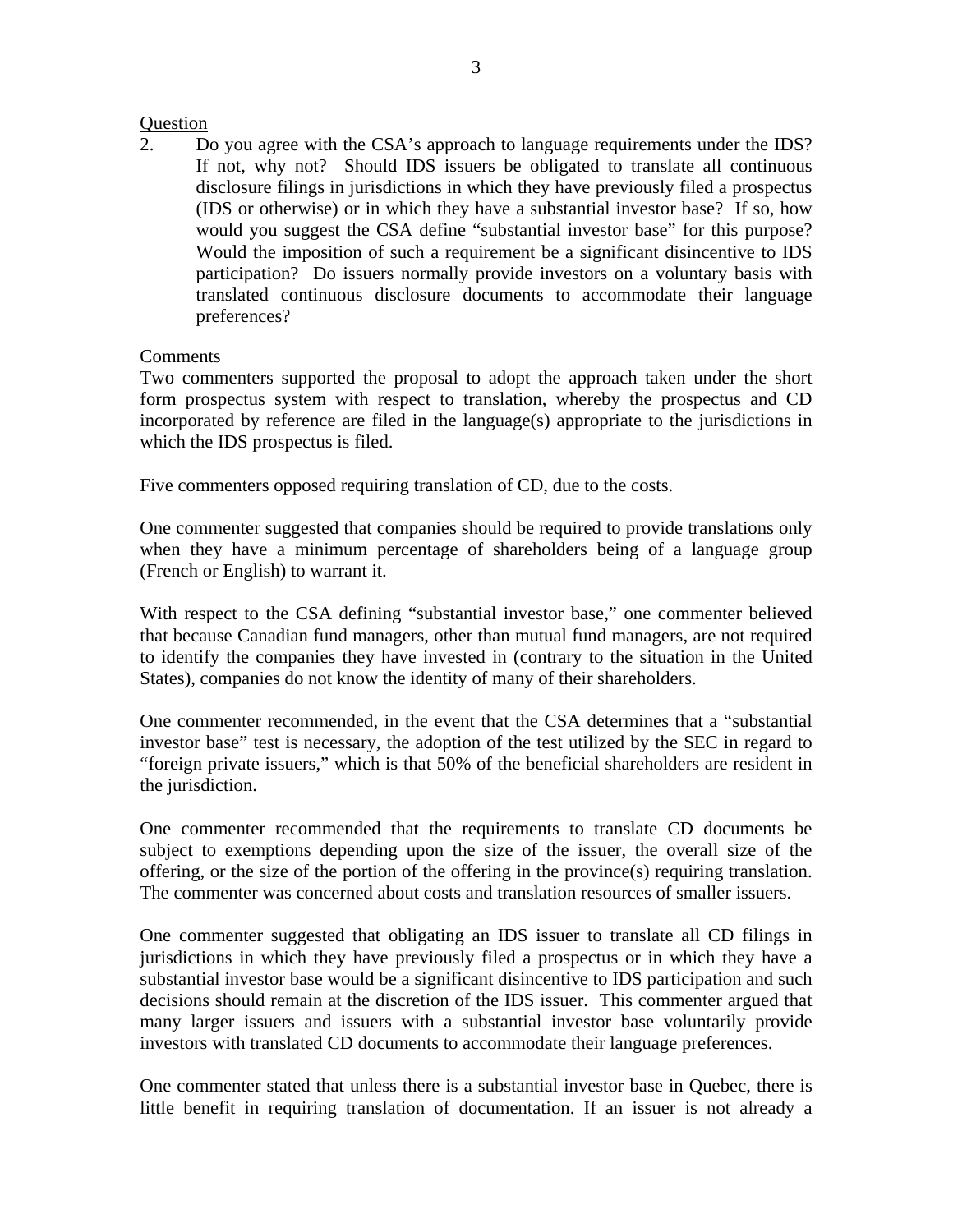reporting issuer in Quebec, it is unlikely that it will have a substantial investor base there and translation is less important.

## Response

*The CD Rules now prescribe the language of documents required to be filed under those instruments. Proposed NI 44-101 amends the provisions in Current NI 44-101 dealing with the language of documents to reflect and clarify current practice. Generally, a short form prospectus and any CD documents incorporated by reference must be filed in the language(s) appropriate to the jurisdictions in which the offering is made.*

## Question

3. Although the proposed IDS would harmonize the continuous disclosure requirements for participating issuers across Canada, differences in other reporting issuer requirements would continue to exist. Would this pose a significant burden on issuers? If so, why?

## Comments

Three commenters stated that a significant burden would be placed on participating issuers. The following key points were raised:

- The impact of differences in exemptions, hold periods and required documentation is even more significant in the case of junior issuers because these issuers often suffer from limited financial resources and will therefore be unable to opt into the IDS. This would be counter to the IDS goal of encouraging broad participation.
- Given the added disclosure provided by issuers participating in the IDS, and that this information is available nationally via SEDAR, it would not be prejudicial to amend the current securities legislation and rules to allow hold periods to commence running provided that the issuer is either a reporting issuer in that particular jurisdiction or is an IDS participant. This will encourage IDS participation and improve public disclosure levels without imposing unnecessary additional burdens on issuers.
- The CSA should establish national standard forms for CD, such as a national standard form of information circular or form for disclosure of sales from control persons, as well as a national standard in regard to the timing of filing of such forms, and for the timing of filing of insider reports.
- The CSA should hasten their efforts to harmonize all reporting issuer obligations in all CSA jurisdictions in anticipation of the introduction of the proposed IDS.
- The mere fact that an IDS issuer must comply with the regulatory rules of thirteen individual jurisdictions will be a consideration for potential participants.

One commenter did not believe that issuers currently find the differing CD requirements across Canada to be a significant burden and, in any event, did not see why this would be more of a problem under IDS than at present.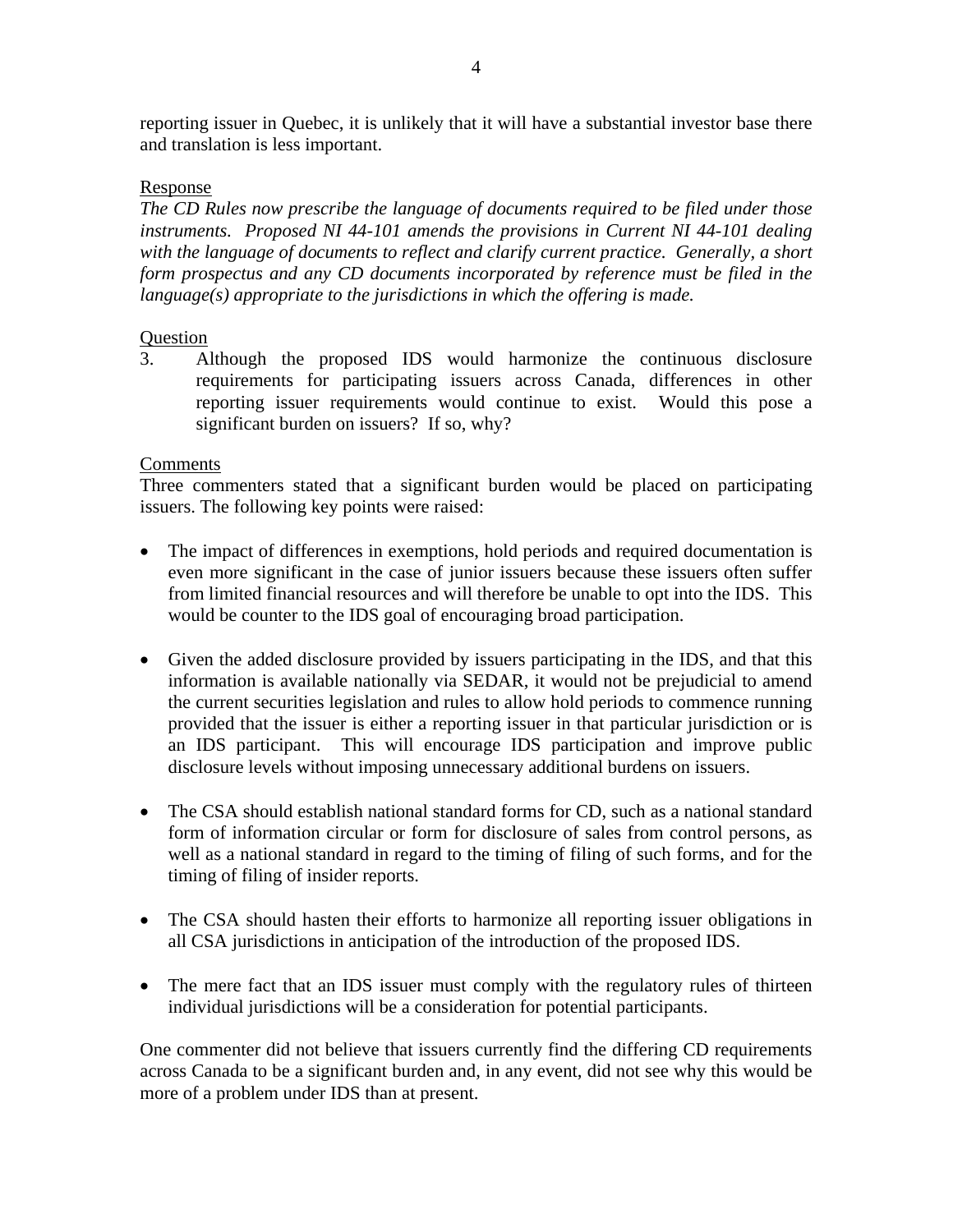## Response

*Most of the concerns raised by the commenters have been addressed through the implementation of the CD Rules, which have harmonized the CD requirements for all issuers across Canada. Other concerns have been addressed through the implementation of Multilateral Instrument 45-102* Resale of Securities *("MI 45-102").* 

### **2. "Seasoning" Requirement**

### **Question**

4. Should "seasoning" be included as a condition of IDS eligibility? If so, what would be an appropriate seasoning period? Should the imposition of a seasoning requirement be dependent upon an issuer's revenues, assets or market capitalization?

### Comments

No commenters supported the inclusion of seasoning as a condition of IDS eligibility. Eight commenters agreed with the CSA proposal not to impose seasoning as a condition.

One commenter agreed that, given advances in information technology and the high disclosure standard under the IDS, there is no significant additional benefit to be derived from imposing seasoning as a condition.

Another commenter stated that one advantage of the IDS is that investors are provided with more timely and complete information about the issuer; this information should be available for all issuers, not only the ones who have been reporting for a prescribed period.

Two commenters mentioned that requiring a fixed time period prior to IDS eligibility provides no certainty that an issuer will become better known in the market as there is no certainty that the issuer will develop an analyst or institutional following.

#### Response

*Alternative A of Proposed NI 44-101 does not substantively change the seasoning qualification criterion under Current NI 44-101.* 

*Alternative B of Proposed NI 44-101 eliminates seasoning as a qualification criterion. The Notice includes general questions relating to Alternative B.* 

#### **Ouestion**

5. Are there any advantages or disadvantages of a seasoning requirement not discussed above?

#### **Comments**

One commenter suggested that an advantage could potentially be created in the area of due diligence. A seasoning period in which the issuer proves its ability to release timely, accurate information may increase the comfort level of underwriters and professional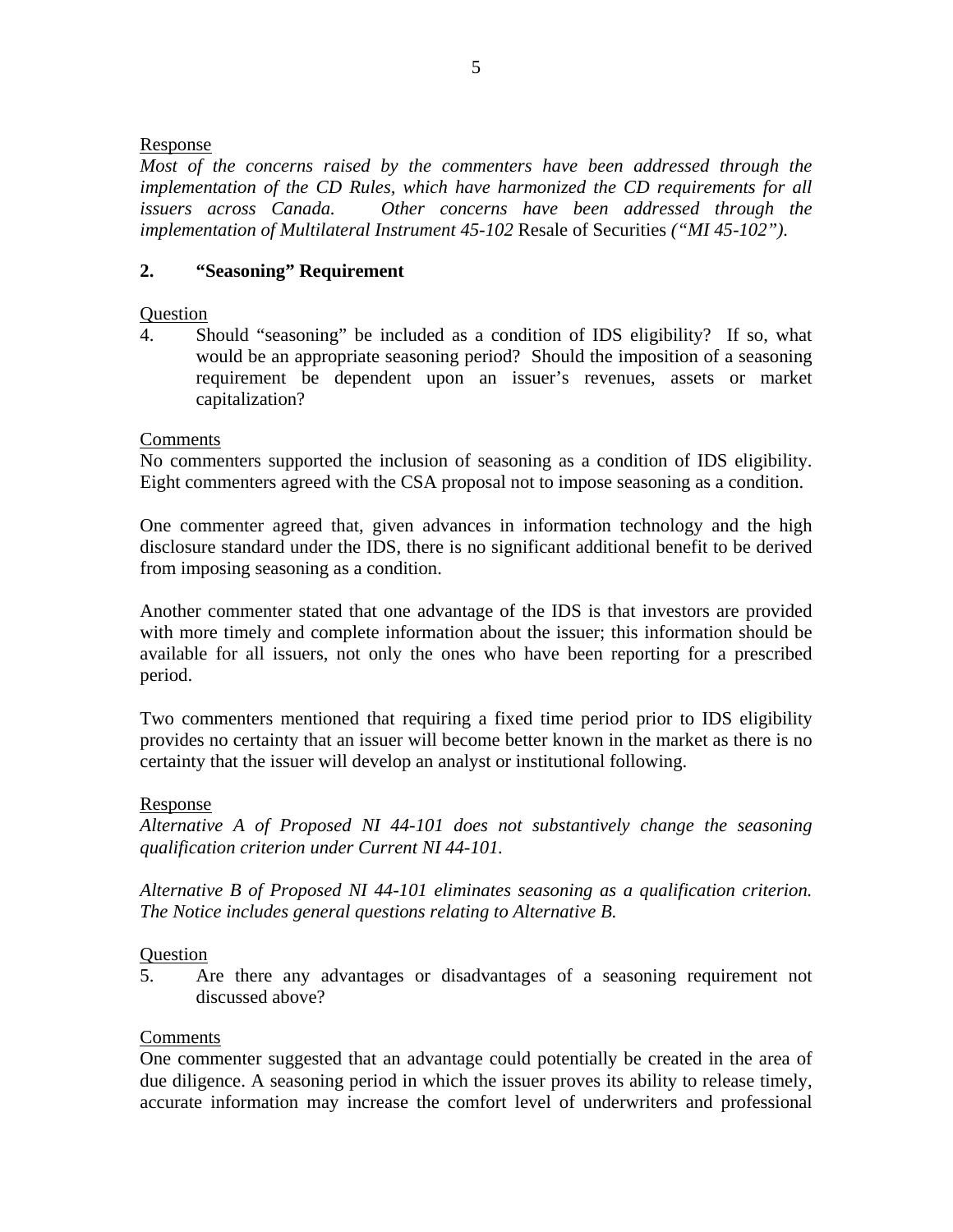advisors. Despite this, however, the commenter felt that seasoning should not be imposed as an IDS eligibility criterion.

#### Response

*Please see the response to question 4 above*.

## **3. Quantitative (Size) Requirement**

#### **Ouestion**

6. Should the IDS impose quantitative IDS eligibility criteria? If so, what should these criteria be, and why?

### Comments

No commenters were in favour of imposing quantitative eligibility criteria. Ten commenters supported the CSA proposal not to impose any quantitative eligibility criteria in IDS.

One commenter stated that imposing quantitative eligibility criteria would present problems with respect to compliance and monitoring for junior resource issuers whose business is characterized by changes in asset positions based on periodic acquisitions and dispositions of property, as well as changes in commodity prices. In general, this commenter stated, it is very important that information about junior issuers be available to the public.

The same commenter suggested that, in lieu of a size test, courses regarding CD obligations be available to educate smaller issuers regarding the standard of CD which is expected.

One commenter stated that smaller issuers have much more incentive to participate in IDS than a prompt offering qualification system ("POP") issuer because the relative advantage is greater.

## Response

*Alternative A of Proposed NI 44-101 does not substantively change the quantitative qualification criterion under Current NI 44-101.* 

*Alternative B of Proposed NI 44-101 eliminates size as a qualification criterion. The Notice includes general questions relating to Alternative B.* 

#### **Ouestion**

7. Do larger issuers provide a higher quality of disclosure than smaller ones? Please explain.

## Comments

Four commenters stated that larger issuers generally do have a higher quality of disclosure. Reasons given were that larger issuers tend to have more experienced and qualified accounting departments, tend to be followed by financial analysts, have greater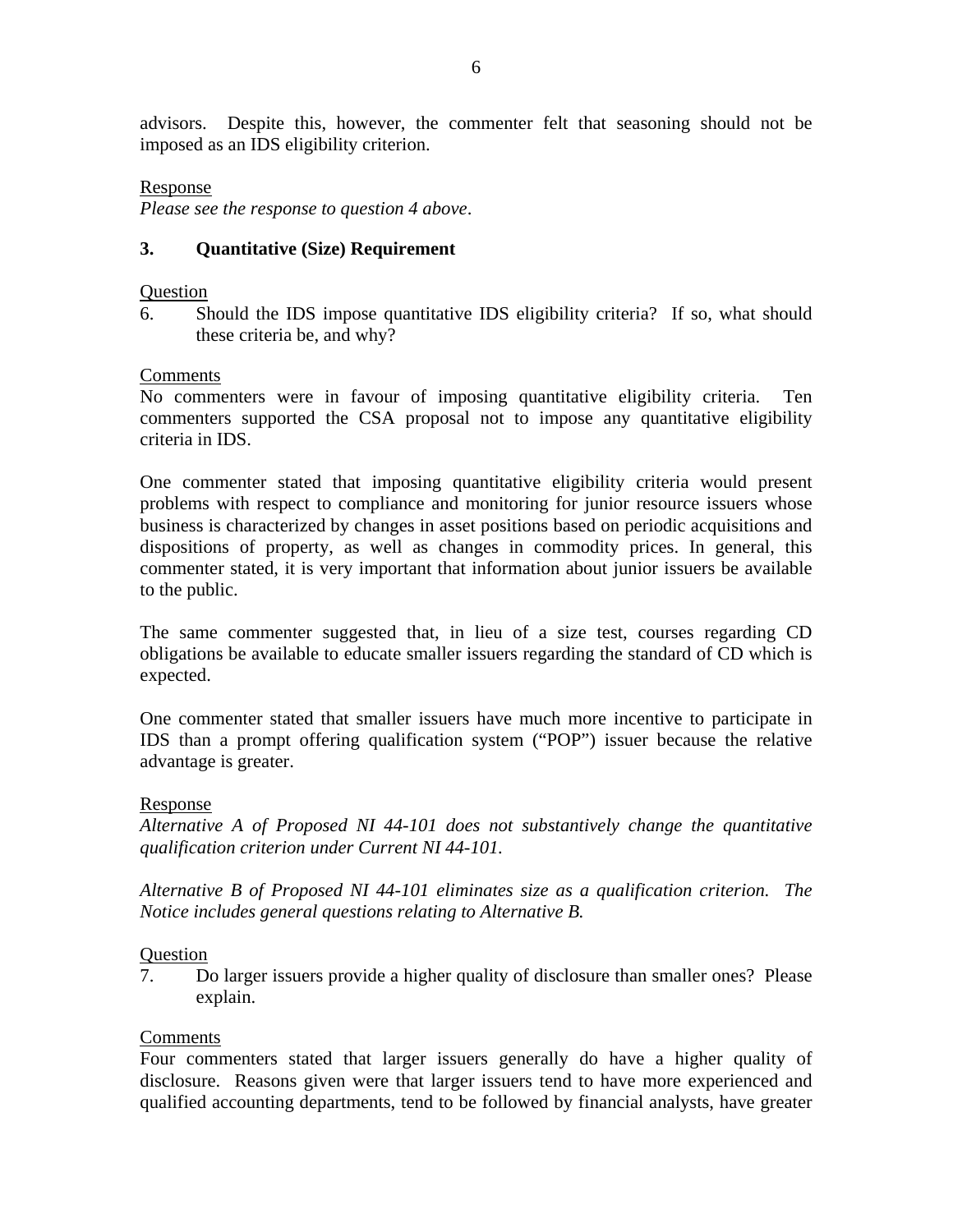resources and may be required to meet higher standards by sophisticated investors. One of these commenters cited a Toronto Stock Exchange ("TSX") survey supporting this position and said that the quality of disclosure may be improved by imposing higher standards. Another commenter cited a Canadian Investor Relations Institute member survey suggesting that larger issuers have superior disclosure standards and submitted a Survey Report as an appendix to its comments. One of the commenters did not believe that the smaller issuers are incapable of compliance, particularly if measures are taken to harmonize the rules nationally and rationalize filing fees. This commenter added that issuers under the IDS will have an incentive to maintain a strong and up-to-date disclosure base in order to be in position to act quickly on capital market opportunities.

One commenter stated that issuer size is one of a number of factors affecting the quality of issuer disclosure. Other factors include issuers' financial and human resources and reliance on capital markets to meet ongoing financing needs. The quality of issuer disclosure does not correspond directly to issuer size.

Another commenter suggested that disclosure for smaller issuers might in fact be superior to that of larger issuers, simply because all relevant details about a smaller issuer are much easier to provide than for a larger issuer. For example, in the natural resources sector, an issuer's asset base might well consist of a single, or relatively few, mines, projects or properties.

### Response

*We acknowledge the comments received and have considered them in developing Alternative B of Proposed NI 44-101*.

## Question

8. Do you believe that the "analyst following" argument is relevant in today's markets? Please explain.

## Comments

Two commenters indicated that analyst following is important. One of these commenters remarked that it will become even more critical in the future as securities regulations move away from requirements for physical delivery of documents. The second commenter stated that analyst reports offer comparative industry analysis which is not available as part of an IDS issuer's disclosure base and can provide a useful "filter" of the vast amount of information available in respect of an issuer.

Another commenter stated that, while analyst following may encourage issuers to maintain and improve their disclosure, the analyst following argument should not lead to size restrictions on IDS eligibility.

Another commenter indicated that there is some logic to the analyst following argument since empirical studies carried out in the United States indicate that the two most important factors in creating an efficient market for an issuer's securities are the number of analysts following the issuer and the liquidity of the issuer's securities. However,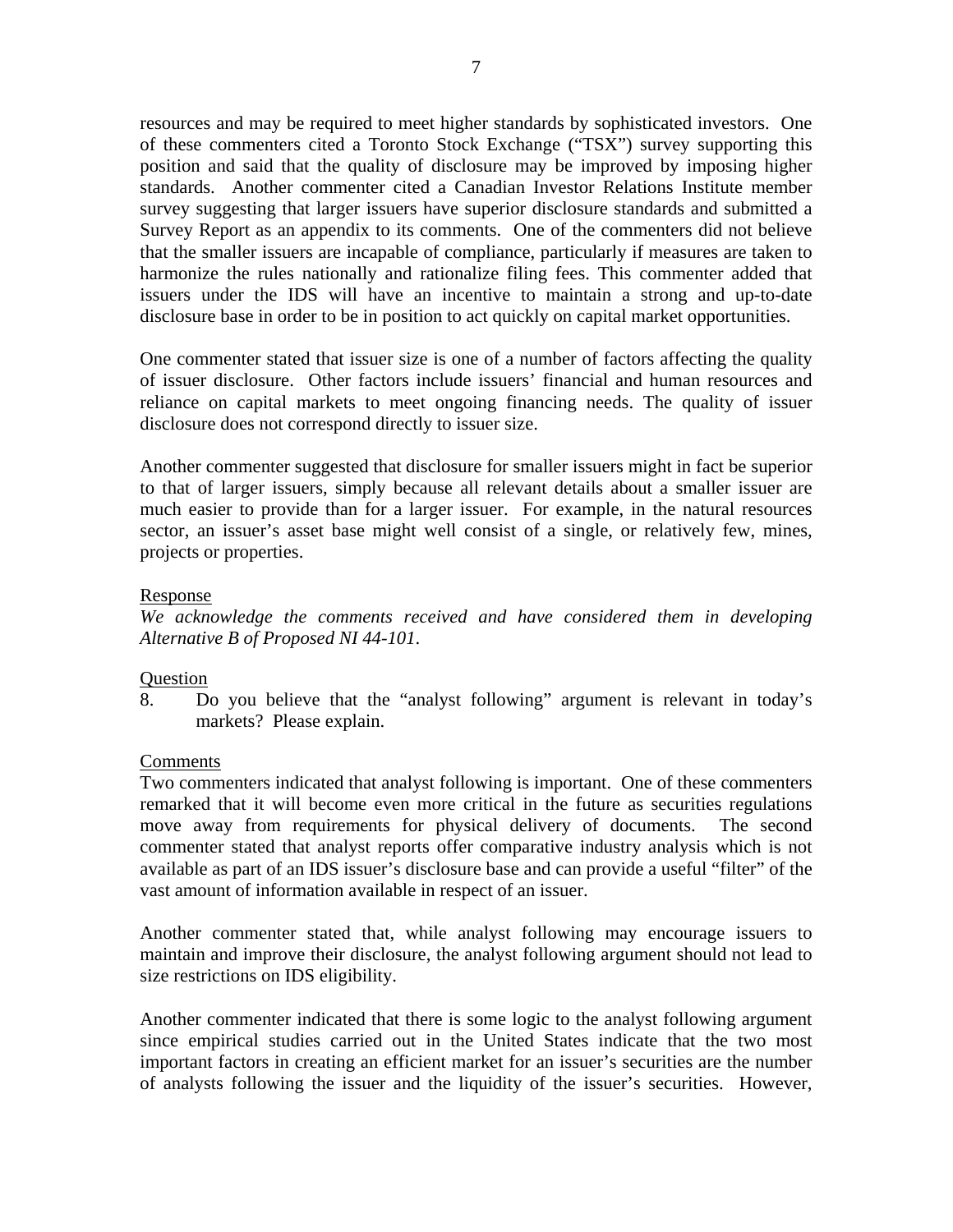analyst following is not necessarily related to market capitalization or size. There is also a correlation between the type of industry and the number of analysts following an issuer.

Another commenter stated that, since only about 1,000 of about 3,500 listed companies in Canada have an analyst following them, if an analyst-following quantitative IDS eligibility standard were used, about two-thirds of listed companies would be ineligible; the same fraction of the listed company population that would benefit most from initiatives to foster better disclosure practices.

One commenter suggested that investors are increasingly directly seeking and analyzing information themselves rather than relying on analysts. Some market participants have expressed concern that analysts are not always objective and are often not providing timely information. This commenter submitted that the IDS could be viewed as an alternative to or an improvement upon analyst following, minimizing the necessity of analyst following so that it should not be used as an eligibility requirement for IDS participation.

## Response

*We believe that the presence or absence of analyst following should not influence policy development given advances in information technology that facilitate widespread and timely dissemination of CD to investors.*

# **B. IDS Continuous Disclosure**

**Question** 

9. Are there any disclosure items that should, or should not be, included in the proposed IDS AIF or QIF?

## Comments

One commenter generally supported the upgrading of the disclosure requirements of reporting issuers and the proposed modifications to the AIF. This commenter also generally supported the requirement to file a quarterly information form (the "QIF"). However, this commenter also noted that the QIF requirement for a reconciliation to Canadian generally accepted accounting principles ("GAAP") would be more onerous than the current SEC requirements and recommended that the proposed reconciliation requirement be dropped.

Two other commenters were also of the view that the reconciliation of interim financial statements to Canadian GAAP should not be required. One of these commenters said that the reconciliation of annual financial statements to Canadian GAAP and GAAS is adequate to meet the needs of Canadian investors. The other opined that reconciliation of interim financial statements to Canadian GAAP is of limited use to investors and represents a substantial cost to issuers, as well as being more onerous than the U.S. requirements for foreign private issuers.

Another commenter supported the requirement for reconciliation to Canadian GAAP.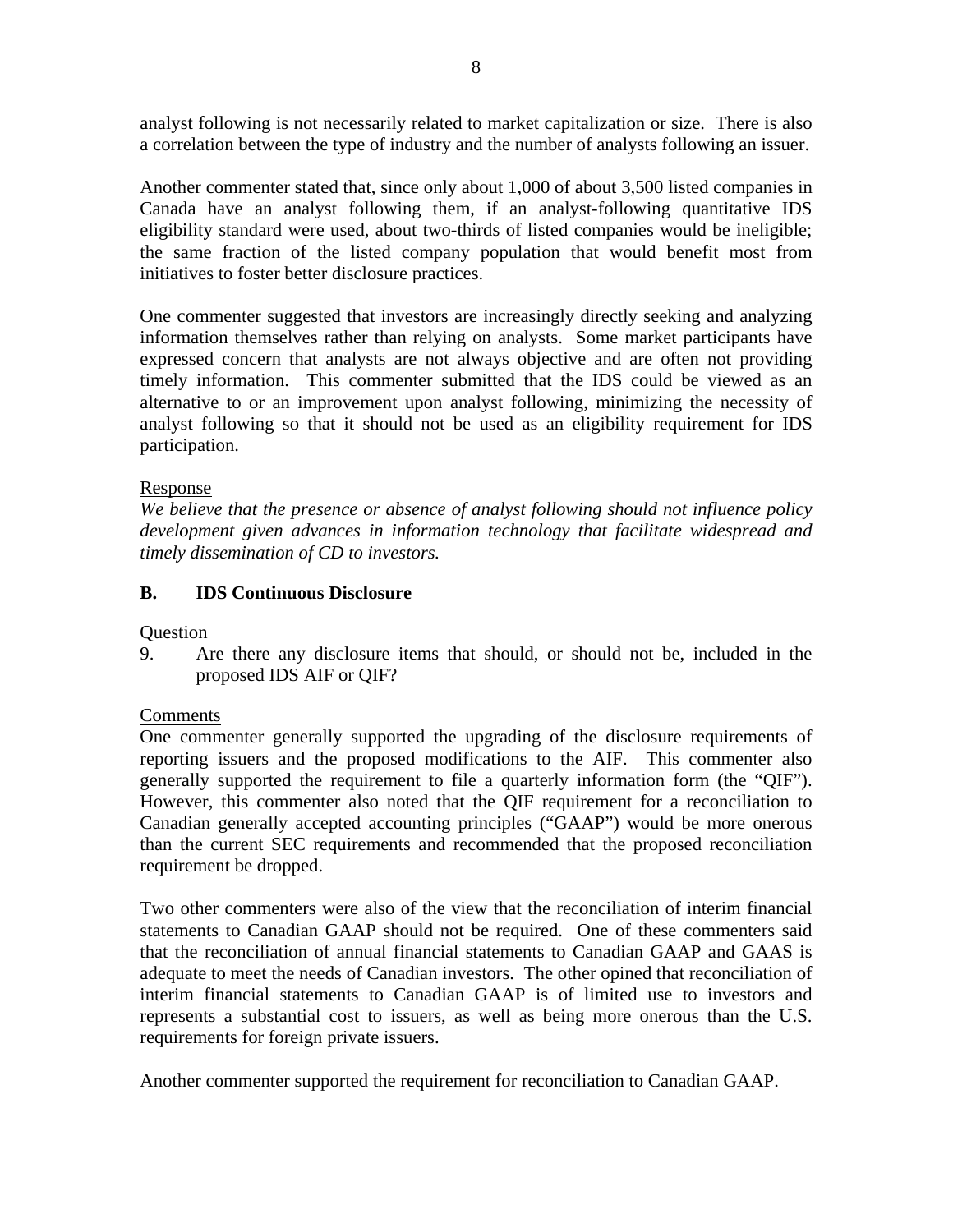One commenter was not in favour of an MD&A or an ongoing update of supplementary information forms ("SIFs") in the quarterlies, since this constitutes a significant increase in administrative time and cost and involvement of internal and external accountants and lawyers. This ultimately hinders the involvement and thoughts of management on important information to be given to the public.

One commenter suggested that the IDS AIF and QIF should include items that are relevant to junior issuers, and emphasized that the System for Shorter Hold Periods for Issuers Filing an AIF (the "SHAIF System") and the accompanying AIF form do not. This commenter recommended that the following items be included:

- disclosure requirements in relation to available funds and proposed use of funds;
- disclosure of milestones or significant events required to accomplish the business objectives of the issuer together with a comparison of performance with previously stated milestones;
- risk factor disclosure, such as reliance on a limited number of customers or suppliers, reliance on key employees, environmental, economic or political conditions, significant competition and illiquidity or instability in the trading of the issuer's securities;
- disclosure in relation to any current relationships or relationships within the last 12 months between the issuer and any investment dealer or registrant and any investor relations consultant or market maker;
- summary tabular disclosure of the number and type of securities outstanding at the end of the last fiscal year and all sales of securities outstanding at the end of the most recent fiscal year; and
- disclosure of securities outstanding that are subject to resale restrictions, including hold periods, escrow and pooling arrangements.

# Response

*The AIF and MD&A content requirements are now prescribed in the CD Rules. Neither the CD Rules nor Proposed NI 44-101 require QIFs. However, the CD Rules do impose certain interim reporting requirements.* 

*Under NI 51-102, all non-investment fund reporting issuers are required to file interim and annual MD&A, and non-investment fund/non-venture issuers are required to file an AIF. The AIF requirements in NI 51-102 have been upgraded from the requirements of Form 44-101F1 AIF, and include disclosure of risk factors and escrowed securities. Also, disclosure of outstanding share data is required in MD&A under NI 51-102***.**

*Under NI 81-106, investment funds are required to file AIFs and Management Reports of Fund Performance. The AIF requirements of NI 81-106 have been drawn from the*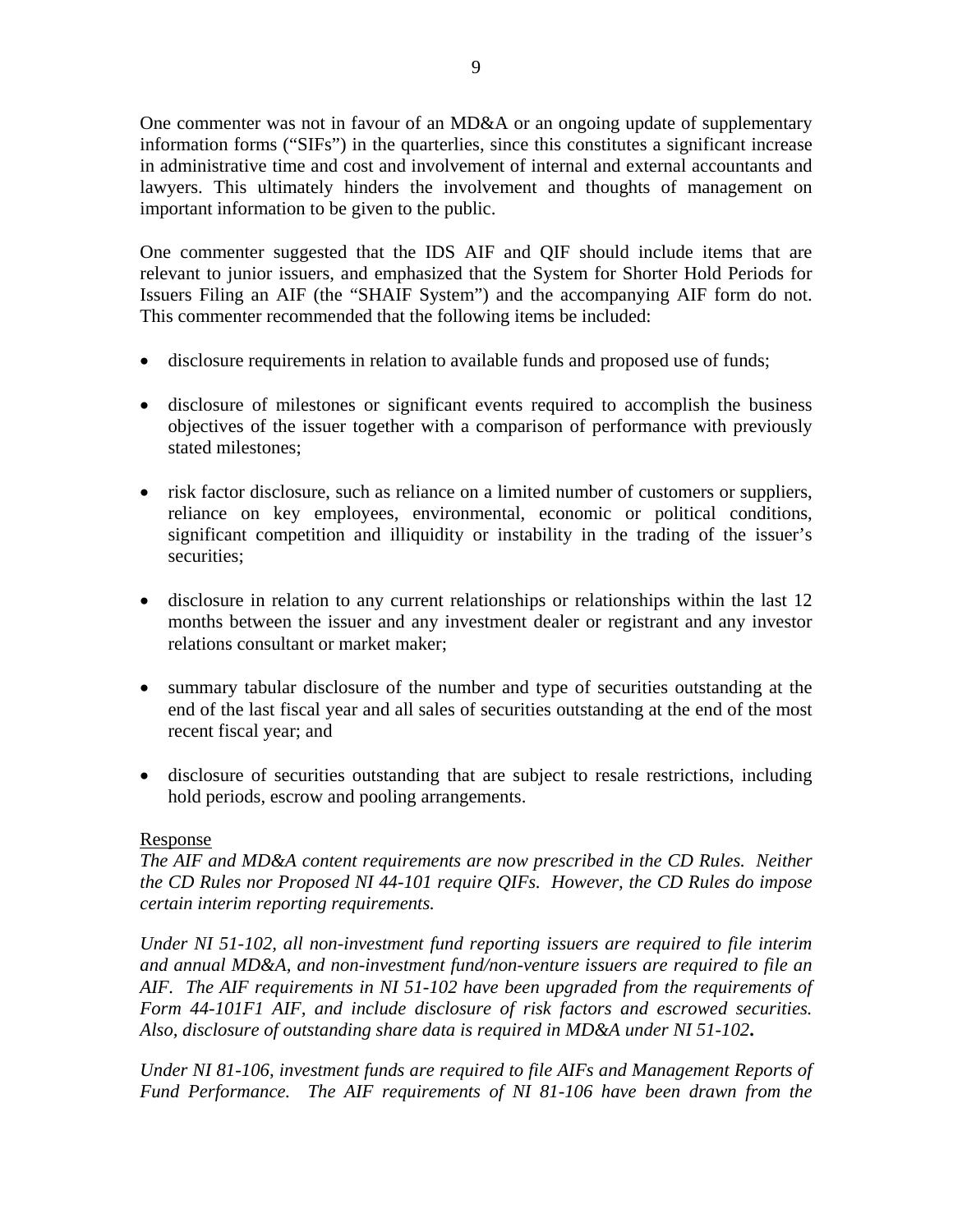*requirements of Form 44-101F1 AIF and adapted to address disclosure issues appropriate to investment funds.* 

*Canadian GAAP reconciliation requirements are now prescribed in NI 52-107.*

*The SHAIF System has been revoked and replaced by MI 45-102.* 

### Question

10. Are there any other continuous disclosure enhancements that should be included as part of the IDS? If so, should these enhancements be extended to all issuers?

## Comments

One commenter suggested that, if a restructuring is in progress, each QIF filed prior to completion of the restructuring activities should contain current period, year-to-date and cumulative analyses of exit costs, impairment provisions, other costs relating to restructuring, and remaining accruals.

One commenter stated that aside from the adoption of standard national forms, the proposed CD enhancements in the IDS system are adequate. This commenter stated that these enhancements should not be extended to all issuers until the pilot period has expired and the effects on issuers who have chosen to participate have been ascertained.

Another commenter recommended that the CSA carefully monitor whether the IDS leads to enhanced disclosure in Canada's capital markets during the proposed pilot period and beyond.

## Response

*Most of the CD enhancements proposed in the 2000 Concept Proposal are now required under the CD Rules, Multilateral Instrument 52-109* Certification of Disclosure in Issuers' Annual and Interim Filings *("MI 52-109") where applicable, and the Audit Committee Rule where applicable. These instruments apply to all reporting issuers, subject to certain exemptions. With respect to the comment on restructurings, NI 51-102 requires disclosure (including financial statement disclosure) of business acquisitions. Also, if a restructuring involves securities being changed, exchanged, issued or distributed, Form 51-102F5* Information Circular *requires the same disclosure as required in a prospectus (including financial statement disclosure)*.

## Question

11. Are there any specified events that should, or should not, trigger the filing of an SIF?

## Comments

Three commenters suggested the following additional events should trigger the filing of an SIF: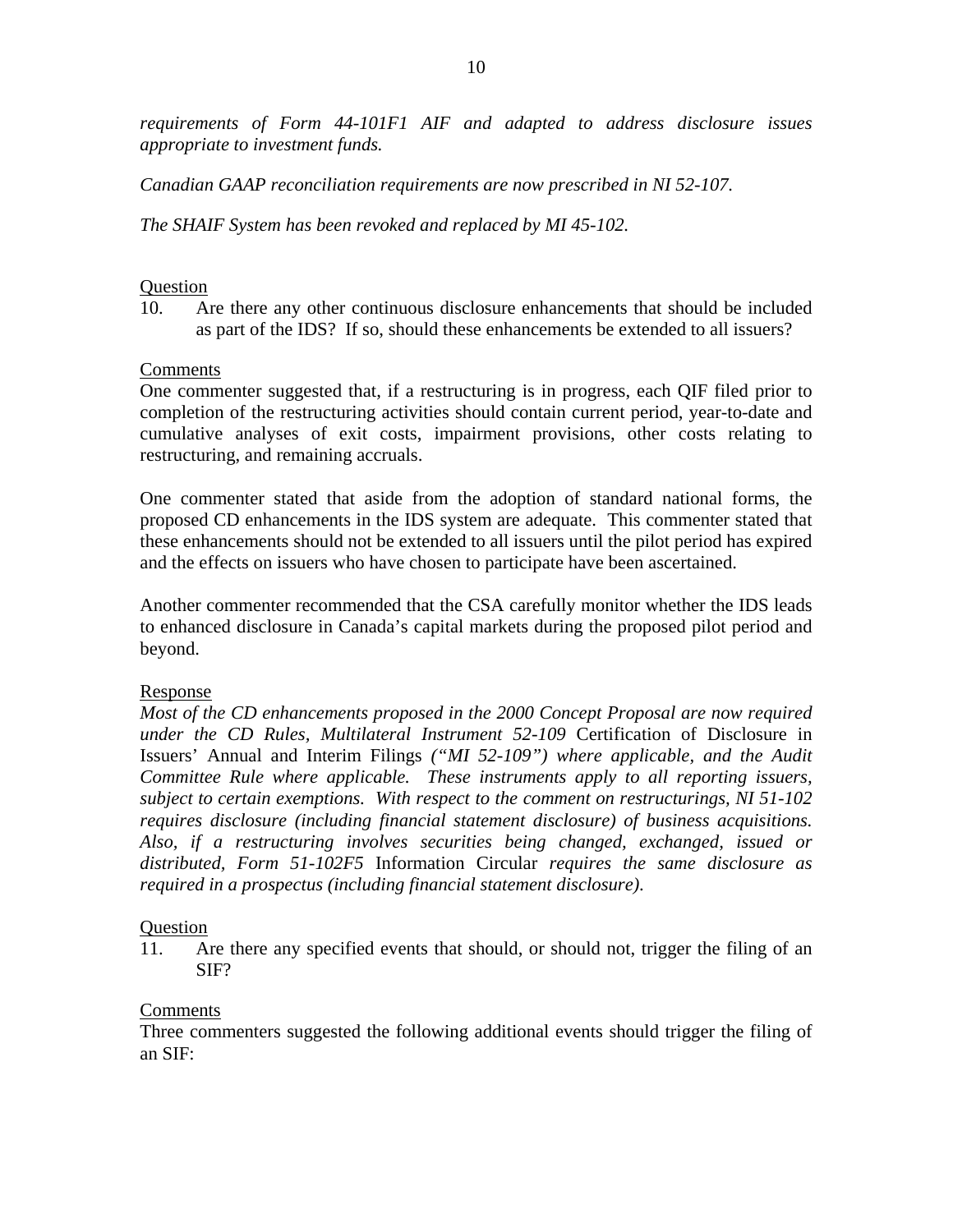- restructuring, debt defaults, substantial modifications of debt agreements, violations of debt covenants, issuance of securities or options to acquire securities via private placements or other prospectus exemptions, events that raise questions as to the ability of the issuer to continue as a going concern; and
- listing of an issuer on an exchange or market or the quotation or trading by an issuer in a particular market, including the NASD OTC Bulletin Board or the NQB Pink Sheets; the suspension, delisting, or removal of quotation of an issuer from such market.

One commenter stated that some of the events listed would fall within the definition of "material information" under National Policy Statement 40 *Timely Disclosure* and the timely disclosure requirements of the TSX, both of which require issuers to send press releases about material information. This commenter added that the extent of an issuer's operations, the maturity of an issuer, the size of an issuer's balance sheet and other factors are important in assessing the value of filing a SIF to disclose many of the events listed in the IDS proposal.

Five commenters offered the following suggestions as to which events should *not* trigger the filing of an SIF:

- a probable prospectus offering or business combination, since the thresholds of "reasonable expectation" and "probable" are ambiguous and because, in many cases the disclosure may be premature, or may jeopardize negotiations with the target; premature announcement of an offering may also affect the reputation of the issuer; announcement should be deferred until an agreement in principle is struck;
- change in an issuer's chairperson; and
- the imposition of a penalty by a Canadian securities regulatory authority (at a minimum there should be a de minimis exception to the SIF filing requirement for penalties of this nature).

Four commenters recommended that triggering events for filing an SIF be restricted to those events which constitute a "material change" in respect of the issuer. One of these commenters noted that, by introducing a prescribed list of triggering events, the IDS may lead to unnecessary expense for issuers and create "noise" in the marketplace by requiring the public dissemination of non-material information.

One commenter said that they found no good reason to depart from the current materiality standard and had concerns with "probable" acquisition or disposition standard.

One commenter asked whether these could be tied into the material change requirement to make it just one issue for companies to deal with.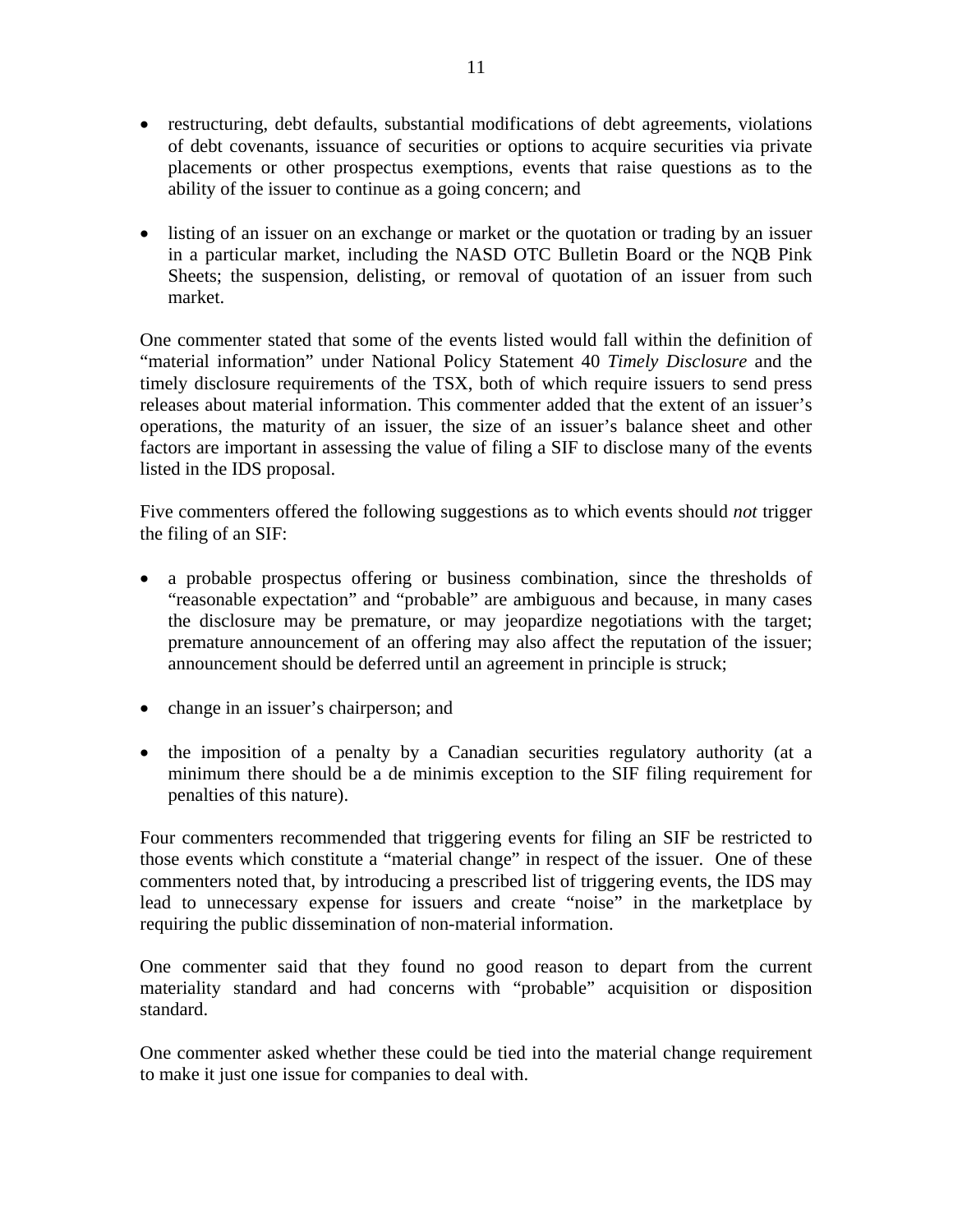One commenter suggested that the SIF should be excluded and made part of the QIF. They stated that if the SIF is not going to replace the material change report, it's a duplication of filing.

One commenter stated that this is an enforcement problem that cannot be solved by forcing issuers to make "too fine" or "too early" a judgment, particularly in the context of business combinations and dispositions of assets or a business.

One commenter stated that it is imperative that a clear, more definitive explanation of what constitutes materiality be developed, and recommended that the definition adopted by the U.S. Supreme Court in TSC Industries Inc. v. Northway Inc. be utilized. Specifically, the commenter recommends that the definition include a change in the business, operations, capital assets or affairs of the issuer that, when considered in the total mix of the information made available, would be important to a reasonable investor in making an investment decision. According to this commenter, the concept of materiality should not, as the definition in most Canadian securities legislation currently does, encompass information that in effect results in change when that change was not reasonably foreseeable. Two commenters supported the immediate introduction of the SIF.

One commenter indicated that press releases are a quicker, more effective way of disseminating information to the public and are required under the TSX rules for disclosure of material information.

## Response

*The CD Rules do not require SIFs, but do require reporting issuers to file a news release and a material change report if a material change occurs in their affairs. Guidance concerning what constitutes a material change may now be found in National Policy 51- 201* Disclosure Standards*.* 

*We believe the definition of "material change" and requirements to issue news releases are addressed in the CD Rules or though other CD requirements. Our goal is simply to integrate the short form offering regime with our CD regime. Proposed Form 1 requires an issuer to incorporate by reference into a short form prospectus all material change reports since the end of the financial year in respect of which the issuer's current AIF is filed. Proposed Form 1, like other prospectus forms, requires that a short form prospectus contain full, true and plain disclosure of all material facts relating to, and in Quebec not to make any misrepresentation likely to affect the value or market price of, the securities to be distributed. We have not included in Proposed NI 44-101 a separate requirement for SIFs because imposing disclosure requirements beyond the material change disclosure obligations imposed under the CD Rules would be inconsistent with our objective of creating a seamless, integrated and expedited offering system that is harmonized with the requirements of the new CD regime.*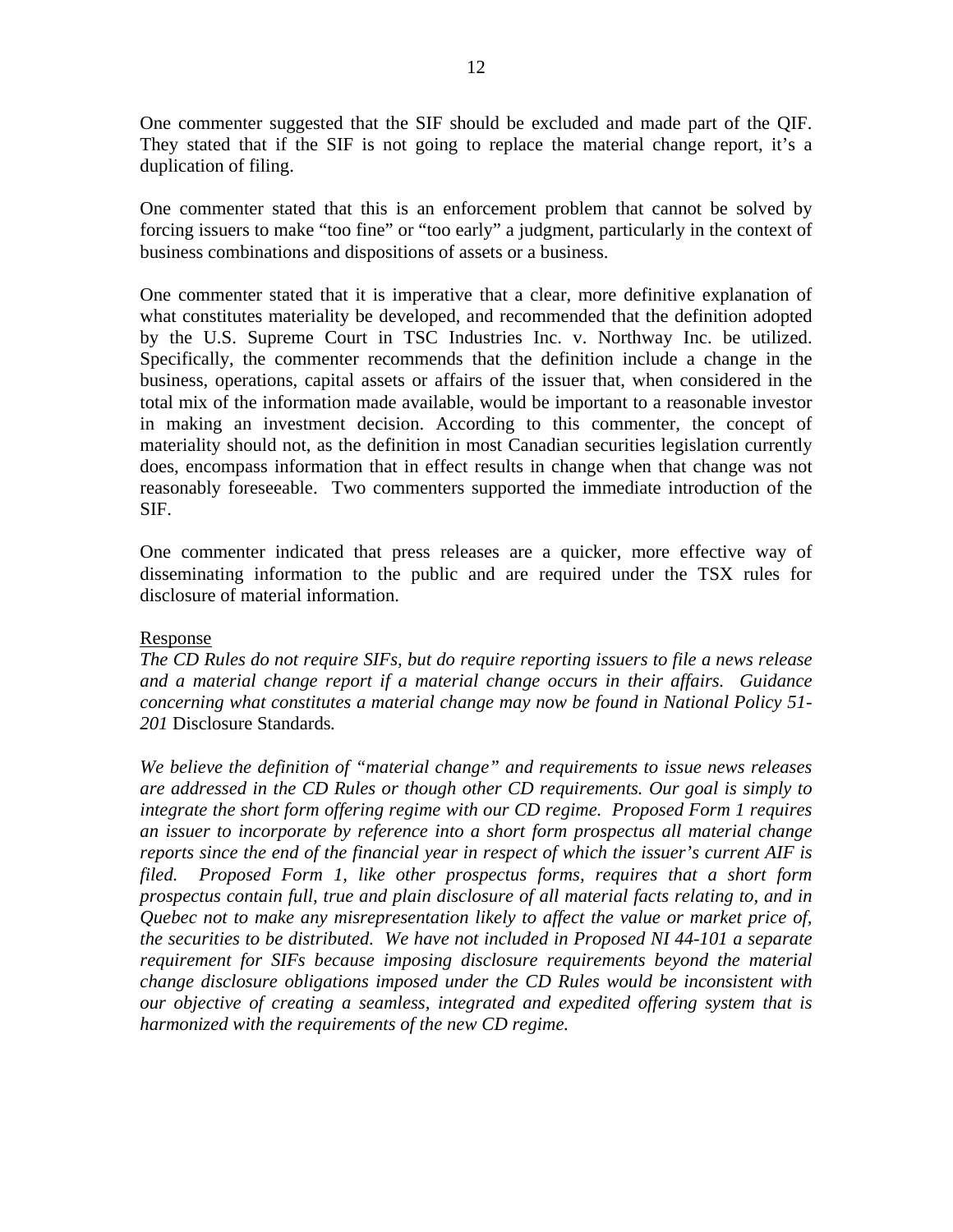## Question

12. As an alternative to requiring the filing of an SIF for changes in an IDS issuer's name and auditor as outlined in Part III.C.1(a)(iii) of the Concept Proposal, should an IDS issuer's SEDAR profile (which could include such information) be included in its IDS disclosure base? Given that an issuer's SEDAR profile is a changing document, an IDS issuer would disclose these changes by filing an amended copy of its SEDAR profile under cover of an SIF.

### Comments

One commenter said that an SIF with an amended SEDAR profile is adequate for a change in name. This commenter, however, did not think this approach would suffice for a change in auditor. This commenter anticipated that proposed National Instrument 52- 103 *Change of Auditor* ("Proposed NI 52-103") would carry forward the disclosure requirements of National Policy Statement 31 *Change of Auditor of a Reporting Issuer*.

One commenter said that the issuer should be given a choice whether to file a SIF disclosing its change of name or auditor and an amended SEDAR profile under cover of a SIF.

One commenter supported including an issuer's SEDAR profile in its IDS disclosure base and commented that such inclusion would be a practical way to update changes in corporate information and increase the reliability of issuers' SEDAR profiles.

One commenter supported this method for disclosure of changes to an issuer's name and auditor, but stressed that if the SEDAR profile is to become part of an IDS issuer's disclosure base generally, the contents of the profile should be examined to ensure that no unintended consequences result.

## Response

*An issuer's SEDAR profile is not part of its CD base under the CD Rules and the CSA have concluded that it is not appropriate to incorporate it by reference into a short form prospectus. Nevertheless, we remind issuers of their obligations under NI 13-101 to promptly amend their SEDAR profiles and under National Instrument 55-102* System for Electronic Disclosure by Insiders (SEDI) *to amend their SEDI profiles when there is a change in the information provided. The CSA acknowledge the general comment concerning the reliability of issuers' SEDAR profiles. We have undertaken some steps, and may consider other regulatory action, to ensure compliance with the requirements of NI 13-101.* 

*Proposed NI 52-103 has been superseded; change of auditor requirements are now set out in the CD Rules.*

### Question

13. The CSA propose to require IDS issuers to file SIFs containing prospectus-level disclosure about all completed business combinations within 75 days. Is the 75 day deadline appropriate? Are there business combinations for which the 75 day deadline or the prospectus-level disclosure requirement cannot be met?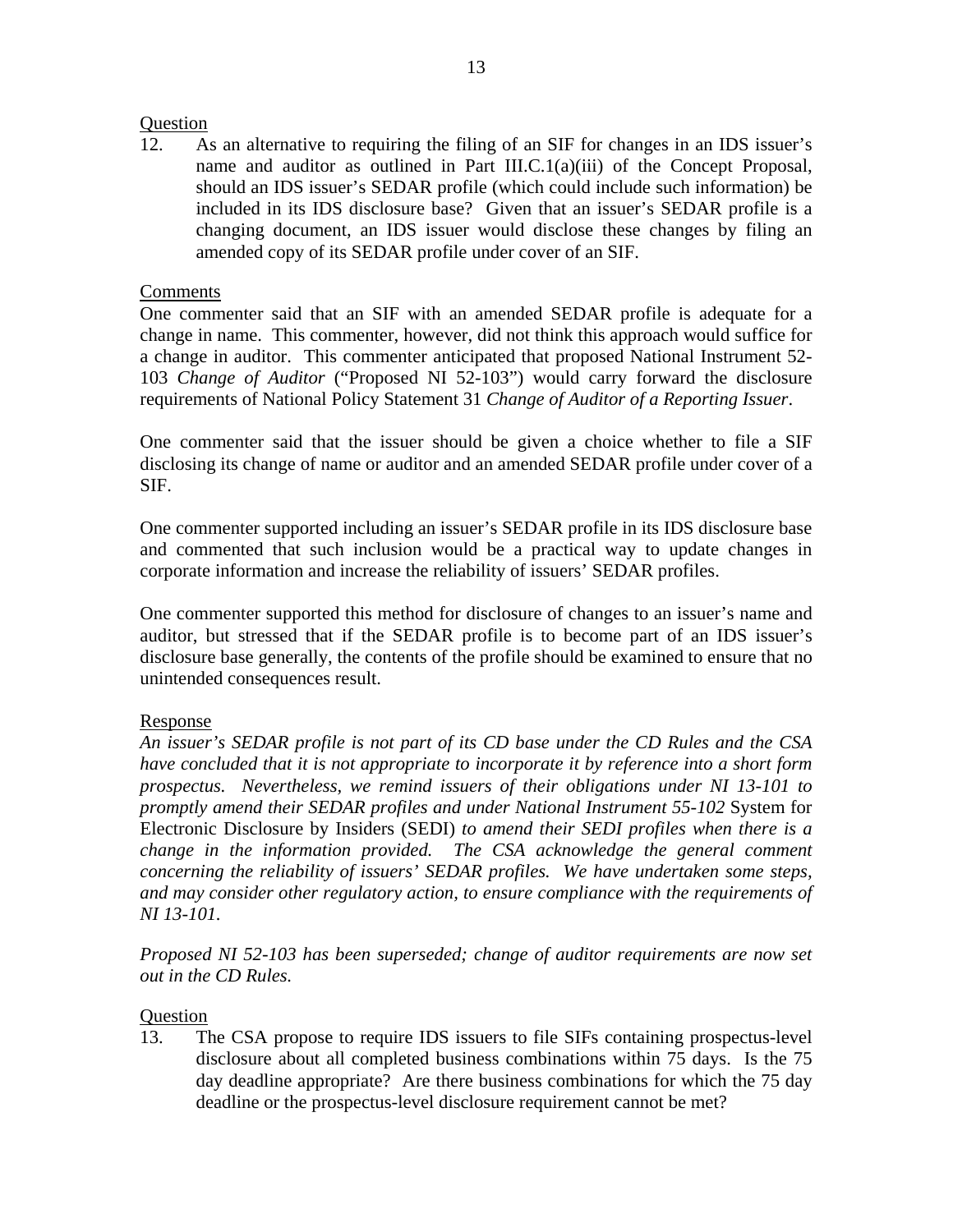### Comments

One commenter stated that, based largely on experience with similar Form 8-K filing requirements in the United States, the 75 day time period seems sufficient.

One commenter supported the proposal, but only for pro forma financial information concerning the completed business acquisition; any higher standard of disclosure in such a short time period could impose an undue and unjustified burden on the issuer.

One commenter supported the 75 day deadline but stated that the CSA should grant relief upon reasonable requests by IDS issuers requiring additional time to prepare such disclosure.

One commenter suggested that the 75 day deadline may be too short for significant transactions involving certain business combinations, and would likely be problematic where transactions involve foreign issuers.

Two commenters expressed that the requirement for a post-closing SIF is unnecessary, since the issuer will almost certainly prepare and file a QIF for a fiscal quarter which ends during the 75 day period. The current standard that only material changes should be made mandatory for all reporting issuers should be maintained to avoid redundancy and confusion.

### Response

*NI 51-102 now requires disclosure of significant acquisitions in a BAR, not a SIF. The time period for filing a BAR is 75 days after the date of acquisition. The CSA agree with the commenters who suggested the 75 day period for filing a BAR is appropriate and will*  be sufficient in most circumstances. Also, the 75 day filing period represents a further *move toward harmonization of Canadian and U.S. requirements.*

*Proposed Form 1 does not specifically require an issuer to incorporate a BAR by reference in respect of significant acquisitions completed within 75 days prior to the date of the short form prospectus, unless the issuer has already filed a BAR in respect of the acquisition. Proposed Form 1 also does not require an issuer to incorporate a BAR by reference for probable significant acquisitions. However, the issuer must include a summary of these significant acquisitions or probable significant acquisitions in the short form prospectus. The issuer must also include applicable financial statements if the acquisition or proposed acquisition is a reverse takeover or if inclusion is necessary to ensure the short form prospectus contains full, true and plain disclosure of all material facts relating to, and in Quebec, disclosure of all material facts likely to affect the value or the market price of, the securities being distributed. The CSA generally presume that issuers must include financial statements to satisfy these disclosure standards if any of the significance tests set out in NI 51-102 is satisfied at the 40% level*.

## **Question**

14. The CSA believe that IDS AIFs and QIFs should be delivered to investors in compliance with existing statutory requirements. As discussed in Part III.E of the Concept Proposal, the CSA would permit the delivery of all IDS disclosure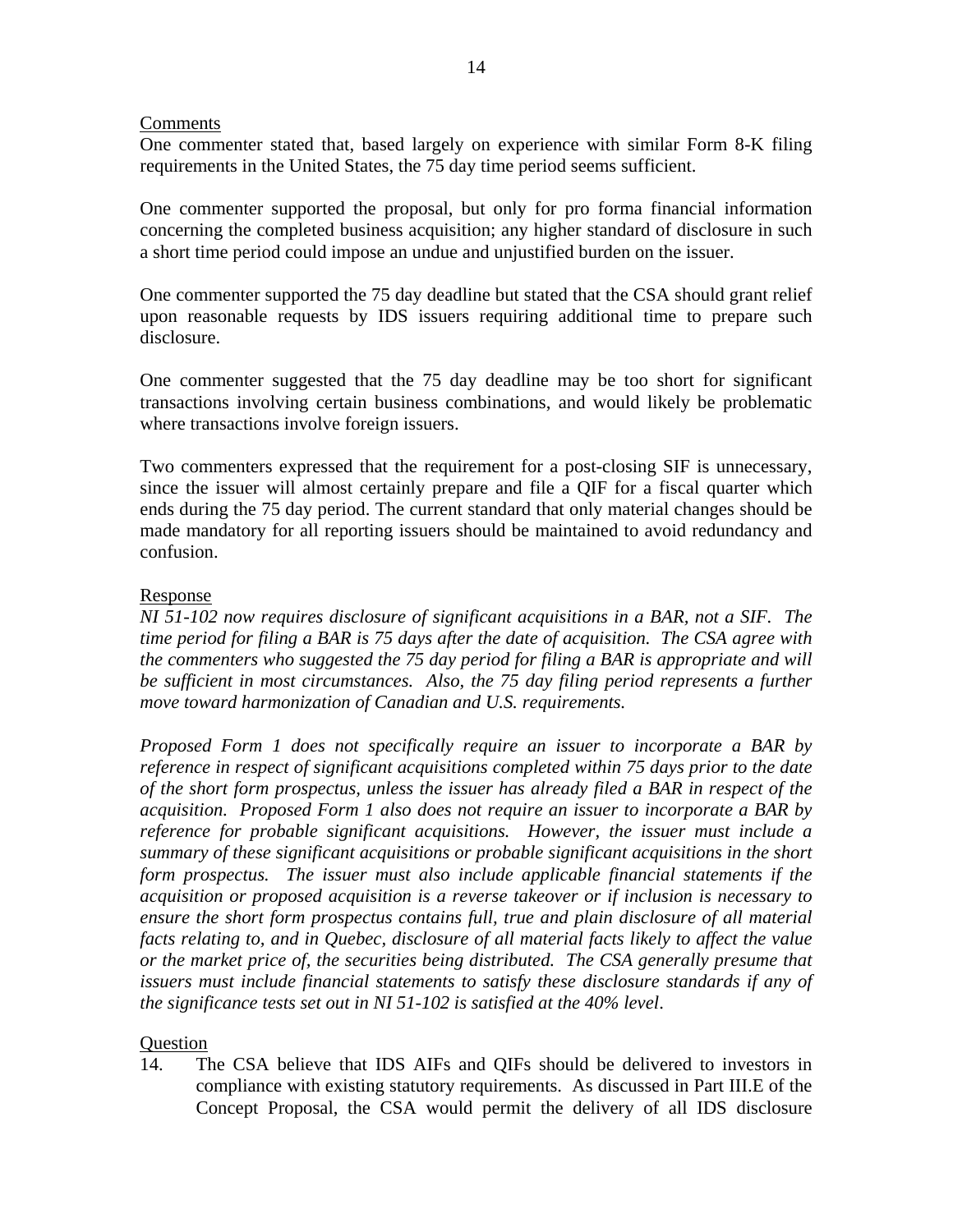documents by electronic means in accordance with the principles set out in National Policy 11-201 *Delivery of Documents by Electronic Means*. Should alternative methods of delivery of IDS AIFs and QIFs be permitted under the IDS? If so, which methods would you suggest?

## Comments

Five commenters supported the continued advancement of delivery by electronic means. The following suggestions were made:

- Hard copies should also be available upon request, even to those who have consented to receive or access documents through electronic means.
- This permitted means of delivery should be extended to the posting of the documents on the company's website provided that the documents are also available on SEDAR, and provided that the shareholders obtaining delivery in this manner have specifically agreed to accept delivery in such form.
- National Policy 11-201 *Delivery of Documents by Electronic Means* ("NP 11-201") should be drafted broadly enough to permit new delivery means as they evolve.

Two commenters expressed a belief that a good portion of the financial statements and reports mailed to shareholders go directly to the waste basket. One of these commenters also suggested that issuers should only be required to mail each year to each registered and beneficial shareholder a communication, together with a stamped and addressed return envelope, by which the shareholder can request to be sent the relevant disclosure materials.

Another commenter, with respect to delivery mechanisms, strongly supported all efforts to add flexibility and to allow procedures to adapt to new technologies provided they do not compromise investor protection.

## Response

*NI 51-102 requires issuers other than investment funds to file quarterly financial statements and MD&A rather than QIFs. Similarly, proposed NI 81-106 will require investment funds to file interim financial statements and a Management Report on Fund Performance. These documents only have to be delivered if securityholders request them. The CD Rules require all issuers to file an AIF but do not require delivery to securityholders. Electronic delivery of CD documents is permitted under NP 11-201, subject to certain conditions*.

## **Question**

15. The CSA propose to require that interim financial statements filed as part of an issuer's continuous disclosure record have been reviewed by the issuer's audit committee and approved by the issuer's board of directors or equivalent. The CSA are also considering requiring that interim financial statements have been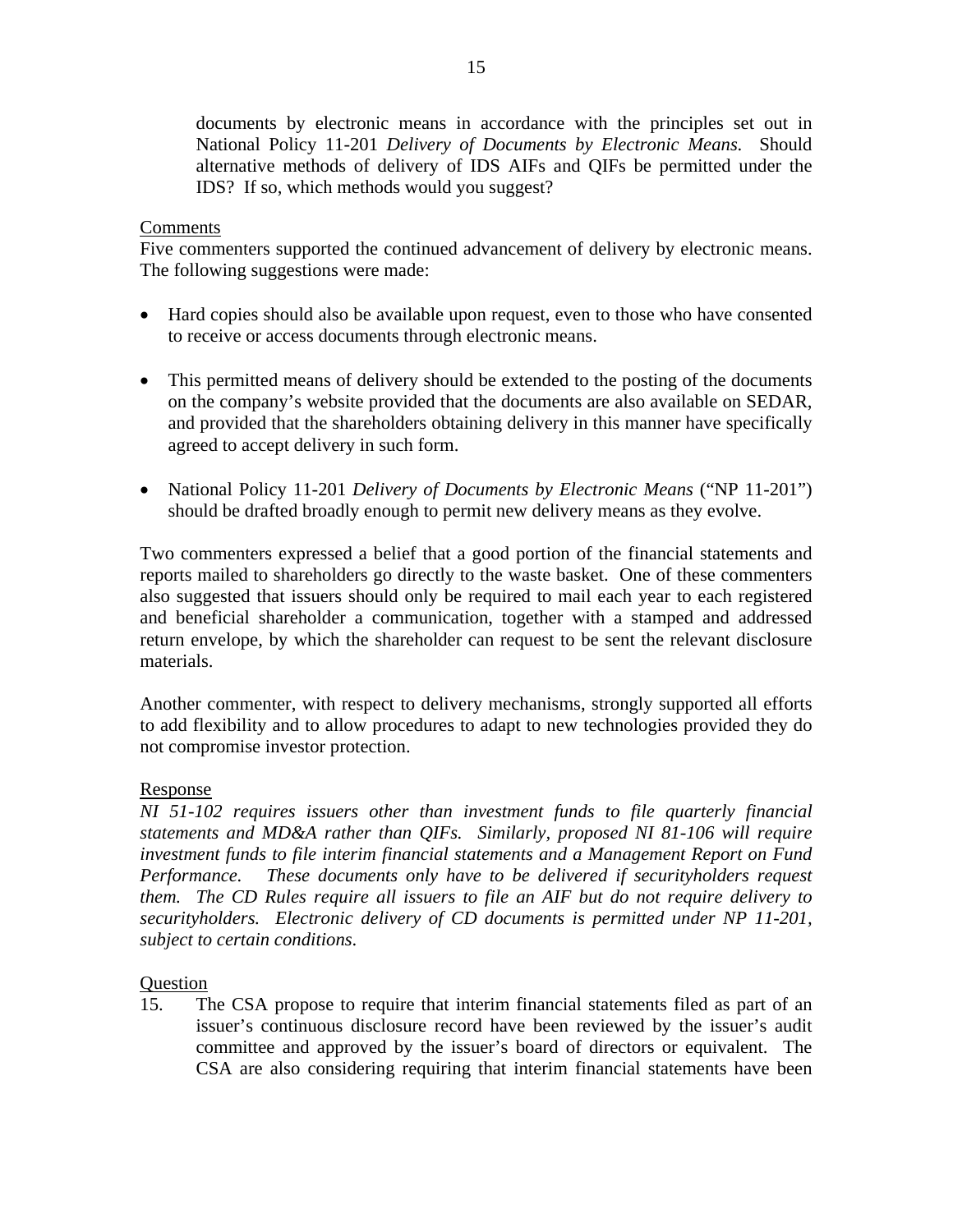reviewed by an auditor, as required in the United States. Would such a requirement be appropriate? If not, why not?

### Comments

Three commenters supported the proposed requirements for audit committee review and board director approval of interim financial statements prior to the release of any interim financial information. The following reasons were given:

- This will ensure that timely attention is given to the accounting and disclosure issues related to high profile events and transactions and reduce the need for significant "fourth quarter" adjustments arising from the annual audit.
- The competitiveness of Canadian capital markets is enhanced by raising Canadian CD standards to U.S. levels.

Three commenters expressed concern over the requirement that financial statements be both reviewed by the audit committee or equivalent and approved by the board of directors. Factors considered were the added cost of requiring board approval, the difficulties associated with scheduling another meeting, the significant risk that companies would be unable to meet the proposed abbreviated reporting deadlines, the fact that unaudited (reviewed) statements are permitted with a prospectus, and the appearance of duplication of effort. Two of these commenters recommended limiting the requirement to a requirement for either audit committee or board review and approval. One commenter said that the 45 day period to provide interim financial statements may be too short, especially if an auditor is to be involved and must provide a comment letter.

Five commenters opposed mandatory auditor review of interims. All of these cited the cost involved and two argued that auditor involvement should be left to the discretion of the board. One commenter was particularly concerned about the additional cost burden for smaller companies. Another commenter stated that unaudited statements are permitted with a prospectus and that the standards for IDS should be no higher.

Four commenters supported mandatory auditor review of interims. These commenters noted that the capital markets have demonstrated a significant sensitivity to interim reporting, that auditor involvement in interims would help the issuer anticipate year-end accounting and reporting problems and avoid unnecessary adjustments in subsequent reporting periods, and that the competitiveness of Canadian capital markets is enhanced by raising the Canadian CD standards to U.S. levels.

However, although they supported the auditor review requirement, two of these commenters expressed concern that retail investors do not understand that a review provides a significantly lower level of assurance than an audit, and suggested the following:

• The QIF should contain a disclaimer advising that a review is not an audit.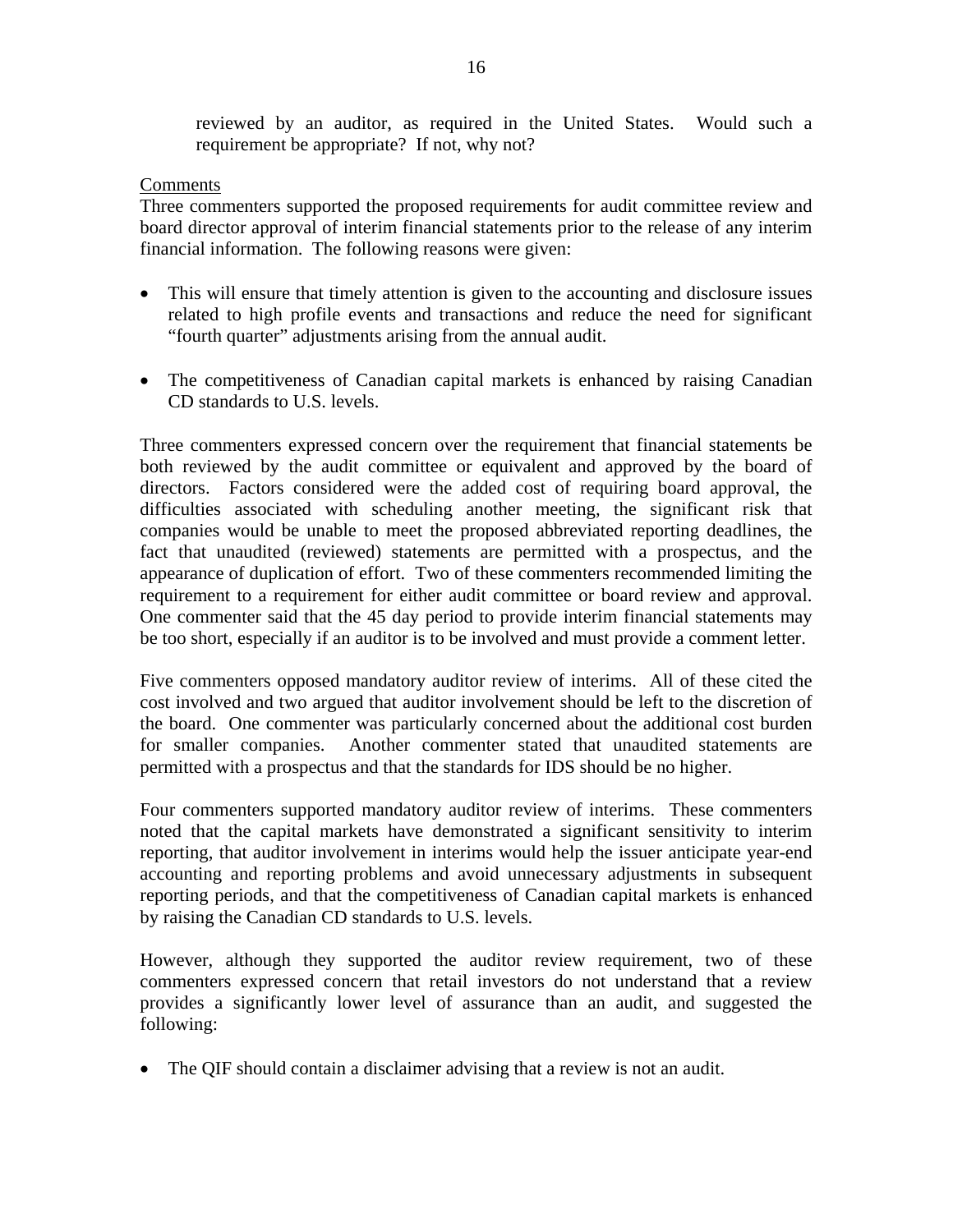• The CSA should adopt the practice used with prospectuses, where a comfort letter is filed with regulators and the review engagement report is not publicly reported or filed.

## Response

*The CD Rules now require that an issuer's board of directors approve its interim financial statements, though approval may be delegated to the audit committee. The CD Rules also require that an issuer disclose if its auditor has not reviewed its interim financial statements. Where applicable, the Audit Committee Rule now requires audit committee review of interim financial statements*.

# **1. Certification**

## **Question**

16. Would the proposed certification requirements materially affect the extent to which signatories participate in the preparation of IDS continuous disclosure documents? Are there practical impediments to the certification of such documents?

## **Comments**

One commenter stated that the proposed certification requirement would have a positive impact on the disclosure process.

One commenter did not believe that the proposed certification requirements would materially affect the extent to which signatories participate in the preparation of CD documents. In particular, this commenter thought that smaller issuers would gladly accept the requirements to provide enhanced disclosure and to certify the disclosure if, as a result, such issuers were able to participate in IDS.

One commenter strongly opposed the introduction of a certification requirement, since it raises the possibility of liability for secondary market disclosure, without any consideration being given to when such liability should actually be incurred, by whom, to whom, in what amount, and the defences which would be available. Six commenters questioned how the certification requirements would interact with the civil remedies proposal. One of these commenters said that the certificate requirement creates an undue burden on officers and directors to perform sufficient due diligence within the proposed shortened time frame. One commenter questioned whether the certification of each SIF was necessary, while commenting that certification of the QIF and the AIF would likely enhance the accuracy and quality of disclosure. Two others suggested deferring any requirement for certification until the civil remedies proposal was finalized. One commenter said that, assuming the requirements for audit committee review and board of director approval of interim financial statements are adopted, that a certified statement by a senior officer of the company stating that this review and approval have been done would be sufficient "certification."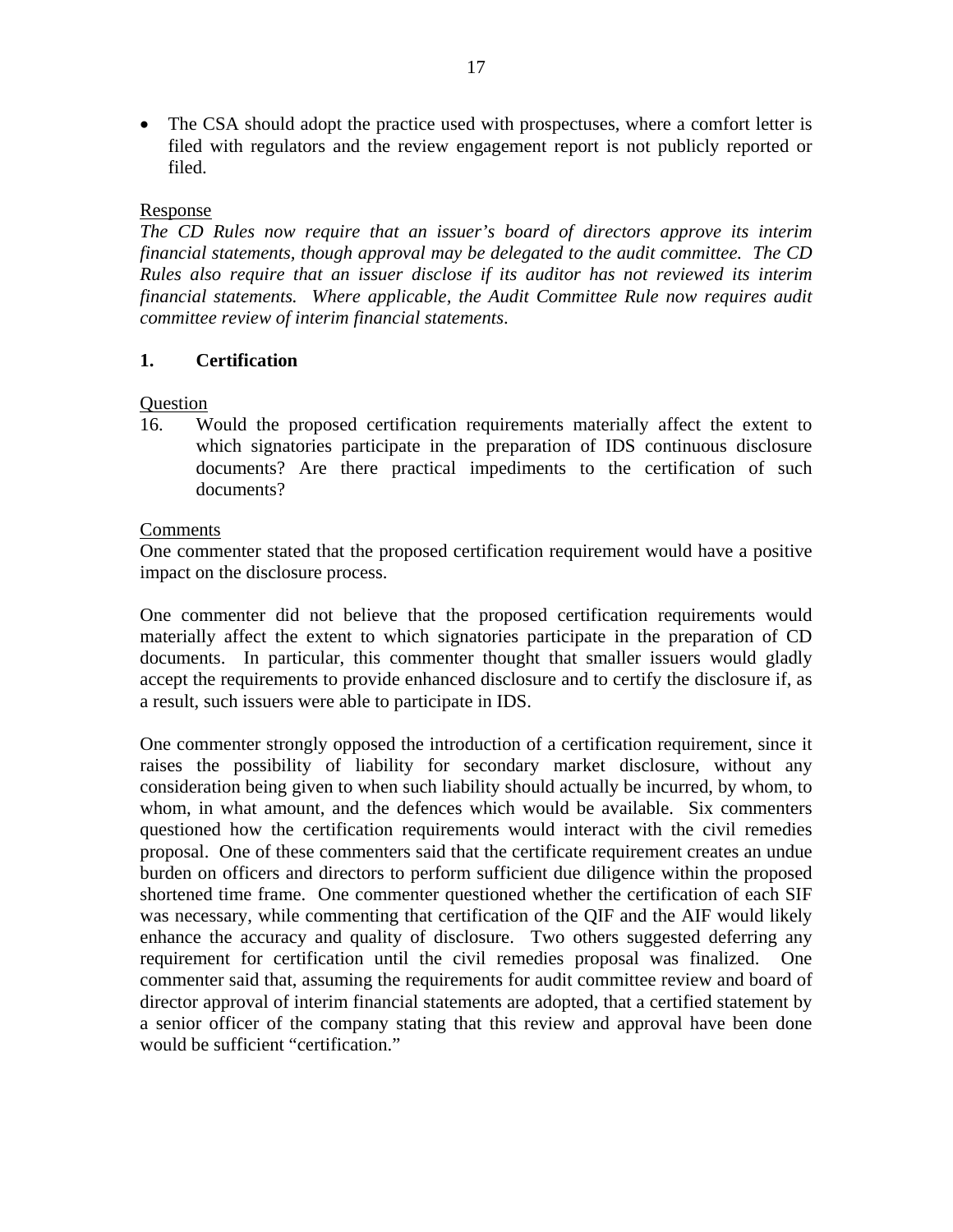## Response

*Although the CD Rules do not impose any certification requirement, MI 52-109, where applicable, does. It requires the chief executive officer or person who performs similar functions (the "CEO") and the chief financial officer or person who performs similar functions (the "CFO") of all issuers to certify the issuer's annual and interim filings, subject to certain exemptions.* 

### Question

17. Is the "full, true and plain disclosure of all material facts" standard of disclosure attainable on a timely basis in connection with IDS continuous disclosure filings? If not, why not? What alternative disclosure standard would be appropriate given the objectives of the integrated disclosure system? Would an alternative misrepresentation standard be more appropriate for some continuous disclosure documents (i.e. "The foregoing does not make a statement that, in a material respect and in the light of the circumstances is misleading or untrue and does not omit a fact that is required to be stated or that is necessary to make the foregoing not misleading")?

### Comments

Five commenters had difficulty seeing under IDS how the sum of the various documents placed on the public record would at all times measure up to a "full, true and plain" disclosure standard. The following points were raised:

- CD filings under the existing short form prospectus system already fall short of this standard (due to intense time pressures and lack of rigorous CD requirements).
- Imposing a "full, true and plain" disclosure standard on all CD filings would place a significant burden on the existing reporting processes of companies.
- This standard is particularly onerous for ongoing CD, particularly in relation to SIFs and probably not practically possible. If imposed, issuers will likely be spending a disproportionate amount of time preparing and verifying documents without a commensurate regulatory purpose being served.
- In the past, the CSA have indicated that they are considering imposing civil liability in connection with an issuer's CD. In conjunction with the proposed AIF, QIF and SIF requirements under the IDS, one must consider the likelihood of honest oversights or delays in the recognition and reporting of significant developments. In this context, it is questionable whether "full, true and plain disclosure of all material facts" is a realistic standard.
- This standard of disclosure is too onerous for SIFs unless the certification is limited to the SIF itself. It is not realistic to force issuers to consider whether a "full, true and plain" disclosure standard is met on a day-to-day basis. The alternative "no misrepresentation" standard would be more appropriate for the filing and certification of all interim documents such as an SIF.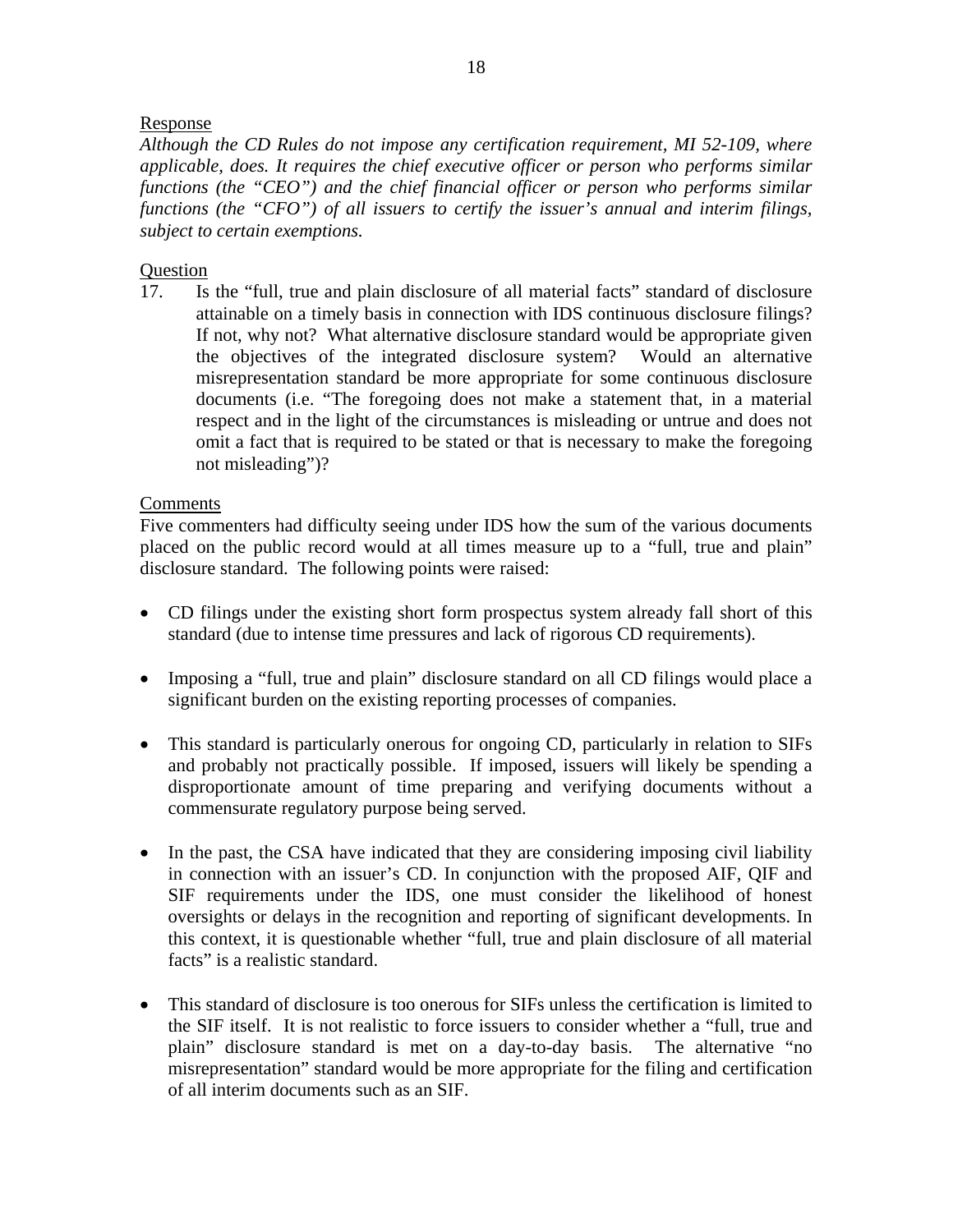Eight commenters suggested that since neither the SIF nor the QIF will by its nature contain prospectus level disclosure, a "full, true and plain" certification requirement would not be appropriate for these forms. Two of these commenters stated that the proposed alternative "no misrepresentation" standard would be appropriate for both SIFs and QIFs, while four of these commenters suggested variations to the "no misrepresentation" certificate, as follows:

- One commenter proposed that, although a "no misrepresentation" certificate would be appropriate for a QIF, since the SIF is required to be filed at times when an issuer may not have full information, the certification standard for SIFs should be lower. The commenter suggested that SIFs be certified as follows: "The Issuer believes the information in this form to be accurate and has no reason to believe that there are material facts relating to this information which have been omitted."
- One commenter suggested using the following form of certificate for QIFs: "The contents of this QIF have been reviewed by the Company's audit committee and have been approved for release by the Company's board of directors."
- One commenter suggested that the proposed "no misrepresentation" standard be prefaced by the following phrase: "To the best of our knowledge and belief."
- One commenter indicated that the proposed "no misrepresentation" standard should be extended solely to misrepresentations of material facts and applied only in the context of the issuer's CD base. This commenter proposed the following alternative "no misrepresentation" standard to address their concerns: "The foregoing when read with the issuer's CD base does not make an untrue statement of a material fact relating to securities of the issuer and does not omit a material fact that is required to be stated or that is necessary to make a statement not misleading in a material respect and at the time and in the light of the circumstances in which it is made."

One commenter stated that the misrepresentation standard would be appropriate for documents such as SIFs.

One commenter stated that when a prospectus offering is conducted, the certificate page required in connection with the prospectus will require the issuer to verify the previously disclosed information to prospectus standards and will ensure that the standards of disclosure as compared to the current regime are not impaired.

One commenter stated that the requirement for each annual and quarterly disclosure filed to meet prospectus standards of completeness, accuracy, quality and regulatory scrutiny may simply add cost and inefficiency to the system.

## Response

*The CD Rules do not impose a "full, true and plain disclosure of all material facts" standard for CD documents, for many of the reasons given by the commenters. However,*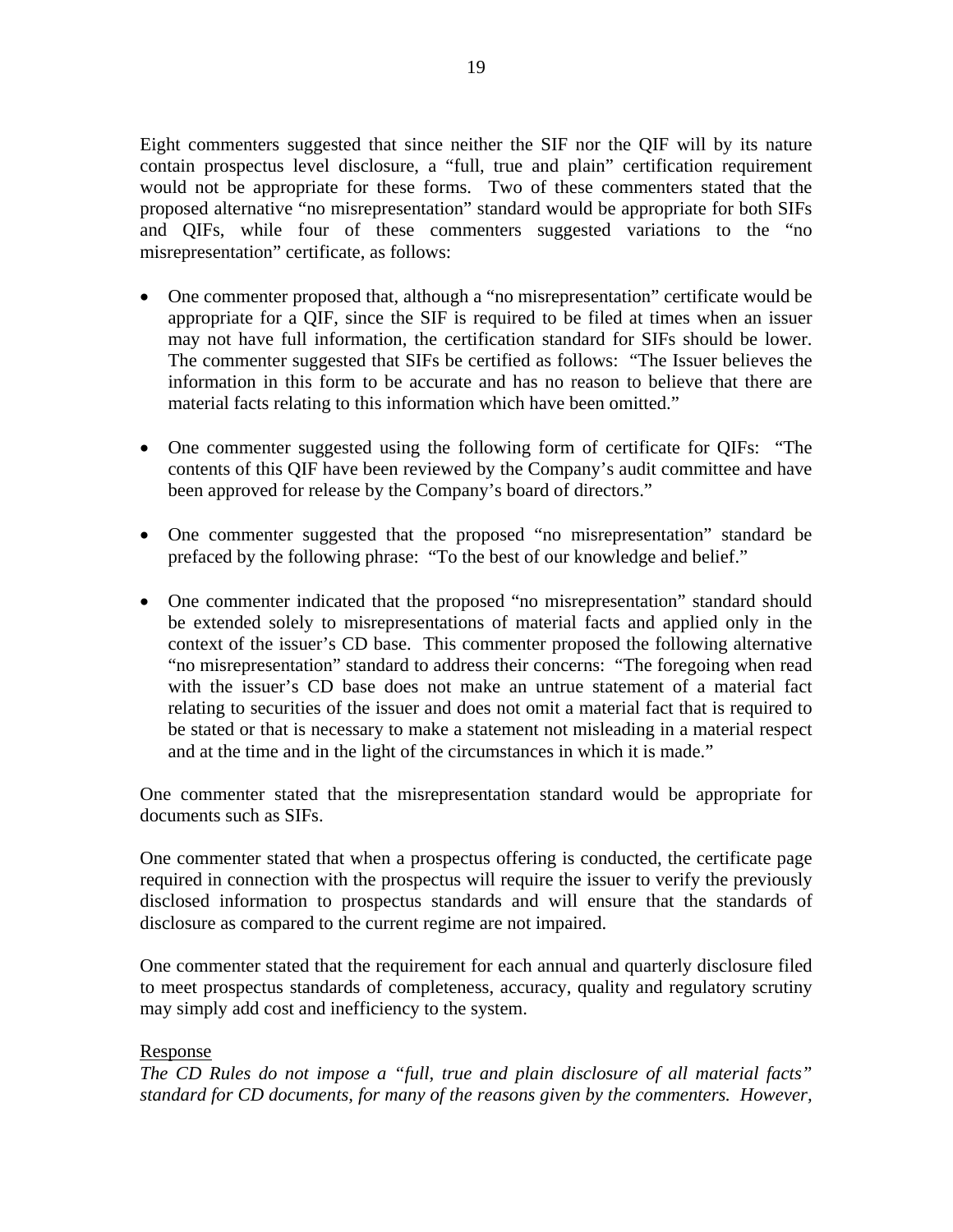*a short form prospectus, when combined with CD documents incorporated by reference must give "full, true and plain disclosure of all material facts". Most of the comments received relate specifically to QIFs and SIFs. Neither the CD Rules nor Proposed NI 44- 101 require QIFs or SIFs. Please see our responses to questions 9 and 11 above* 

*Where applicable, MI 52-109 now requires the CEOs and CFOs of all issuers to certify that the issuer's annual or interim filing, as applicable, does not contain any untrue statement of a material fact or omit to state a material fact required to be stated or that is necessary to make a statement not misleading in light of circumstances under which it was made, with respect to the period covered by the annual or interim filing, subject to certain exemptions. Where applicable, MI 52-109 also requires the CEOs and CFOs of all issuers to certify that, based on their knowledge, the annual or interim financial statements, as applicable, together with the other financial information included in the annual or interim filings fairly present in all material respects the financial condition, results of operations and cash flows of the issuer, as of the date and for the periods presented in the annual or interim filings, subject to certain exemptions.* 

# **2. Involvement of Advisors in Continuous Disclosure**

## **Question**

18. Is it realistic to expect that advisors will become more involved in continuous disclosure in order to address increased time pressure at the time of an IDS prospectus? Alternatively, will the expedited offering process result in a deterioration of the due diligence conducted by advisors in respect of information incorporated by reference in a prospectus? If so, how would this affect the ability of underwriters to certify the prospectus?

## **Comments**

Four commenters suggested it would be unreasonable to expect that advisors will become significantly involved in CD to avoid having a deterioration in due diligence as a consequence of the expedited offering process under IDS. Two commenters cited a perceived deterioration of due diligence under the POP system to support their contention, while the other two commenters suggested that introducing civil liability for CD would be needed to increase advisor involvement in these filings.

One commenter said that it is unclear whether the IDS contemplates that securities might be offered without the involvement of an underwriter or other intermediary. This commenter said that this would almost certainly have a negative impact on the quality of offering documents in that it might eliminate two levels of due diligence – that performed by an underwriter or agent and that performed by the underwriter's legal counsel.

One commenter suggested that the CSA identify those practices which would constitute competent due diligence to assist underwriters in carrying out due diligence and managing the task effectively under the expedited IDS offering timetable. The commenter referred to the list of specified procedures included by the SEC in the "aircraft carrier" proposal, as follows: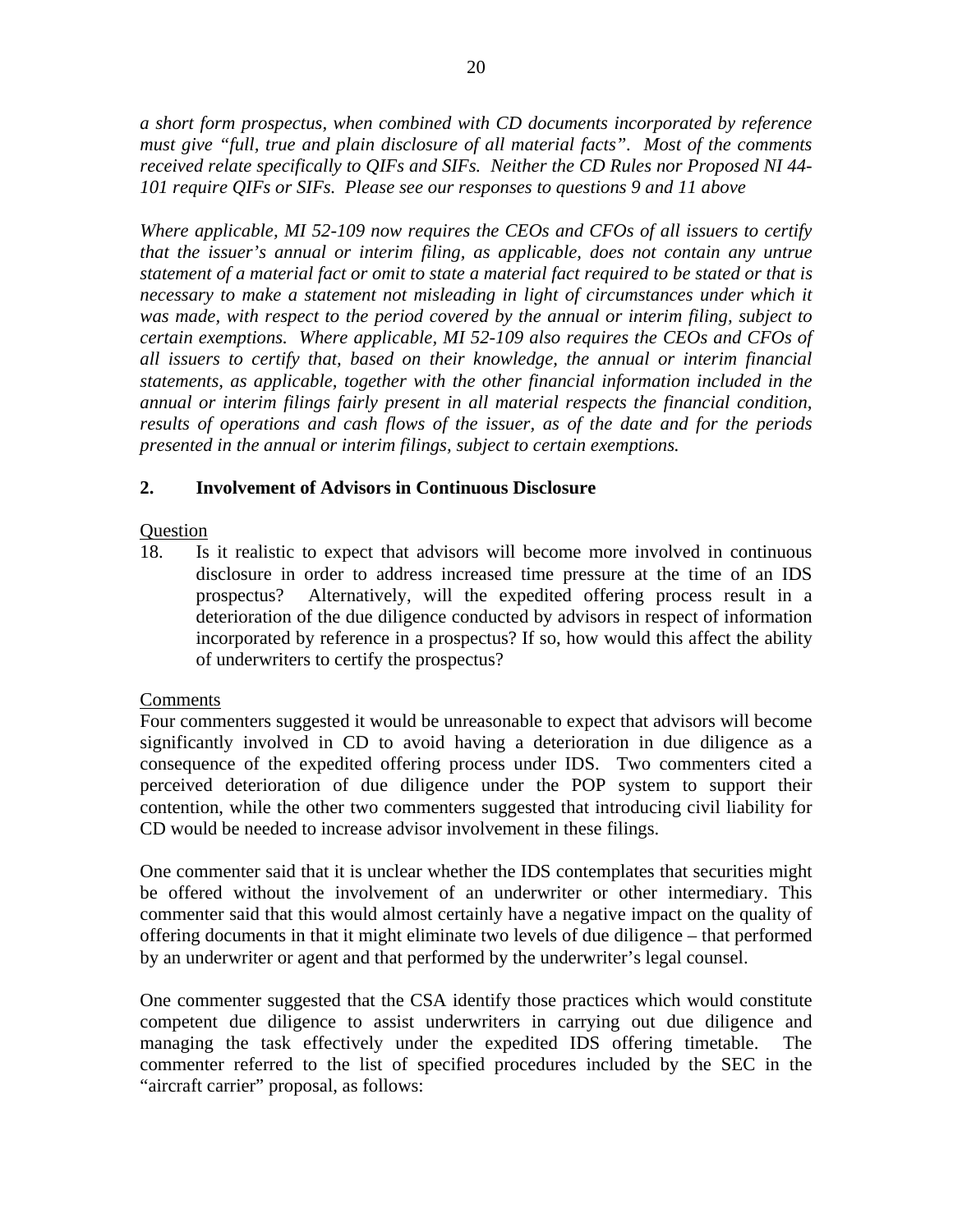- review of the [registration statement] and reasonable inquiry into any fact or circumstance that would cause a reasonable person to question the contents;
- discussion with management (including, at a minimum the chief financial and accounting officers) and receipt of certification as to compliance from those officers;
- receipt of a "comfort letter";
- receipt of a favourable opinion from issuer's counsel;
- receipt of a favourable opinion from underwriters' counsel; and
- employment of and consultation with an appropriately experienced and informed research analyst.

This commenter also proposed that underwriters should not be held to the standard of "full, true and plain" disclosure of all material facts as is the case for senior officers and directors of the issuer, but instead proposed the following alternate certification: "[T]o the best of the underwriter's knowledge, the underwriter is unaware of any misstatement of a material fact relating to the securities offered hereby in the prospectus or disclosure documents incorporated by reference."

One commenter said that the enhanced disclosure standard will likely require greater involvement of professional advisers than is currently the case, but that this may only be an added cost and inefficiency to the system.

Another commenter disagreed that an "aircraft carrier" style list of due diligence procedures should be produced by the CSA, stating that this is an area in which it makes more sense to let the industry deal with the practicalities of due diligence rather than try to deal with this through regulation. The commenter believed that, what was then proposed Regulation FD in the United States, simply states what is the current law in Ontario in the case of intentional disclosures and what is the current practice in the case of non-intentional disclosures.

## Response

*The CD Rules, MI 52-109 where applicable, and MI 52-110 where applicable, together with proposals to introduce secondary market civil liability, represent a fundamental shift in regulatory focus from primary to secondary market disclosure. The CSA believe that their combined effect will encourage issuers to seek the counsel of their advisors when preparing their CD. We also believe that by expanding the expedited offering procedures under Proposed NI 44-101 to more issuers, more issuers will seek increased involvement by underwriters, as well as other advisors, in their CD to ensure that they will be able to access the market as quickly as possible.* 

*The CSA believe that we should not prescribe due diligence practices. What constitutes appropriate due diligence in any particular case will depend on the specific*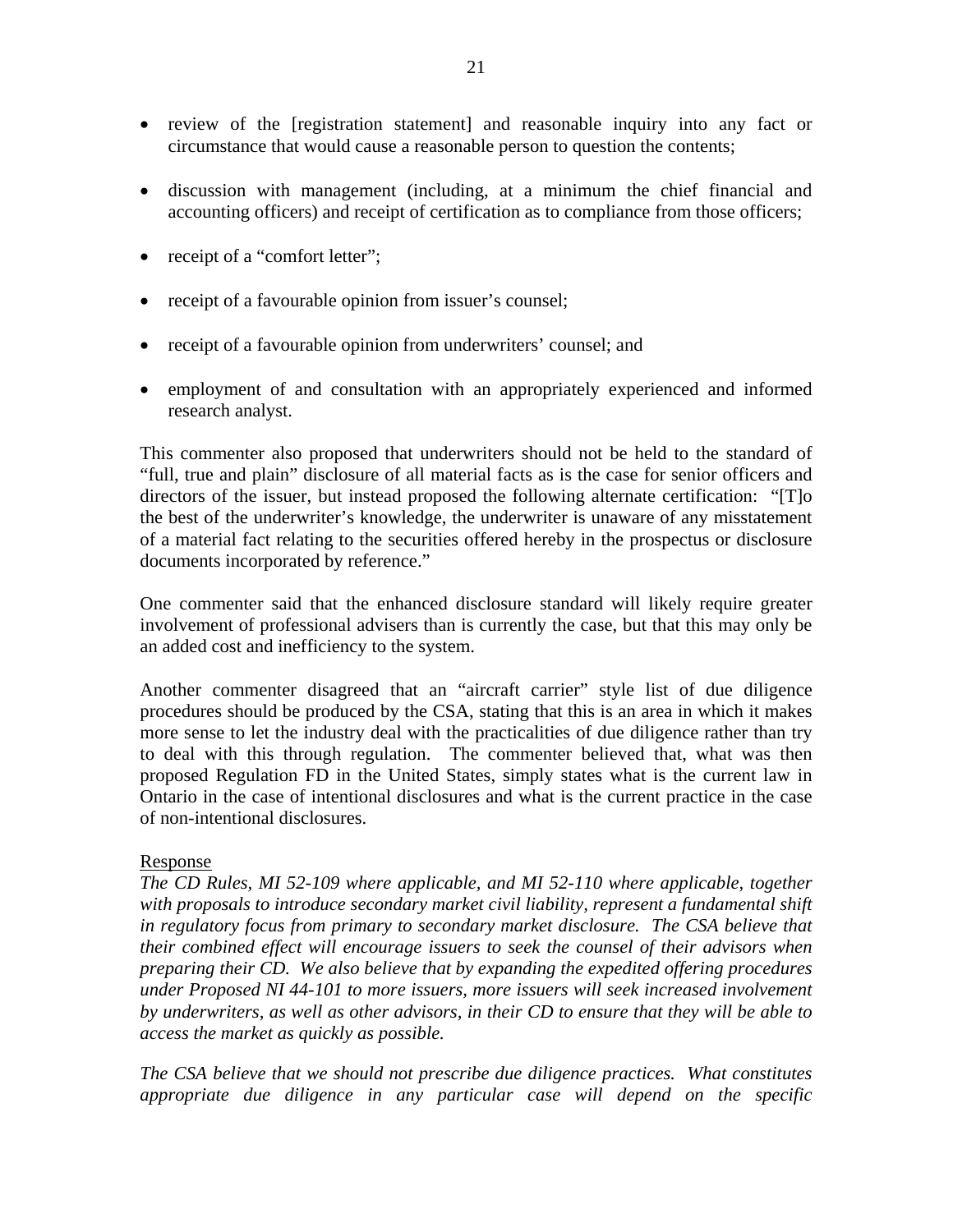*circumstances at the time and with respect to the individual issuer. The professionals involved in the conduct of due diligence are best able to make such decisions.* 

# **C. IDS Prospectuses**

## **1. Delivery of the Preliminary IDS Prospectus**

## **Ouestion**

19. Do preliminary and final prospectuses assist investors in making their investment decisions and is it relied upon for this purpose today? If not, on what basis are investors in the primary market currently making their investment decisions?

## Comments

Four commenters suggested that most recipients of these documents at best give them a cursory reading, and that investment professionals, including financial analysts and brokers, are the prime users.

Four commenters stated that retail investors typically rely on their brokers in making investment decisions, rather than on the prospectus. Another commenter asserted that, although the preliminary prospectus continues to serve an important function in investors' decision-making process, the final prospectus adds little additional value for primary market investors as it is delivered after the investment decision has been made.

## Response

*The CSA note the commenters' views that the preliminary and final prospectuses may only be given a cursory reading by some investors. Nevertheless, our securities legislation continues to require preliminary and final prospectuses. We believe that, in a* non-exempt offering, a final prospectus with full, true and plain disclosure of all material *facts relating to, and, in Québec, not making any misrepresentation likely to affect the value or market price of, the securities to be distributed, and from which purchasers' rights of withdrawal, rescission and damages flow, is an appropriate regulatory requirement*.

*In the Notice, we have asked your views on whether we should seek legislative change in order to eliminate the preliminary prospectus, prospectus receipts and prospectus review.* 

# Question

20. As discussed in Part III.D.4(a) of the Concept Proposal, the CSA considered specifying the timing of delivery of the preliminary IDS prospectus to ensure that a prescribed minimum period of time would be available to an investor before an investment decision becomes binding. Would a prescribed minimum preliminary IDS prospectus delivery period (for example, a specified number of days before pricing or the signing of a subscription agreement) be suitable for all investors and all situations? If so, what would be an appropriate period of time? If not, why not?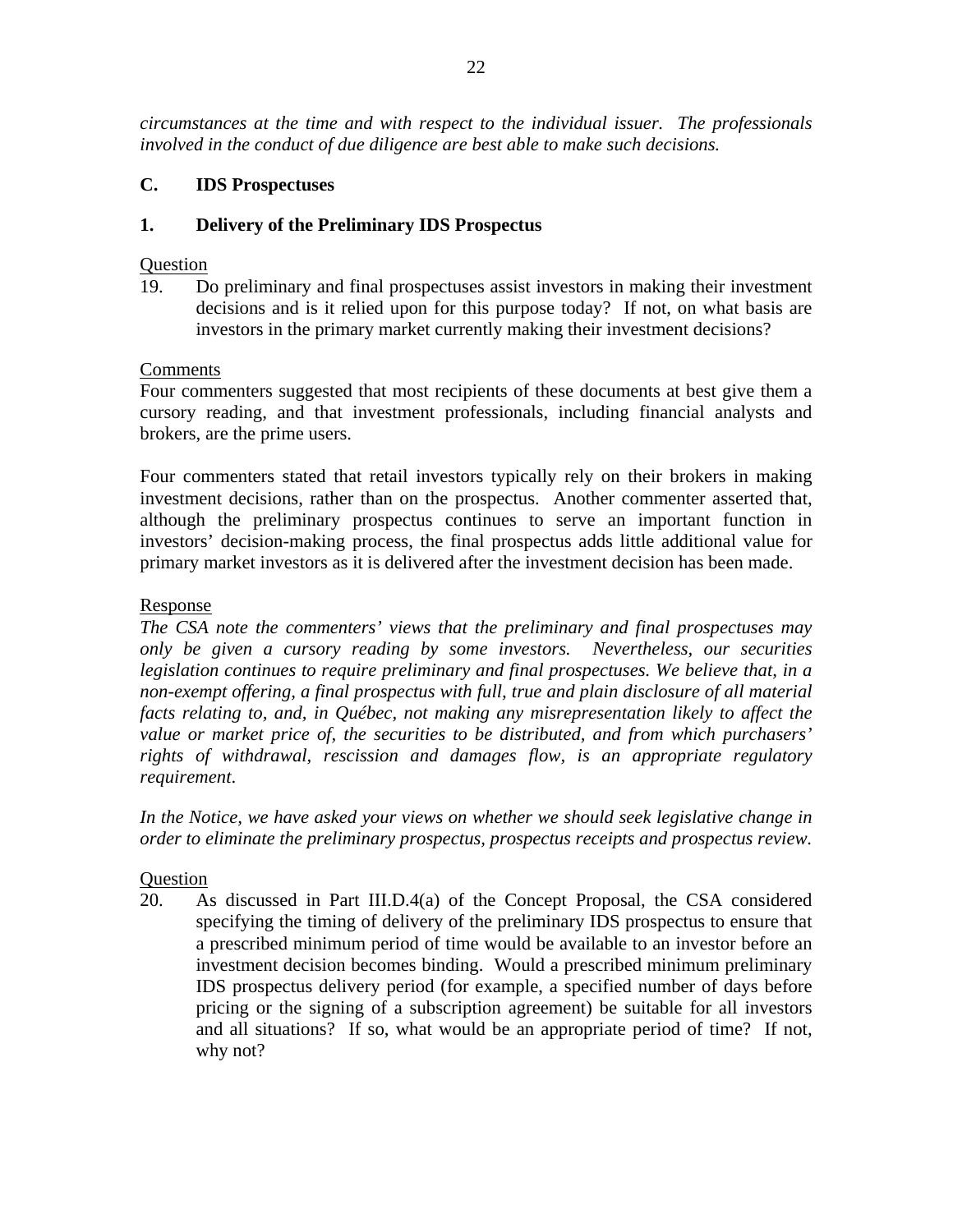## Comments

Several commenters did not believe that a prescribed minimum preliminary prospectus delivery period would be suitable for all investors and all situations. Comments were as follows:

- Investors are not concerned about lack of time to review a prospectus: The timing should be geared to the needs of the investment community.
- The prescribed waiting period triggered off the delivery of the preliminary prospectus would be administratively difficult to manage and would not provide additional investor protection provided the rights of rescission and withdrawal are retained upon delivery of the final prospectus.
- The time required to evaluate the purchase of a security depends largely on the nature of the offering. The commenter was of the view that the prospectus delivery period will be driven largely by marketing considerations and that market forces, together with the statutory rescission period, offer investors sufficient protection.
- A prescribed minimum preliminary IDS prospectus delivery period would unduly interfere with the distribution process. In particular, it would be impractical to either exclude investors identified as "late" in the distribution process or, alternatively, stop the process to allow newly identified investors to "catch up." Further, the availability of the preliminary prospectus on SEDAR would provide investors with ready access to this document.

# Response

*The CSA do not believe a minimum delivery period for a preliminary short form prospectus is necessary. Under Proposed NI 44-101, as with Current NI 44-101, the implementing law of applicable jurisdictions removes the statutory minimum period of time between the issuance of a receipt for a preliminary short form prospectus and the issuance of a receipt for a short form prospectus as it would otherwise apply to a distribution*.

# **Question**

21. Should the IDS require filing and delivery of the preliminary IDS prospectus? Should alternative methods of delivering the preliminary IDS prospectus be permitted? If so, how?

## **Comments**

One commenter said that, if a prospective investor can easily obtain a copy of the prospectus, this should be sufficient.

Another commenter suggested that the preliminary prospectus should be available to investors electronically (not in hard copy unless requested) and should also be included in any marketing communications. The final prospectus should be required to be delivered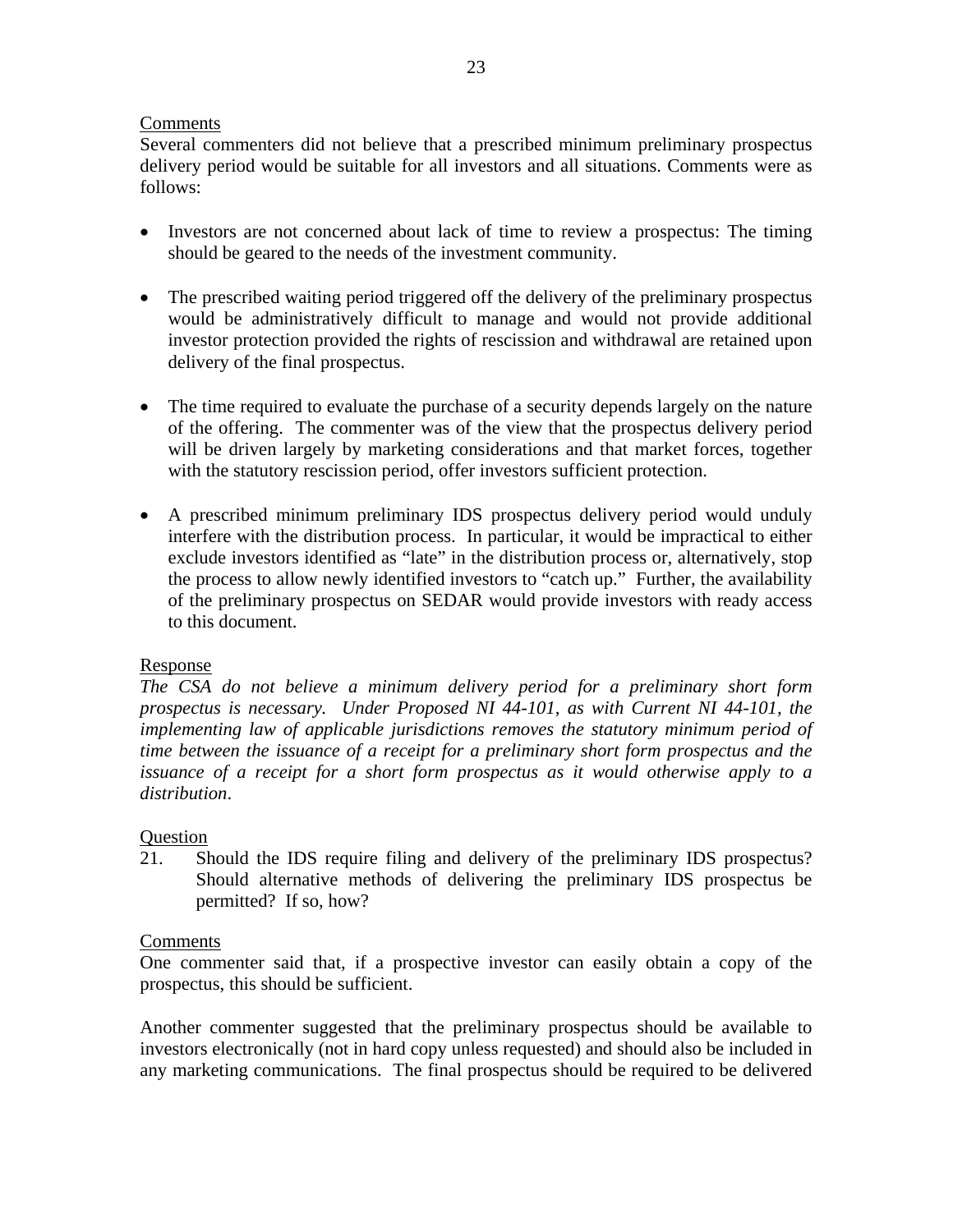to investors no later than the delivery of the confirmation of purchase to ensure investors are provided with statutory withdrawal rights.

Three commenters stated that an IDS preliminary prospectus should be delivered to investors. One of these commenters said that this would give investors the opportunity to review the information and advise them as to where the disclosure incorporated by reference in the prospectus may be obtained and reviewed. Two commenters also recommended that delivery by electronic means be permitted. One commenter added that if alternative prospectus delivery methods are introduced, they should be available to all offerings and not just IDS offerings.

One commenter recommended that the delivery requirement be eliminated because the issuer's preliminary prospectus is readily available on SEDAR and marketing communications must include a statement regarding how a potential investor may obtain the preliminary IDS prospectus.

## Response

*Proposed NI 44-101 does not change the statutory requirements to deliver a preliminary prospectus to potential investors. Electronic delivery of prospectuses is permitted under NP 11-201, subject to certain conditions.* 

*In the Notice, we have asked your views on whether we should seek legislative change in order to eliminate the preliminary prospectus, prospectus receipts and prospectus revie*w.

# **2. Content of IDS Prospectuses**

## Question

22. Are the preliminary IDS prospectus disclosure items outlined in Part III.D.2(a) of the Concept Proposal appropriate to ensure that an investor can make an informed investment decision? Please explain.

## Comments

Two commenters suggested the addition of a "Current Developments" or "Recent Developments" category, which would require the issuer to provide any information necessary to update documents incorporated by reference to reflect more recent developments. One of these commenters suggested that the new requirement extend to capture recent developments that may not otherwise be required to be disclosed in an SIF.

One commenter voiced the need for a mechanism whereby a proposed acquisition cannot take place until an exchange has accepted the transaction, conditional only on the completion of the financing; otherwise there is a risk that a prospectus will be receipted for an offering where the proceeds are not allocated to what is disclosed and the issuer is raising money for a non-existent project.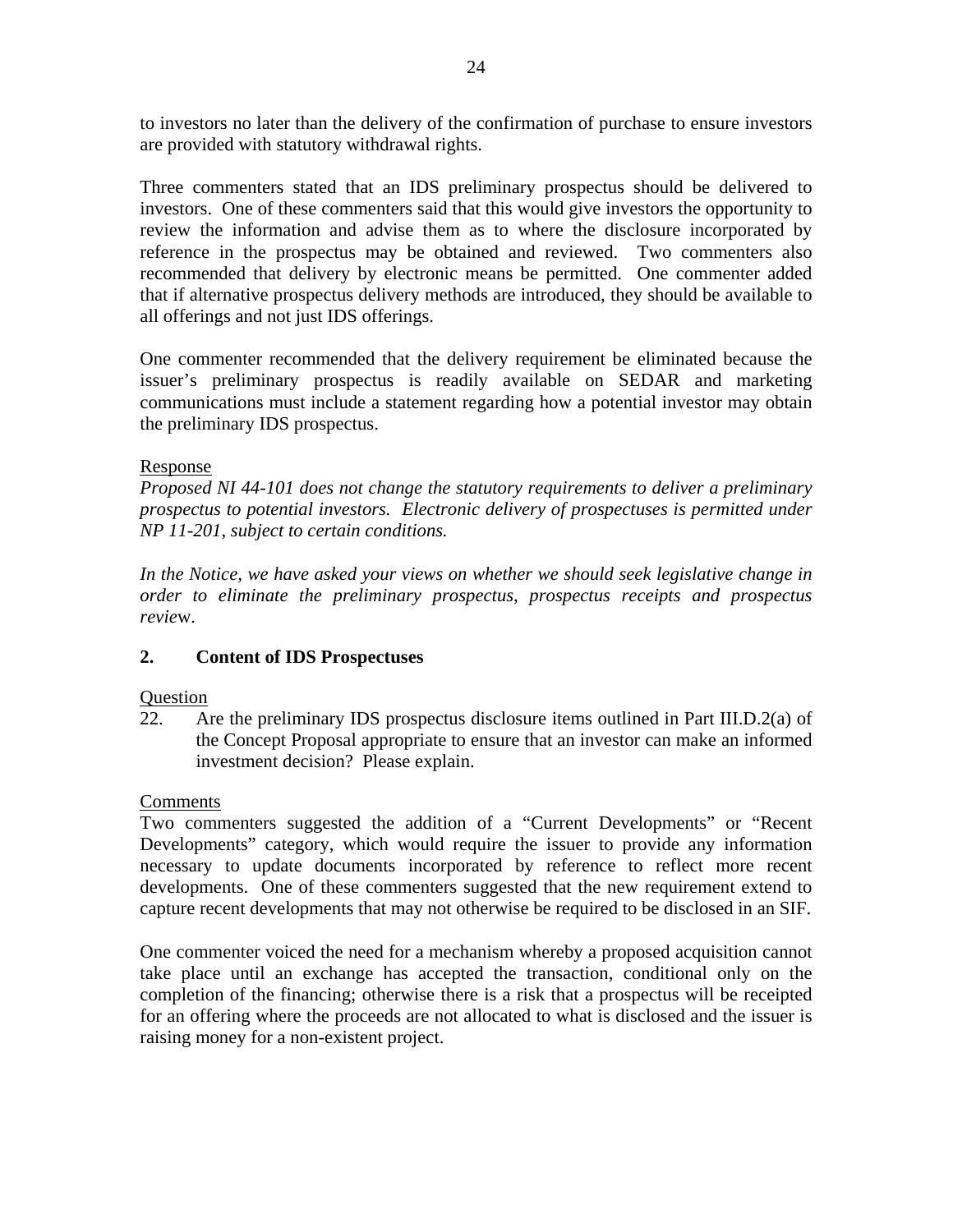Two commenters stated that the proposed IDS prospectus disclosure items are generally appropriate. One of these commenters stated that there should be certain exceptions to those documents which are incorporated by reference in the prospectus.

Another commenter strongly supported allowing issuers to incorporate by reference all of its IDS disclosure base filings, including marketing communications, in the prospectus. This would result in more readable marketing document formats and increased reliability of information, since incorporated documents must be certified. The same commenter also recommended that issuers be required to provide investors with any information that is incorporated by reference on request and in a timely manner. This would involve attaching incorporated information as an electronic file to the AIF. As well, this commenter recommended that when incorporating by reference, issuers should be required to: (1) provide specific information on how to access the referenced information; and (2) provide a hyperlink from the issuer's Web site to these reports.

## Response

*Proposed Form 1 generally requires a short form prospectus contain full, true and plain disclosure of all material facts relating to, and in Quebec not to make any misrepresentation likely to affect the value or market price of, the securities to be distributed. While we have not specifically required a "Recent Developments" section, we expect that issuers will include previously undisclosed material facts in such a section.* 

*The disclosure items outlined in Proposed Form 1 are consistent with the disclosure items set out in Part III.D.2(a) of the 2000 Concept Proposal. Under Proposed Form 1, any information required in a short form prospectus may generally be incorporated by reference in the short form prospectus.* 

# **Question**

23. What are the advantages and disadvantages of a streamlined form of final IDS prospectus? Which form of final IDS prospectus would issuers and investors prefer? Should the traditional form of final IDS prospectus be mandatory? If so, why?

# Comments

Three commenters supported the streamlined form of final prospectus, stating that it would be of much greater utility to investors since it would highlight new information from the date of the preliminary prospectus. One of these commenters stated that the streamlined form would also be welcomed by issuers, who would benefit from reduced printing and distribution costs. Both the streamlined and the traditional alternatives should not be available to issuers; there should be only one permitted form of final prospectus. Two commenters expressed concern over the streamlined approach and made the following points:

• It may be cumbersome to clearly distinguish what portions of the preliminary prospectus have been carried forward and what portions have been deleted or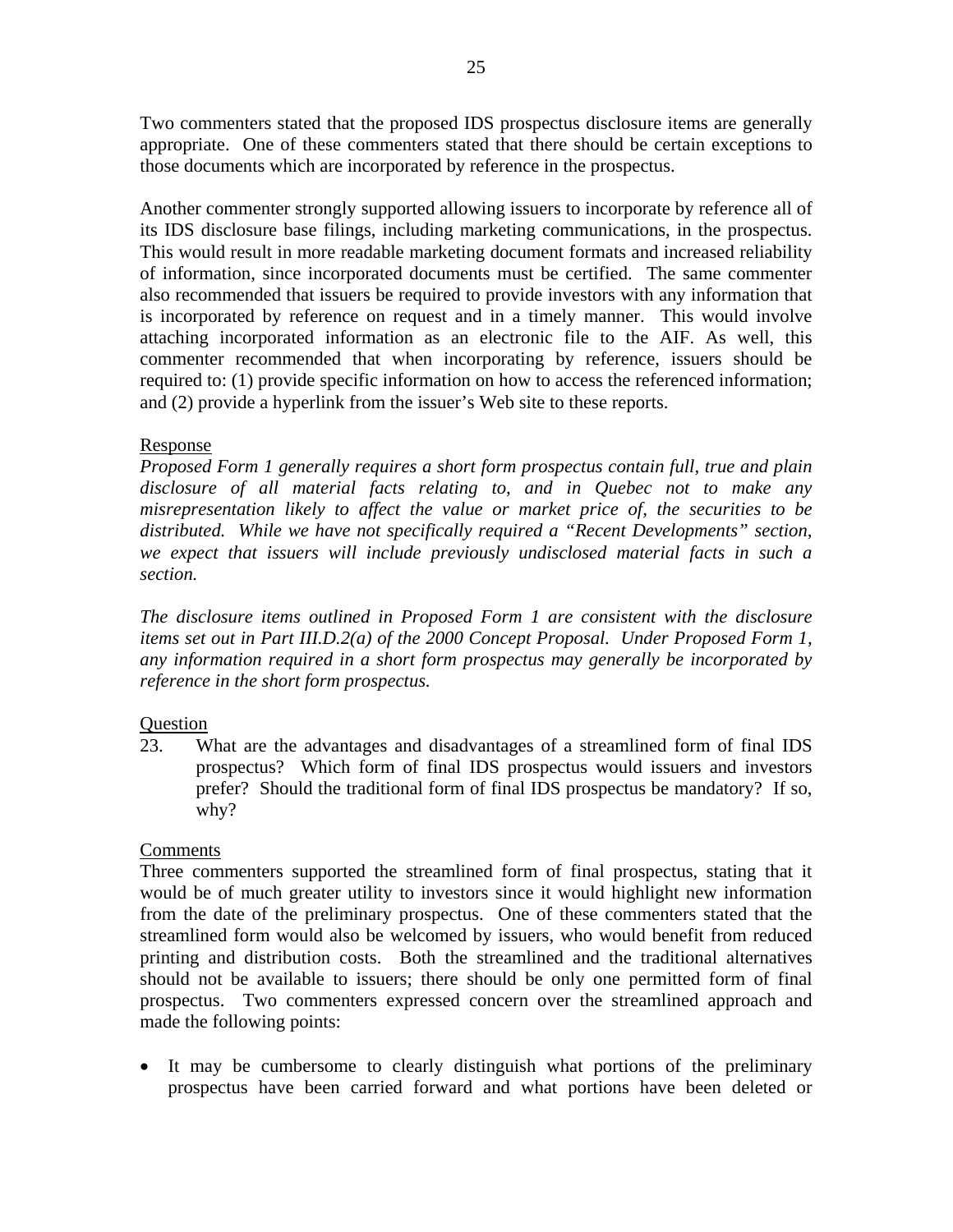superseded. As well, the final document may be construed as a formal notice of the deficiencies in the preliminary disclosures, since it highlights necessary updates.

• The streamlined final prospectus only works if the preliminary prospectus must be delivered to potential investors, and would not necessarily reduce costs or preparation time for the issuers, since it requires the preparation of two different documents rather than simply updating the preliminary. This commenter recommended that investors be provided with the final prospectus and be advised of the existence, location and availability of a blacklined version of the final prospectus which shows all changes from the preliminary prospectus.

# Response

*Though some commenters support this proposal, the CSA has decided not to adopt a streamlined form of final short form prospectus which would incorporate a preliminary prospectus. We recognize the concerns raised by the commenters. Given that investors' prospectus rights flow from the final prospectus, we believe it should, through incorporation by reference of CD, be a comprehensive disclosure document.* 

# **D. IDS Marketing Regime**

# **Question**

24. Is the proposed definition of "marketing communication" in the IDS appropriate? What types of communications should be excluded from the definition, and why?

# **Comments**

One commenter was of the view that "green sheets" should not be included in the category of marketing documents, since "green sheets" typically contain financial information of other companies in the issuer's industry, along with numerous financial ratios and calculations.

Another commenter suggested that the IDS instrument clarify that the issuer is not responsible for documents prepared by underwriters and that these documents are not considered to be incorporated by reference.

Two commenters emphasized that the broad definition of "marketing communications" requires more exceptions, and recommended that the CSA consider a definition which specifically excludes communications which indicate that they are internal or confidential.

One commenter generally supported the proposed removal of existing pre-marketing restrictions, but suggested that the proposed definition of "marketing communication" coupled with the requirement that an IDS prospectus incorporate by reference all written marketing communications disseminated by or on behalf of the issuer during the course of distribution of securities may have an unintended "chilling" effect, e.g., underwriters conducting road shows without written materials to avoid the filing and certification requirements. The CSA should not confuse the responsibility of the issuer to provide equal access to all disclosed material information with: (i) a responsibility of the issuer to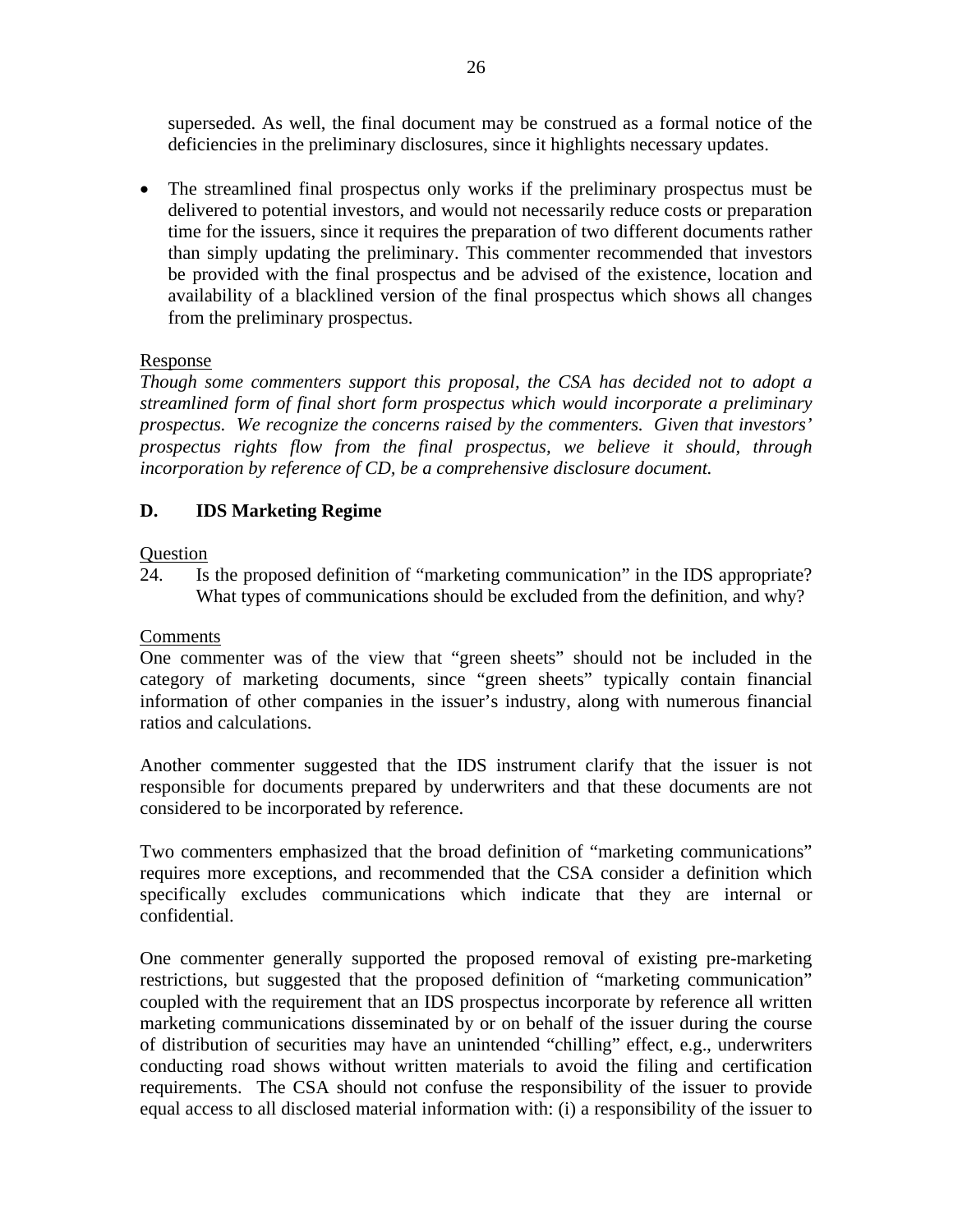provide equal access to all information; or (ii) a responsibility of the underwriter to provide equal access to its proprietary materials.

The same commenter stated that research reports and other written commentary on the issuer, published in the ordinary course, should be excluded from the definition of marketing communications and the certification requirement, unless the issuer or the issuer's agent makes specific reference to, or widely disseminates, such materials during the distribution period. Subjecting research reports and commentary to the due diligence process and "full, true and plain" disclosure standard would be a costly, time-consuming and possibly problematic exercise. This commenter also suggested that guidance should be given to assist interpretation in the context of electronic media – for example, the criteria that would be examined in determining whether a hyperlink or other reference to third party materials on the issuer's website would constitute "dissemination" of such materials by the issuer.

## Response

*The CSA recognize the concerns relating to incorporating certain marketing materials into a prospectus. This question is not relevant at this time given the CSA's decision not to presently adopt the marketing restrictions set out in the 2000 Concept Proposal. See the response to item 25 below.* 

#### Question

25. What are your views concerning the proposed IDS marketing restrictions? Are others necessary for investor protection purposes? Would the proposed IDS marketing restrictions restrict valid corporate communications?

#### **Comments**

One commenter stated that the IDS marketing restrictions appear to provide issuers with more flexibility in their investor communications; the restrictions appear to strike a reasonable balance between investor protection and business expediency.

One commenter supported the elimination of the pre-marketing restrictions in the context of the proposed IDS regime based on the view that it provides greater flexibility in the capital raising process and acknowledges the diminished role of the prospectus and the increased emphasis on CD. This commenter went on to highlight two further issues:

- There is potential for abuse and pre-marketing should be closely monitored, particularly with regard to the elimination of the existing pre-marketing rules in the absence of the formulation, adoption and enforcement of a new framework to address pre-marketing issues and potential abuses under the IDS regime. Regulators should remind IDS issuers that they have an obligation to make timely disclosure of material information (by the SIF), once issuers have formed a reasonable expectation of proceeding with the offering. Regulators should also ensure enforcement of these obligations.
- Market distortion resulting from the misuse of information concerning the existence of a proposed offering is possible – for example, an institutional investor learning of a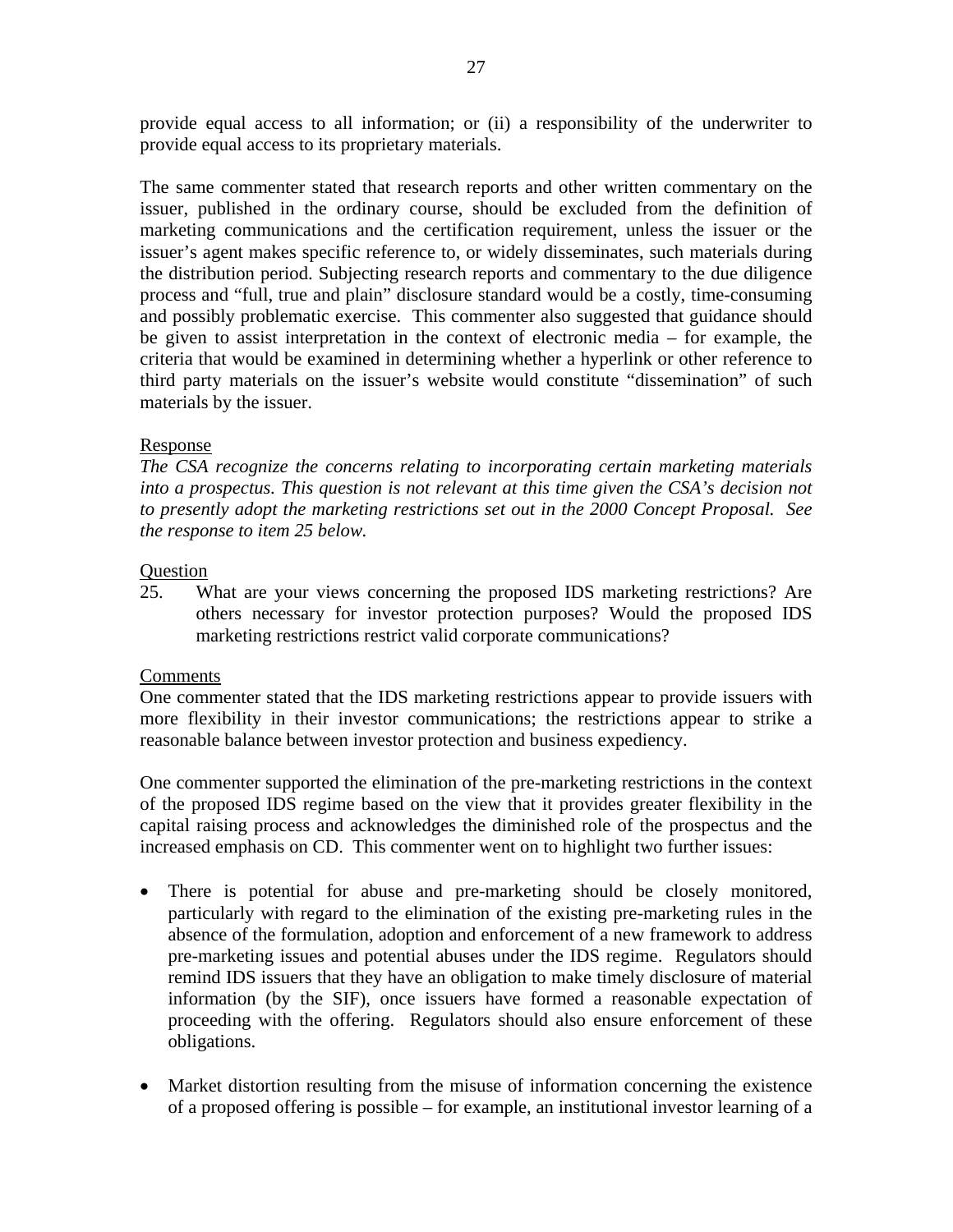proposed equity offering may anticipate ensuing weakness in the market price of the security and sell the security placing downward pressure on its market price. Alternatively, institutional investors may not sell after learning of a proposed equity offering but may not buy either if it anticipates a pricing fallout or announcement.

One commenter emphasized the view that existing pre-marketing rules are confusing, anomalous (given that private placements for public companies can now be premarketed), and favour the large, well-capitalized dealers over the smaller dealers who specialize in financing smaller issuers. It is far better, said this commenter, to rely on available enforcement remedies rather than to continue to anticipate the worst and thereby limit options.

One commenter stated that marketing materials should not be incorporated by reference in an IDS prospectus. According to the commenter, the inappropriate use of marketing material should be policed separately by the securities regulatory authorities. A requirement to incorporate marketing materials by reference could cause issuers to inadvertently make misrepresentations. Many marketing communications, because of their necessary brevity, do not contain full, true and plain disclosure. It is also becoming increasingly difficult for issuers to monitor the dissemination of marketing information that occurs through media such as bulletin boards and chat rooms. An alternative would be to require that materials produced by the issuer contain a disclaimer that the information is not complete, with a cross-reference to the prospectus and its location on SEDAR or the issuer's website.

## Response

*With the implementation of the CD Rules and other CSA CD initiatives, we continue to believe that the current pre-marketing restrictions could be revisited in order to allow more flexible capital-raising by issuers with less focus placed on the preliminary prospectus. However, the CSA is not currently prepared to propose any change to the prospectus regime that would permit marketing of a prospectus offering prior to public disclosure that the offering is pending. Without the prior public disclosure about a pending offering, we are concerned about the potential improper use of undisclosed information about an offering, including insider trading and tipping.* 

*The CSA recognizes the tension, as reflected in the comments on this question as well as to question 11 above (where significant concerns were raised with the "reasonable expectation" test for disclosure of a potential offering) between an issuer's obligations to provide timely disclosure of pending offerings and concern about premature disclosure of pending offerings. Generally, issuers do not disclose a proposed prospectus offering until a bought deal is agreed upon, or, for a marketed offering, at or about the time a preliminary prospectus is filed. Recent discussions with our advisory committees suggest that the current marketing regime, particularly for bought deals, is generally sufficient. Consequently, given the current regulatory framework, it is not apparent that issuers would publicly disclose a pending prospectus offering any earlier than they are currently disclosing such offerings in order to initiate legal marketing of the offering.*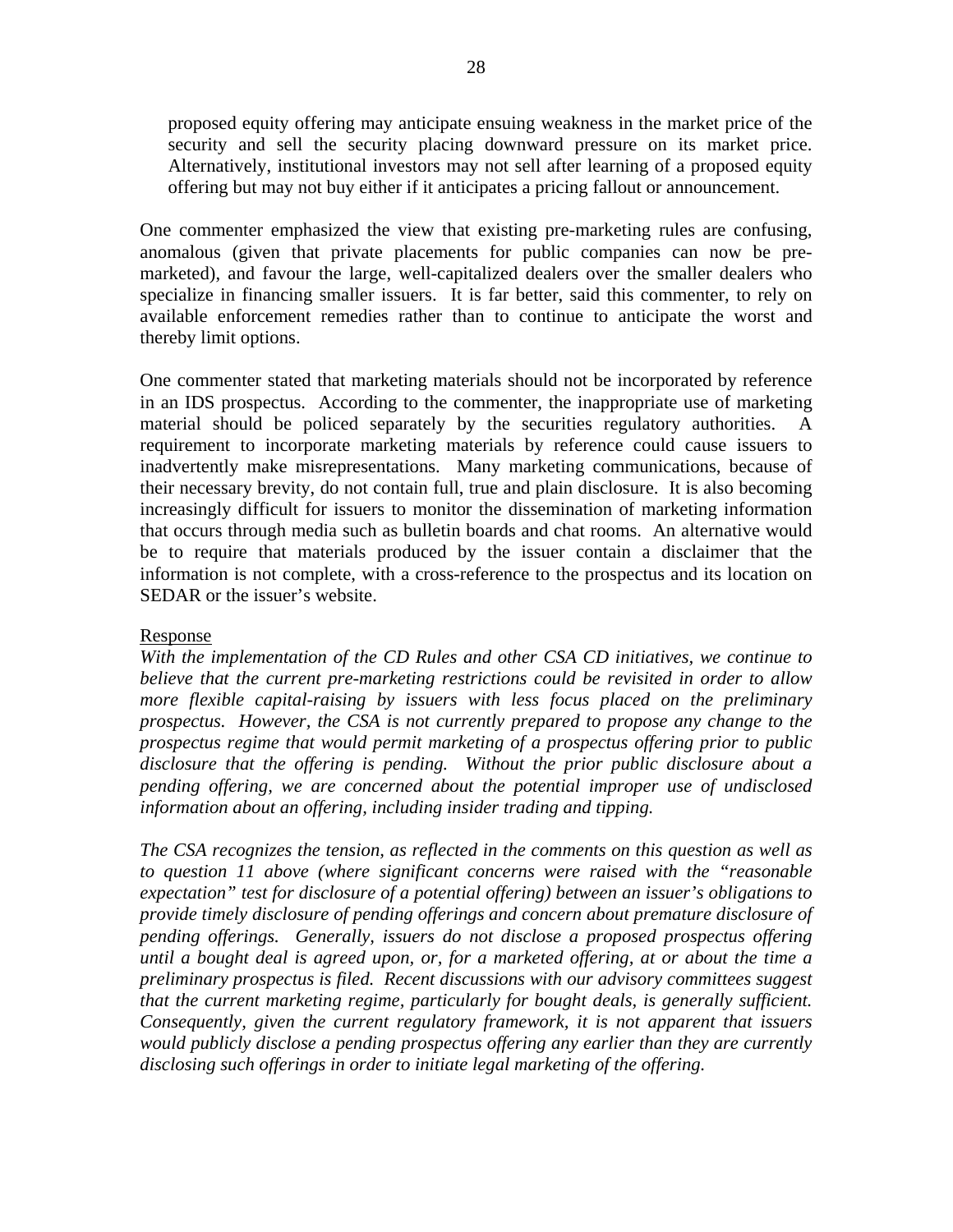*Accordingly, Proposed NI 44-101 does not include any of the proposed changes to the pre-marketing regime set out in the 2000 Concept Proposal. However, as discussed in the Notice, the Proposed Rule does include a minor amendment which allows issuers and underwriters to agree to file a preliminary prospectus up to four business days after entering into a bought deal agreement. As also discussed in the Notice, to the extent that the CSA moves forward in the future with the prospectus offering regime that does not require preliminary prospectuses, a new prospectus marketing regime will be considered. See question 7 under the heading "Marketing Restrictions" in the Notice.*

## **Ouestion**

26. How should "distribution period" be defined for purposes of determining which written marketing materials must be incorporated by reference in an IDS prospectus? Should it be defined as commencing a specified number of days (e.g. 15 days) before the first offer of the securities, upon the filing of the preliminary IDS prospectus or some other event? When should the distribution period be considered terminated for this purpose?

## Comments

One commenter welcomed efforts to more clearly define this period, but deferred to the underwriting community as to what limits should be imposed.

One commenter stated that the distribution period should be commenced from the receipt of the prospectus to such time as the offering has been sold and the contractual rights of rescission and withdrawal have expired.

One commenter supported a bright line test commencing at the time the issuer determines to effect an offering and terminating upon the cessation of offers and sales under the final IDS prospectus. An issuer should not be required to incorporate by reference, and assume liability for, any document prepared prior to its determination to effect an offering and without its prior review and approval.

Another commenter proposed that the distribution period extend from the earlier of the filing of the SIF (disclosing the proposed offering of securities) and the filing of the preliminary IDS prospectus to the filing of the final IDS prospectus. This definition would have the advantage of providing certainty to market participants.

## Response

*Since we are no longer considering requiring marketing communications to be incorporated into a prospectus, this question is no longer relevant. See the responses to items 24 and 25 above.* 

# **E. Proposals for Changes Outsides the IDS**

# **Question**

27. Should the IDS continuous disclosure enhancements be broadly applied to all issuers?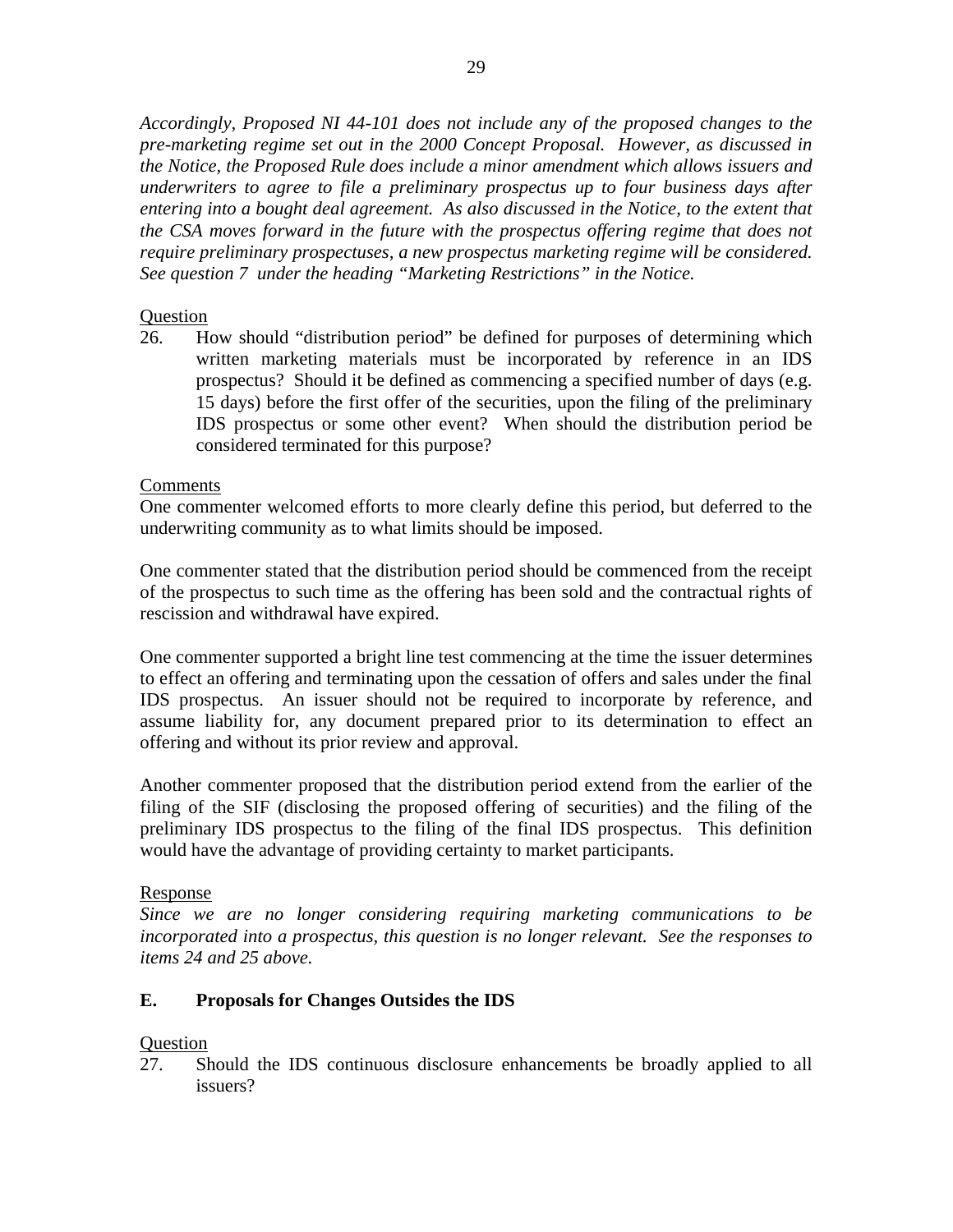### Comments

Four commenters were opposed to broadly applying IDS enhancements to all issuers. Four commenters cited considerable additional burdens and increased expenses, particularly for smaller issuers. One of these commenters suggested that transitional provisions are required to allow time for such smaller companies to meet any new reporting requirements. One of the commenters stated that those issuers who do not benefit from the system should not have to pay the price inherent in complying with the higher standards of disclosure. This commenter argued the following concessions for smaller issuers: more time to prepare and file the required disclosures; exemption from audit committee requirements; exemption from auditor review of interim financial statements; and exemption from interim MD&A requirements. One commenter felt that the changes proposed would impose considerable burdens on issuers and increased expense. In the event that any of the CSA participants determine to adopt any of the IDS initiatives as mandatory requirements prior to completion of the pilot project, the commenter strongly recommended that an intensive educational and feedback process be conducted prior to implementation.

One commenter observed that companies considered small by U.S. standards are much larger than their Canadian counterparts. Additional latitude needs to be provided for Canadian juniors.

One commenter strongly supported the extension of certain IDS disclosure enhancements to all issuers, particularly the proposed upgraded content of annual and interim reports and accelerated filing periods for annual and interim reports.

One commenter stated that the requirement for a review engagement report in regard to interim financial statements should not be extended to non-IDS participants. This commenter encouraged the introduction of the requirement of MD&A in regard to the interim financial statements in regard to all issuers.

## Response

*The CSA acknowledge the comments of those who argued that IDS enhancements should*  not apply to all issuers. The CD Rules, MI 52-109 where applicable, and the Audit *Committee Rule where applicable, now apply to all issuers, subject to certain exemptions*. *However, the CSA has recognized that smaller issuers may be disproportionately burdened by these enhanced requirements and has provided for somewhat less onerous requirements for venture issuers.* 

#### **Question**

28. The CSA propose to extend to non-IDS issuers the IDS certification requirements discussed in Part III.B.1 of this Notice and Part III.C.2.(c) of the Concept Proposal. Does this raise concerns unique to non-IDS issuers? If so, what are they?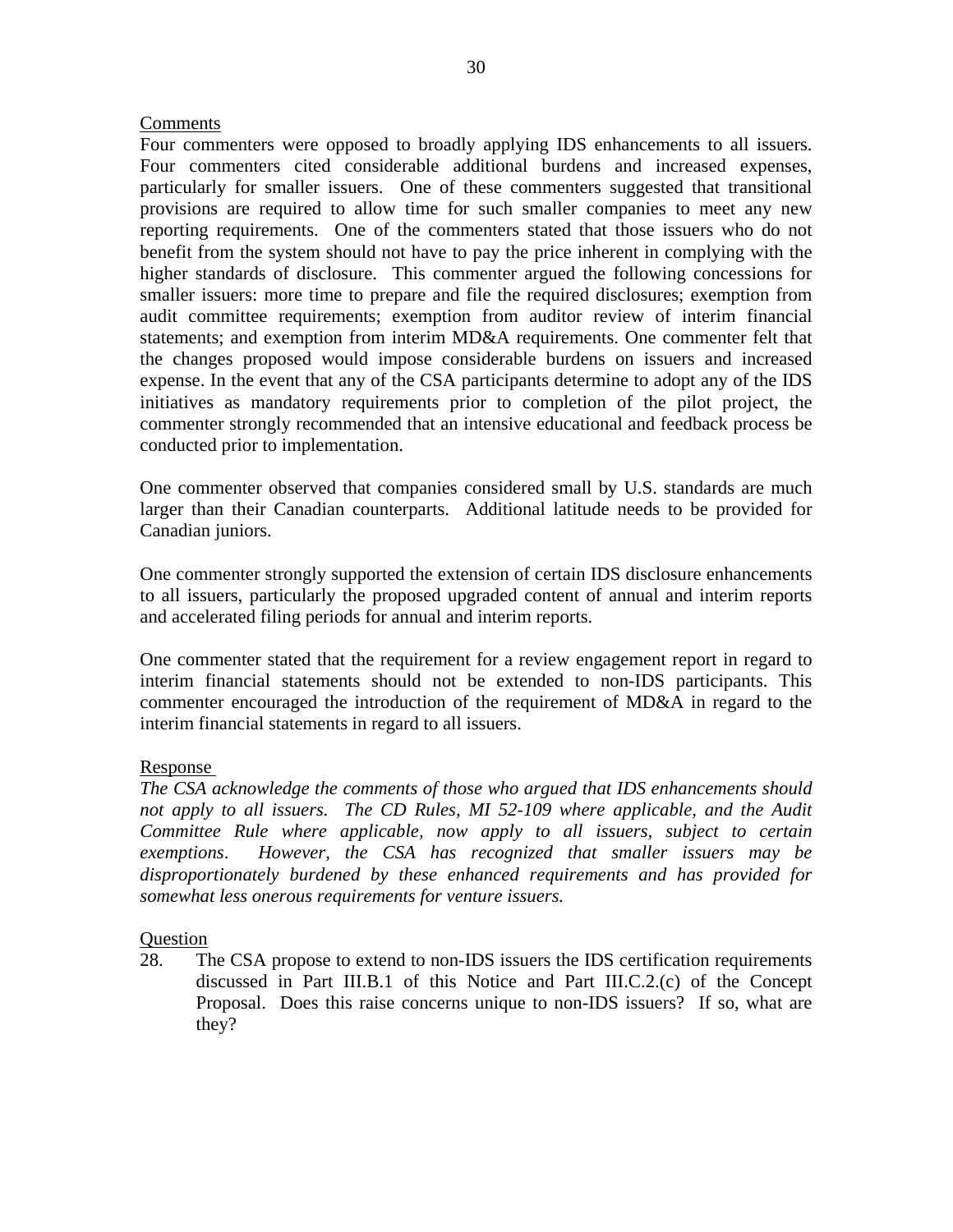## Comments

One commenter saw no reason to exempt non-IDS issuers from this requirement if the certification requirements are adopted. Smaller issuers should make the same assertions as IDS issuers if allowed more time for filing and preparation.

One commenter concluded that certification by senior management and the directors will have a positive impact on the disclosure process and therefore the commenter supported the proposed extension to non-IDS issuers.

Another commenter stated that, given the predominance of secondary market trading over primary market, the main purpose of IDS should be to provide the marketplace in general with enhanced and expanded disclosure. Accordingly, IDS disclosure should logically apply to all reporting issuers. As well, broad-based IDS disclosure standards might also permit the elimination or substantial reduction of much of the complexity of current securities regulation.

## Response

*Where applicable, MI 52-109 now requires the CEOs and CFOs of all issuers to certify the issuer's annual and interim filings, subject to certain exemptions.* 

## Question

29. Should the IDS marketing restrictions discussed in Part IV.B be broadly applied to non-IDS offerings?

## Comments

One commenter stated that, as it believes that the creation of an enhanced disclosure base in respect of an IDS issuer is essential to the functioning of the proposed regime, it does not support the removal of pre-marketing restrictions in respect of non-IDS issuers.

One commenter supported a broad application of the prohibition on misrepresentation in marketing materials, stating that this would assist in regulating communications which potentially mislead the investing public.

## Response

*Please see the response to item 25 above.* 

## **Question**

30. Are there any other elements of the IDS that should be broadly applied to all issuers?

#### Comments

One commenter recommended that more frequent and extensive regulatory review of CD materials be applied to all issuers.

#### Response

*The CSA agree with the commenter's recommendation. The CDR Program is intended to complement the CD Rules by enhancing consistency in the scope and level of reviews*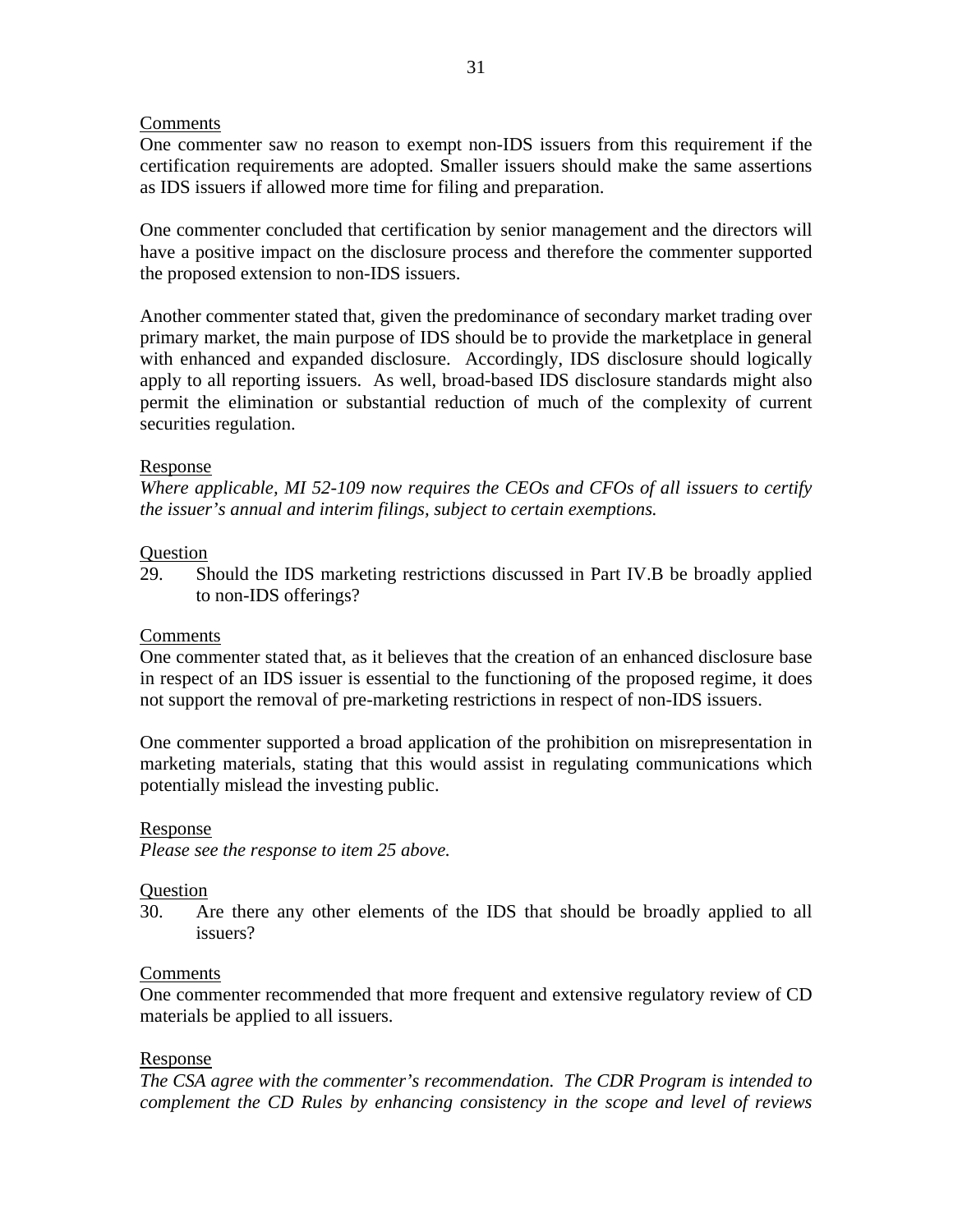*carried out by CSA staff. We believe that greater consistency in the treatment of issuers will improve the overall quality and timeliness of CD.* 

# **F. Pilot Introduction of the IDS**

## **Ouestion**

31. Would issuers be interested in participating in the pilot introduction of the IDS? If not, why not?

## Comments

One commenter stated that it is not certain that issuers will be willing to participate in a pilot introduction of the IDS because of the cost of complying with the IDS and the increased exposure as a result of the certification requirements contained in the IDS.

One commenter did not think that issuer interest would be very strong, based on MRRS pilot test experience. The non-POP issuers with the imminent need to raise capital, stated this commenter, will have the most to gain by opting into the IDS pilot program.

Another commenter believed that many junior issuers would be interested in participating, provided that the costs are not prohibitive. According to the commenter, the primary deterrent to participating in IDS is the requirement to become a reporting issuer in all jurisdictions. If this provision was removed, junior issuer participation would likely be significant. This commenter's experience with issuers utilizing the SHAIF system and the short form prospectus distributions system would appear to indicate that a system emphasizing CD and an ability to access the market quickly will be widely utilized by issuers.

Another commenter stated that exchange-listed non-POP system issuers may be particularly interested in improving their speed of access to the markets. Possible deterrents could be the additional costs of preparing the enhanced disclosure and reporting on a national basis, the reduced period in which to file annual and interim financials and the regulatory uncertainty surrounding a new system.

## Response

*A pilot period is not necessary with respect to Proposed NI 44-101. The CD Rules will have been in effect for a period of time prior to the implementation of Proposed NI 44- 101, and Proposed NI 44-101 is a revision to rules that have been in place since 2000.* 

## Question

32. Would issuers who are currently eligible to use the prompt offering qualification system be interested in participating in the pilot introduction of the IDS? If not, why not?

## Comments

One commenter speculated that if the benefits currently enjoyed by Canadian SEC registrants under the MJDS are removed, there would be little or no benefit to the IDS prospectus system, let alone the short form prospectus distributions system, because the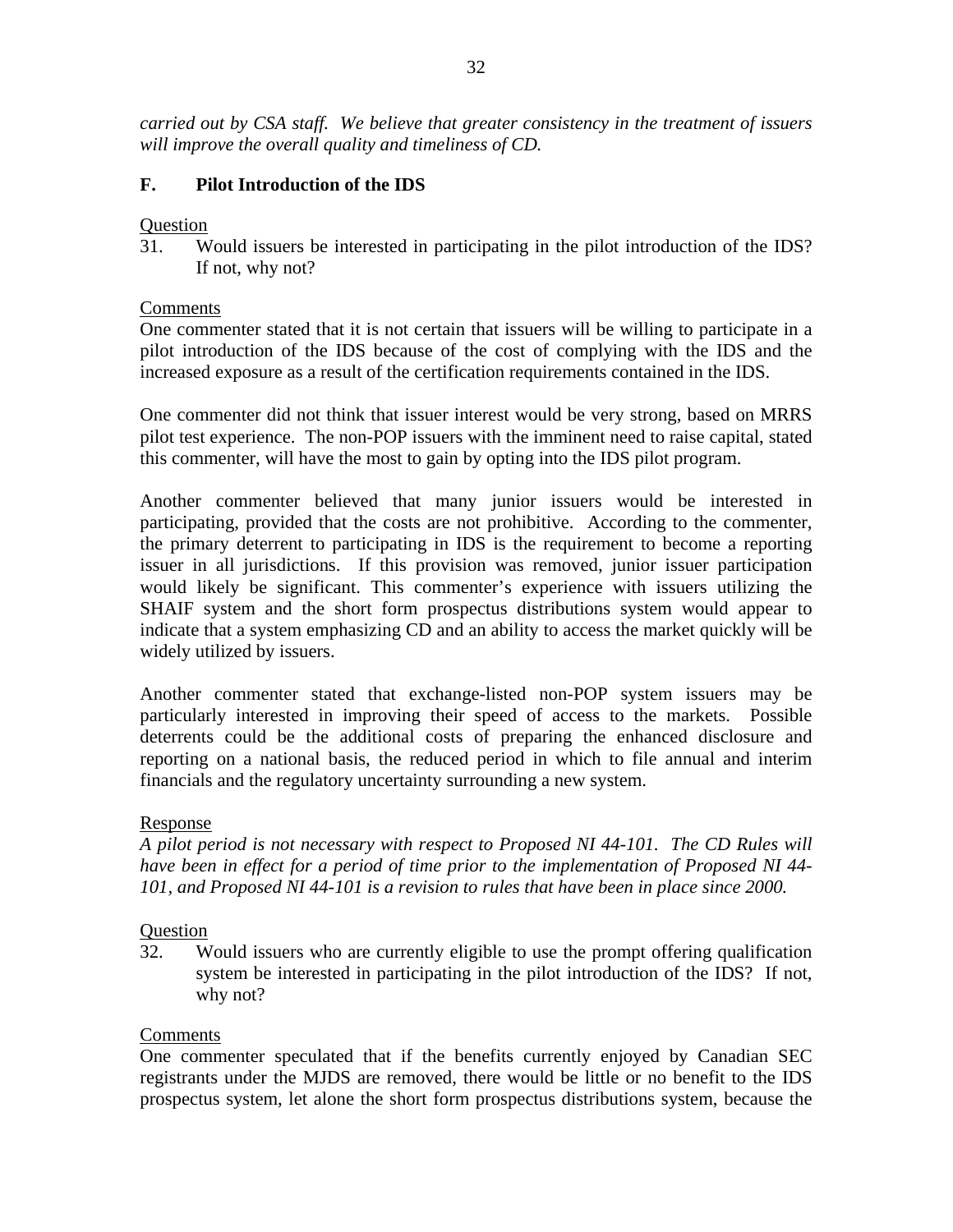more rigorous U.S. form requirements will prevail. The CD enhancements, however, will put both IDS and short form prospectus issuers in a better position to make U.S. filings.

One commenter indicated that IDS is primarily attractive to issuers that do not qualify for the short form prospectus distributions system. This commenter said that IDS introduces additional disclosure requirements that do not exist in the short form prospectus distributions system without providing any benefits for issuers eligible under that system.

Another commenter stated that there may be less incentive for POP system issuers to migrate to the new system as timing advantages would not be significant. Under National Policy 43-201 *Mutual Reliance Review System for Prospectuses and Annual Information Forms*, regulators will use their best efforts to review and provide comments on short form prospectuses within three and a half days.

One commenter believed that relatively few issuers will perceive the IDS to offer significant advantages over the existing short form prospectus and shelf distribution procedures when compared with a significant increase in reporting issuers' compliance burden. Accordingly, there will be little incentive for issuers to participate in the pilot introduction of the IDS unless and until the CD requirements in the proposal are extended to non-IDS offerings. This commenter emphasized that investors should be entitled to receive the same quality of disclosure, regardless of whether the issuer is an IDS participant. In the event that the CD enhancements set forth in the 2000 Concept Proposal are applied universally and take effect simultaneously, the IDS will offer several compelling advantages. Issuers who are not eligible to use the short form prospectus or shelf distribution procedures will be eligible to use streamlined procedures under the IDS. Issuers who are eligible to use short form prospectus or shelf distribution procedures would benefit from faster and more predictable timing when qualifying a prospectus distribution.

## Response

*The CSA thank the commenters for their comments. As noted above, however, given the CSA's decision to proceed with the liberalization of existing rules rather than the development of a separate IDS, no pilot period is required.* 

# **Question**

33. What do you perceive as the main benefits of the IDS, as compared with the existing distribution procedures?

## Comments

Four commenters listed the following benefits:

- The main benefits of the IDS would be the speed at which the capital markets could be accessed by the issuers.
- A National Instrument will most likely be adopted as a rule in all Canadian jurisdictions, which will be a major step towards creating a virtual national securities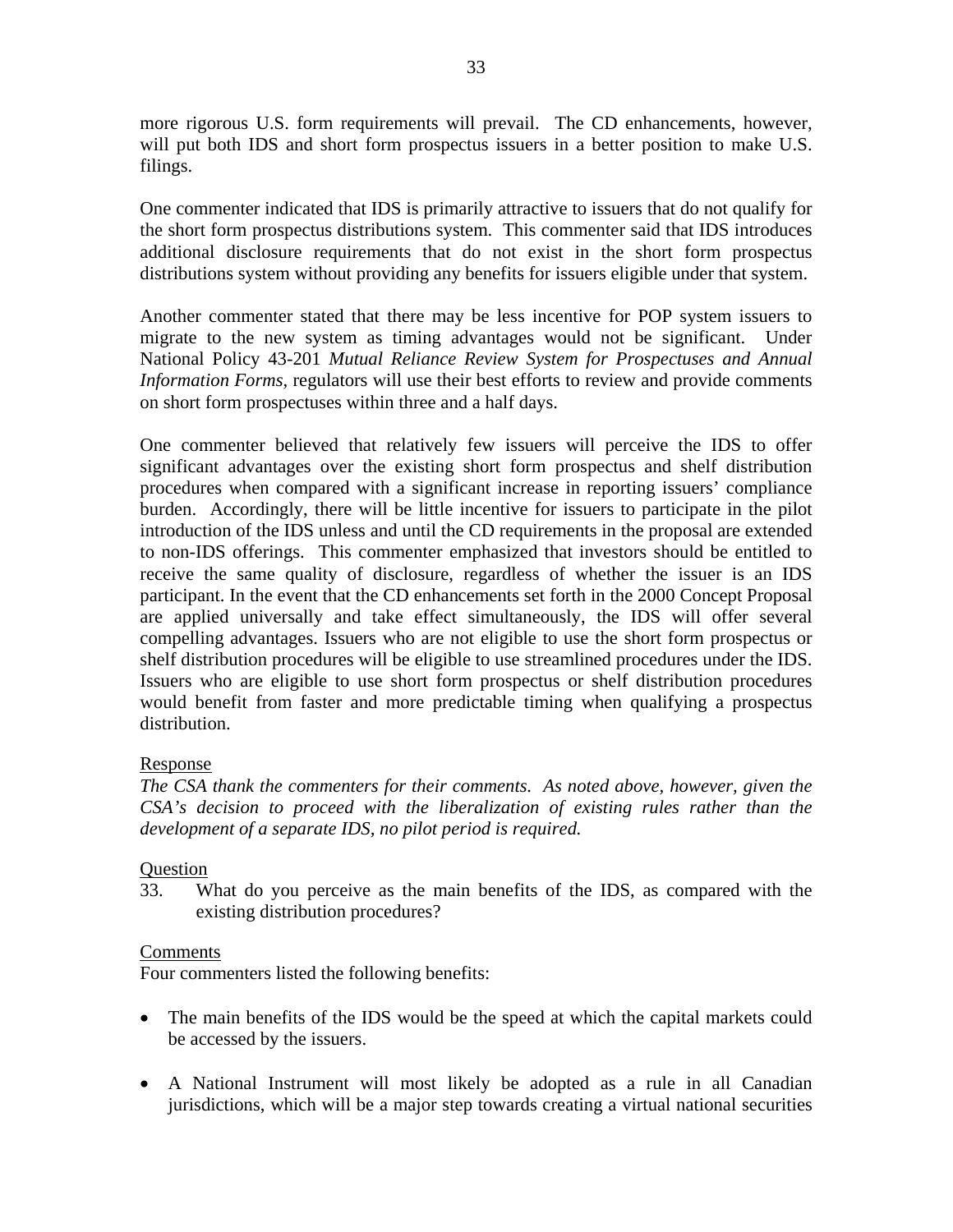commission and which will narrow the gap between information on the public record at any point in time and the "full, true and plain" prospectus disclosure.

- The extent of disclosure in the prospectus document, short form included, will be significantly reduced, and mid-sized issuers will be able to obtain benefits similar to those presently enjoyed by POP issuers.
- IDS will allow all investors, not just those participating in primary offerings, to make informed investment decisions. This commenter also listed as a benefit the ability of issuers to access the market in a timely manner, which is particularly important in the current market environment.
- IDS will allow faster and more predictable access to the capital markets as an IDS prospectus would be subject to only limited review by regulators. The IDS has the potential to provide issuers with greater flexibility to go to the market more often, in lesser amounts, and at lower transaction costs. The main benefit for investors under the IDS is the potential for more complete and timely disclosure information.

## Response

*The CSA believe that these comments apply equally to Proposed NI 44-101. The CD Rules have enhanced CD requirements, accomplishing a significant component of IDS, and Proposed NI 44-101 generally permits more issuers to access the short form prospectus system than Current NI 44-101 does. Even more issuers will be able to access the short form prospectus system if the seasoning and quantitative size qualification criteria are eliminated as proposed under Alternative B of Proposed NI 44-101.* 

## Question

34. If the IDS proves to be a successful alternative to the short form prospectus and shelf distribution systems, the CSA will consider eliminating the short form and shelf distribution procedures for IDS-eligible issuers. Is this appropriate? If not, why not?

## **Comments**

One commenter suggested waiting until the results of the pilot test are known.

Another commenter wished to clarify with the CSA that the MTN program (as defined in National Instrument 44-102 *Shelf Distributions*) shelf procedures, or analogous procedures permitting the use of one-page pricing supplements, would be continued under the IDS.

Another commenter opposed elimination of short form and shelf because of the recognized efficiency of these systems. This commenter believes the better approach would be to allow IDS as an alternative offering regime.

Another commenter believed that if the IDS proves to be a successful alternative to the short form prospectus and shelf distribution systems (and following an appropriate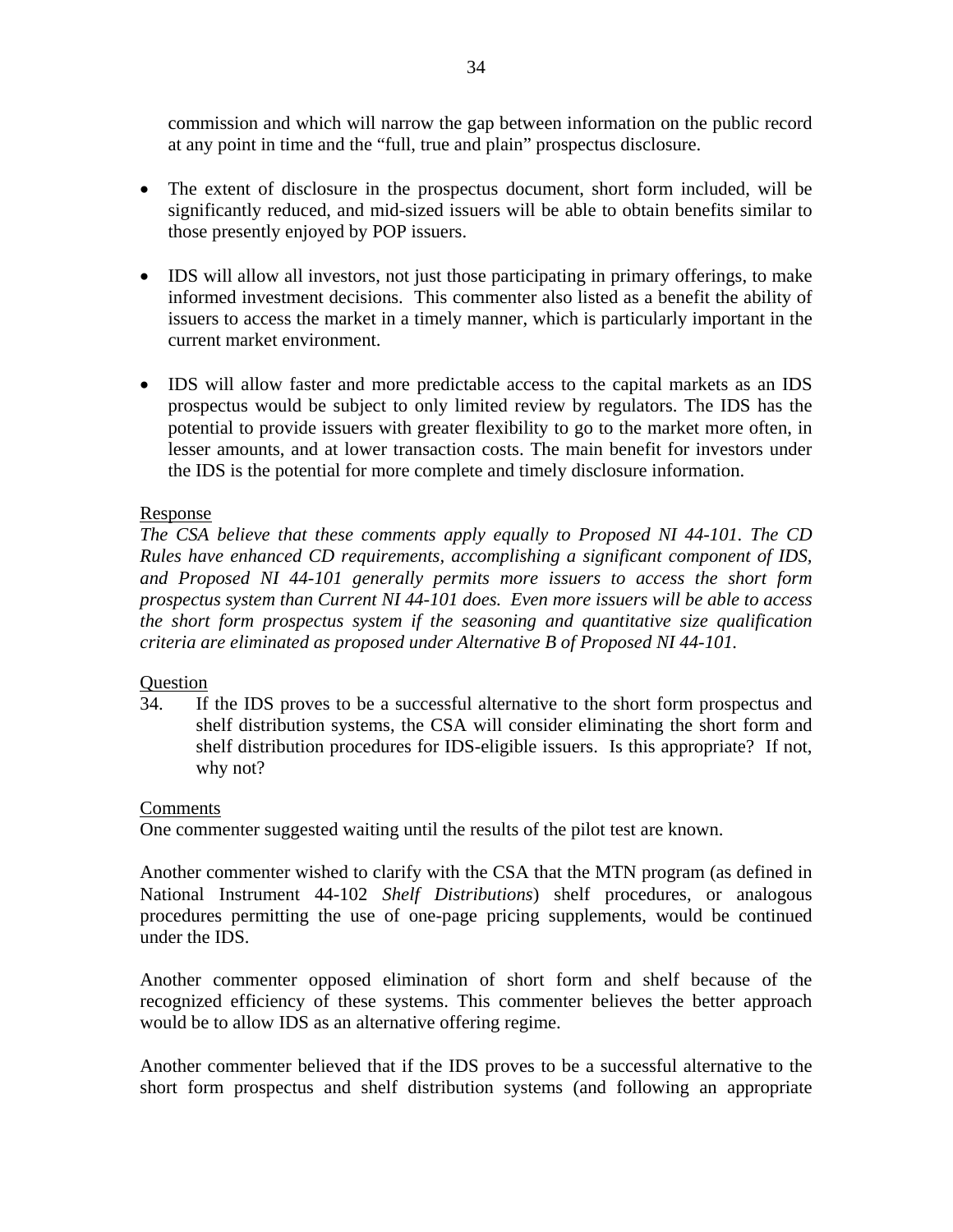industry consultation), the CSA should consider eliminating the short form and shelf distribution procedures for IDS-eligible issuers.

## Response

*The CSA are not considering eliminating the short form and shelf distribution procedures. IDS, as described in the 2000 Concept Proposal, and Proposed NI 44-101 are quite similar to one another, with the exception of the marketing restriction proposals.* 

## **G. Other Comments**

(a) Reduced filing periods for financial statements

## Comments

Two commenters stated that the change requiring the filing of annual and interim financial statements to within 90 days of year end and 45 days of quarter end, respectively, is a positive change.

One commenter generally opposed the reduced filing periods because they would take away the buffer that companies have to cope with emergencies, day-to-day business and the ever-increasing regulatory burden. Another commenter opposed the requirement other than in the context of a voluntary system, but suggested that, if the requirement were adopted, consideration should be given to providing additional time for the delivery of materials to shareholders.

Two commenters, although not opposed to the requirement, recommended providing a transition period. One of these commenters suggested that current filing deadlines be maintained for two years to conform with the pilot introduction for IDS until issuers become familiar with the increased content requirements.

Four commenters believed that junior issuers would experience difficulties in meeting the new deadlines and proposed that some form of relief be provided.

One of these commenters raised the following specific concerns:

- Smaller companies are already poorly served by their auditors and rarely get their financials more than a day before the print deadline. A reduction for the annuals to 90 days would greatly increase the difficulty and costs.
- 60 days for quarterlies is generally easy to keep track of, being roughly 2 months from the quarter end, whereas the odd 45 day requirement will lead to a lot of wasted time and administrative difficulties.
- Current management time is already at a premium.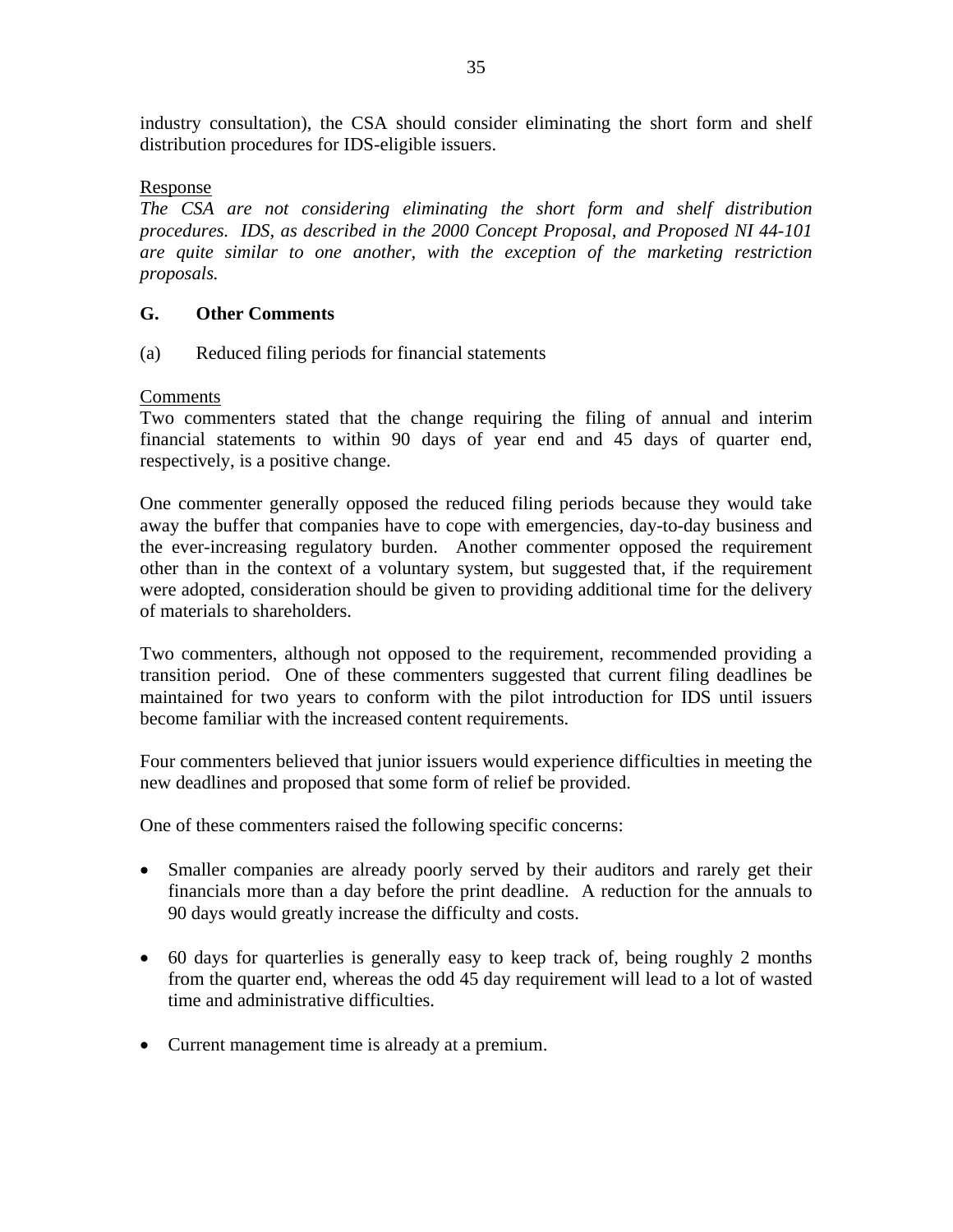- Even if the new time frames are tied only to the IDS there is a strong incentive to apply them to all filers eventually, and the commenter was against this.
- Junior companies in Canada (unlike their U.S. counterparts) do not have the resources that would enable them to meet the new time constraints.

Suggested forms of relief that could be granted to junior issuers include:

- setting the annual filing deadline to 120 days after year end, rather than 90 days, in view of the complexities of completing a year end audit; and
- providing an exemption.

One commenter requested that the CSA clarify that the deadline for submission of the MD&A which discusses the fourth quarter financial results is 90 days after the issuer's year end. Quarterly submissions are due within 45 days after the relevant interim period, however the fourth quarter MD&A is to be included in the AIF which is due 90 days after the issuer's year end.

## Response

*The CD Rules have reduced the filing period for various CD documents. This was subject to extensive comment when the CD Rules were published for comment. The financial statement filing periods in NI 51-102 for annual financial statements is 120 days after year-end for venture issuers, and 90 days for non-venture issuers. The deadline for filing interim financial statements remains at 60 days for venture issuers and is reduced to 45 days after period end for non-venture issuers. The new filing deadlines apply to financial years starting on or after January 1, 2004*.

(b) Eligibility criteria

## Comments

One commenter said that the listing requirement needs to be clarified in order to confirm whether "recognized market" includes the junior tier of the Canadian Venture Exchange.

#### Response

*Under the basic qualification criteria of Alternative B of Proposed NI 44-101, the issuer's securities must be listed or posted for trading on a short form eligible exchange. Alternative B of Proposed NI 44-101 defines a short form eligible exchange to be the TSX, Tier 1 and Tier 2 of the TSX Venture Exchange, and their respective successors*

(c) Measures to ensure quality of disclosure

#### Comments

Two commenters emphasized the importance of strong regulatory review, subsequent audit and enforcement where necessary, in ensuring the quality of disclosure under IDS.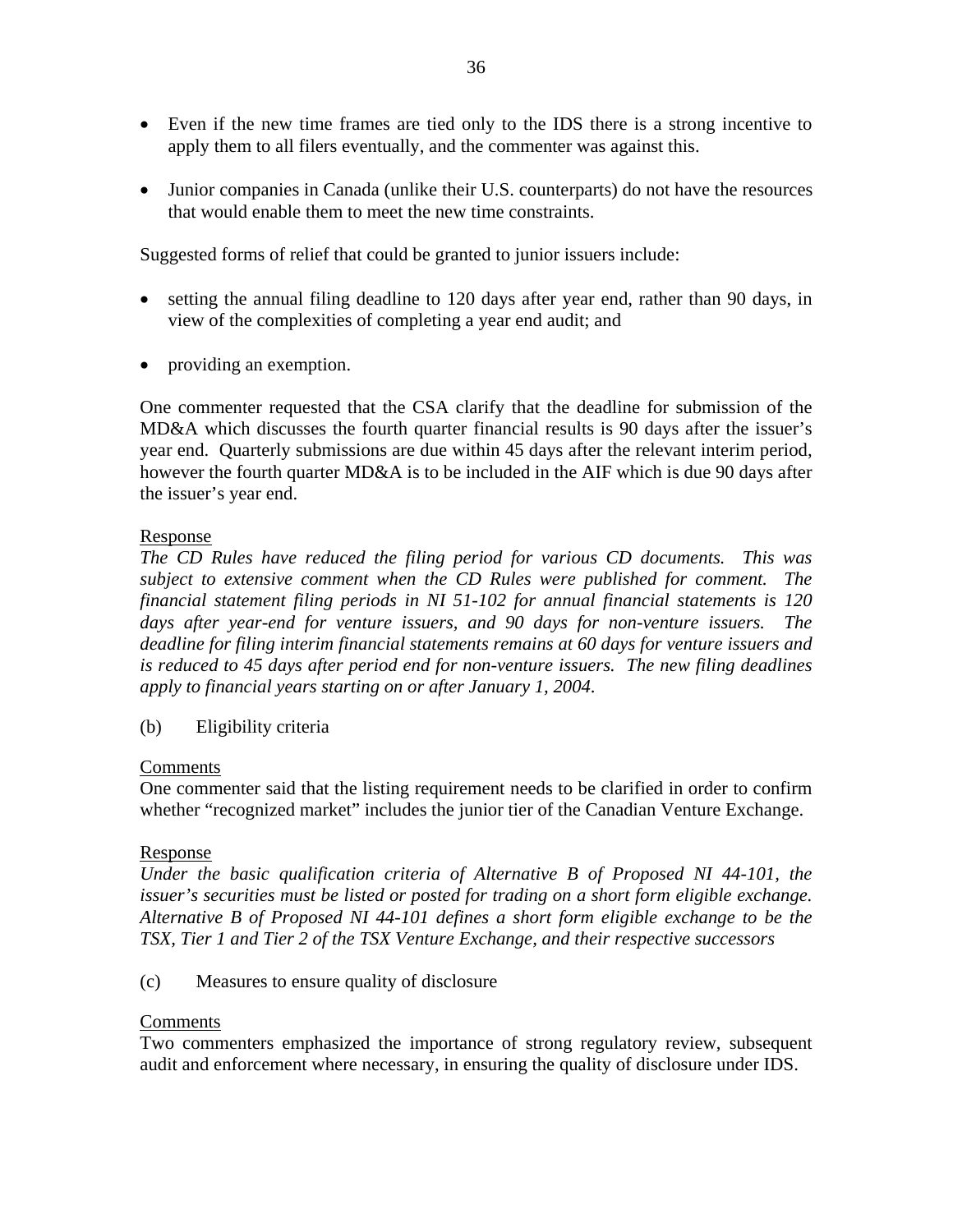### Response

*The CSA agree with these comments and has implemented the CDR Program. Please see the response to item 30 above*.

(d) Use of plain language

### **Comments**

Another commenter noted that, because of the growth in the retail investor market, Canadian regulators should encourage "plain language" disclosure as in the United States.

### Response

*The CSA encourage the use of plain language in disclosure documents*.

## (e) Support for Concept Proposal

## Comments

Six commenters generally supported the 2000 Concept Proposal, subject to individual concerns.

### Response

*The CSA note the comments. We believe that many of the benefits of the IDS as set out in the 2000 Concept Proposal are now in place under the CD Rules, MI 52-109 where applicable, and MI 52-110 where applicable, and with the implementation of other CSA initiatives. Proposed NI 44-101 harmonizes Current NI 44-101 with these new requirements.*

(f) Other market developments

## Comments

One commenter observed that IDS should take into account other developments in North American securities markets, such as the proposed association of stock exchanges.

## Response

*The CSA will continue to consider the impact of any other developments in North American securities markets.*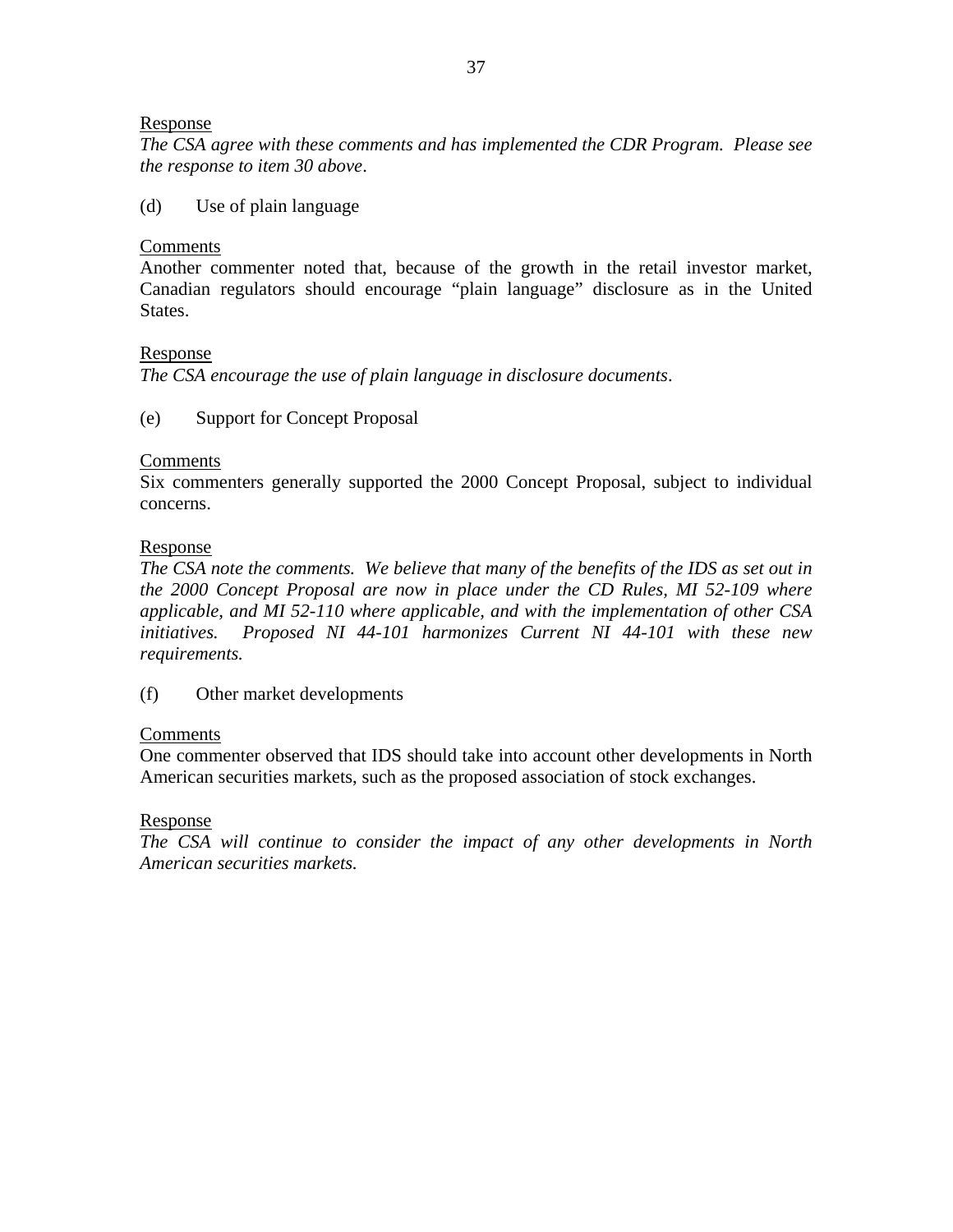#### **Schedule 1**

## **List of Commenters**

(listed according to the comment letter date)

Jonathan McCullough McCullouch O'Connor Irwin April 17, 2000

Andrew D. Grasby, Co-Chair and Philippa P.B. Hughes, Associate, Advocacy Canadian Advocacy Council Association for Investment Management and Research (AIMR) May 19, 2000

Maria Casano, Partner BDO Dunwoody LLP May 26, 2000

Mark Fields Vice President and Director Copper Ridge Exploration Inc. May 26, 2000

Kenneth G. Hanna May 28, 2000

John H. Deacon Vice President, General Counsel and Corporate Secretary NAV Canada May 29, 2000

Maria V. Casano, Member Task Force of the Accounting and Assurance Standards Boards Canadian Institute of Chartered Accountants June 1, 2000

Lezlie Oler Executive Director Canadian Society of Corporate Secretaries June 1, 2000

Stewart Lockwood slockwood@canarc.net June 2, 2000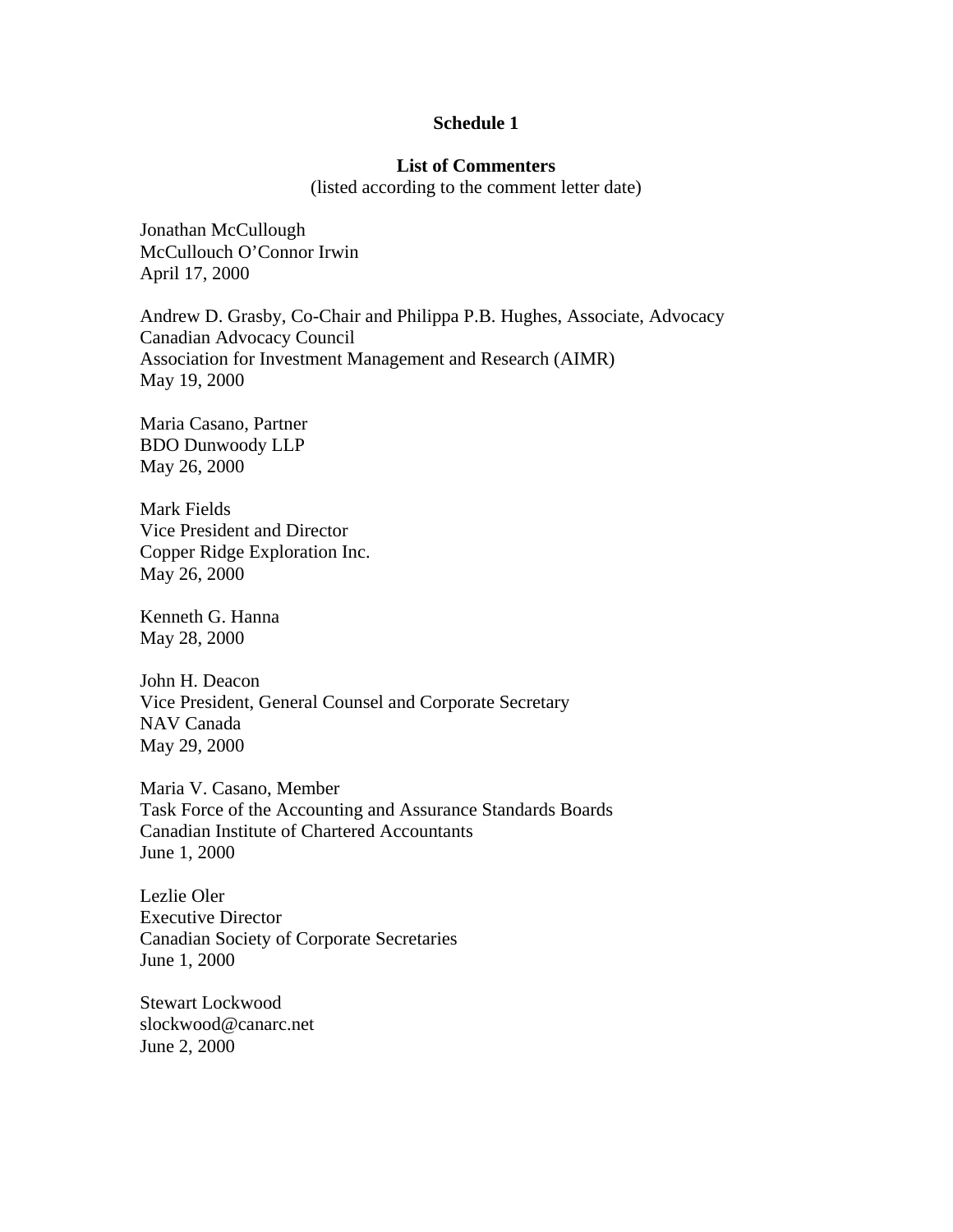Michelle Caturay Canadian Imperial Bank of Commerce June 5, 2000

Richard A. Lococo Securities Subcommittee CBAO Business Law Section June 5, 2000

Gordon C. Fowler, Partner, and Alan G. Van Weelden, Senior Principal KPMG LLP June 5, 2000

Lawson Lundell Lawson & McIntosh June 6, 2000

Christopher Begy Bank of Montreal June 7, 2000

Gerald A. Romanzin Executive Vice President Canadian Venture Exchange June 7, 2000

Ron Blunn, Chair, and David Mills, Past Chair CIRI Issues Committee Canadian Investor Relations Institute June 9, 2000

Osler Hoskin & Harcourt June 13, 2000

Peter McCarter Aur Resources Inc. June 17, 2000

Nelson Smith Head of Investment Banking Yorkton Securities Inc. June 19, 2000

Joseph J. Oliver President and Chief Executive Officer Investment Dealers Association of Canada June 22, 2000